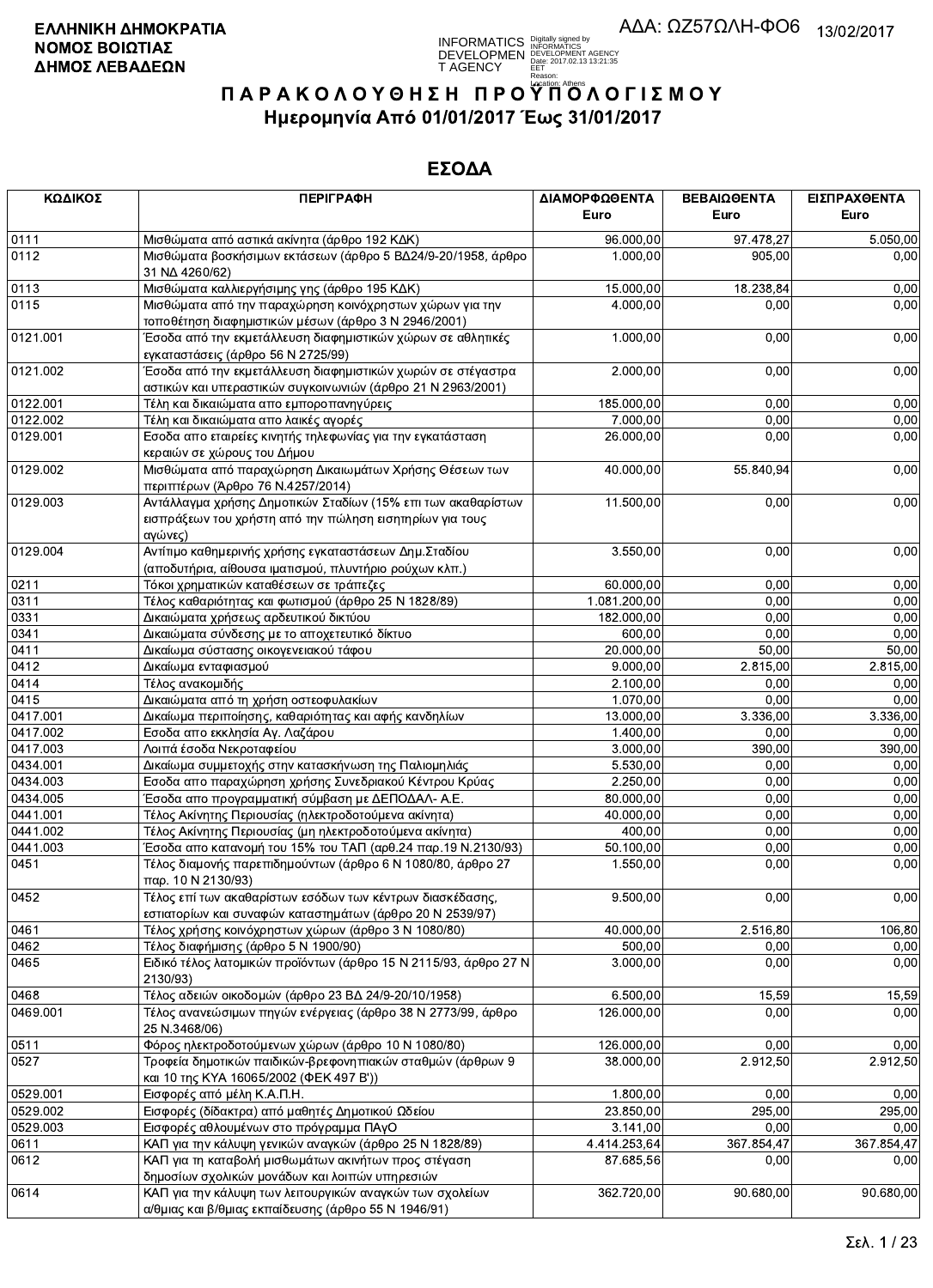| ΚΩΔΙΚΟΣ  | <b>ПЕРІГРАФН</b>                                                                                                                    | ΔΙΑΜΟΡΦΩΘΕΝΤΑ<br>Euro | ΒΕΒΑΙΩΘΕΝΤΑ<br>Euro | ΕΙΣΠΡΑΧΘΕΝΤΑ<br>Euro |
|----------|-------------------------------------------------------------------------------------------------------------------------------------|-----------------------|---------------------|----------------------|
| 0621     | Κάλυψη δαπάνης των προνοιακών επιδομάτων (άρθρου 94 ΠΑΡ 3Β<br>περ <sub>1</sub> ππ.17                                                | 3.214.935,00          | 412.341,96          | 412.341,96           |
| 0711     | Έσοδα από μισθώματα δημοσίων λατομείων (άρθρο 21 Ν 2115/93)                                                                         | 2.150,00              | 0,00                | 0,00                 |
| 0712     | Μισθώματα θαλασσίων εκτάσεων (άρθρο 15 Ν 2130/93)                                                                                   | 4.882,50              | 0,00                | 0,00                 |
| 0713     | Παράβολα για την έκδοση των αδειών ίδρυσης και λειτουργίας<br>επιχειρήσεων υγειονομικού ενδιαφέροντος (άρθρο 80 ΔΚΚ)                | 10.000,00             | 370,00              | 370,00               |
| 0715     | Τέλος διαφήμισης της κατηγορίας Δ΄ του άρθρου 15 του ΒΔ 24/9-<br>20/10/1958 (άρθρο 9 Ν 2880/2001)                                   | 63.110,00             | 0,00                | 0,00                 |
| 1212.002 | Επιχορήγηση για υλοποίηση Ευρωπαικού προγράμματος<br>"Έναρμόνιση οικογενειακής και επαγγελματικής ζωής"                             | 248.235,00            | 0,00                | 0,00                 |
| 1212.004 | Από Γ.Γ.Α. για υλοποίηση ΠΑγΟ                                                                                                       | 3.345,00              | 0,00                | 0,00                 |
| 1214.005 | Επιχορήγηση ΥΠ.ΕΣ για κάλυψη δράσεων πυροπροστασίας                                                                                 | 81.800,00             | 0,00                | 0,00                 |
| 1311.001 | ΚΑΠ επενδυτικών δαπανών των δήμων                                                                                                   | 516.150,00            | 0,00                | 0,00                 |
| 1312.001 | Επισκευή και συντήρηση σχολικών κτιρίων (άρθρο 13 Ν 2880/2001)                                                                      | 69.000,00             | 0,00                | 0,00                 |
| 1313.001 | Επιχορήγηση ΥΠ.ΕΣ. για κάλυψη δράσεων πυροπροστασίας                                                                                | 2.000,00              | 0,00                | 0,00                 |
| 1321.043 | Ανάδειξη ψηφιδωτών παλαιοχριστιανικού ναού στην οδό<br>Σπυροπούλου Λιβαδειάς                                                        | 169.557,00            | 0,00                | 0,00                 |
| 1322.001 | Αναβάθμιση Ενεργητικής Πυροπροστασίας Κλειστού Γυμναστηρίου<br>Λιβαδειάς                                                            | 18.582,02             | 0,00                | 0,00                 |
| 1322.031 | Επιχορήγηση από ΠΔΕ για "Άρση επικινδυνότητας από καταπτώσεις<br>βραχωδών μαζών"                                                    | 100.000.00            | 0,00                | 0,00                 |
| 1322.032 | Επιχορήγηση από ΠΔΕ για ''Βελτίωση εγκαταστάσεων<br>ανακυκλοφορίας υφιστάμενου ανοικτού κολυμβητηρίου Λιβαδειάς<br>Βοιωτίας"        | 76.538,90             | 0,00                | 0,00                 |
| 1328.016 | Βελτίωση και Ανάπλαση Κοινόχρηστων Χώρων Οικισμού Ελικώνα                                                                           | 227.440,24            | 0,00                | 0,00                 |
| 1328.406 | Ανάπλαση Πλατείας Τ.Κ. Αγίου Γεωργίου                                                                                               | 12.293,30             | 0,00                | 0,00                 |
| 1329.003 | Επιχορήγηση από Πράσινο Ταμείο για Αποζημίωση ιδιοκτησιών στο<br>πάρκο της Ερκυνας από την οδό Θουκιδίδου εως την οδό<br>Ξενοφώντος | 90.752,00             | 0,00                | 0,00                 |
| 1511     | Προσαυξήσεις εκπρόθεσμης καταβολής χρεών (άρθρο 6 ΝΔ 356/74,<br>άρθρο 16 Ν 2130/93)                                                 | 58.000,00             | 3.347,61            | 3.347,61             |
| 1512     | Πρόστιμα του ΚΟΚ, του ΝΔ 805/71 και του ΑΝ 170/67 (άρθρο 31 Ν<br>2130/93)                                                           | 52.000,00             | 220,00              | 220,00               |
| 1514     | Πρόστιμα ανέγερσης και διατήρησης αυθαιρέτων κατασκευών                                                                             | 11.300,00             | 1.294,08            | 1.294,08             |
| 1519     | Λοιπά πρόστιμα και χρηματικές ποινές επιβαλλόμενες βάσει ειδικών<br>διατάξεων                                                       | 3.000,00              | 431.74              | 431,74               |
| 1629     | Λοιπά έσοδα από δαπάνες πραγματοποιηθείσες για λογαριασμό<br>τρίτων                                                                 | 10.000,00             | 0,00                | 0,00                 |
| 1699.001 | Έσοδα απο κατασκευή παραγκών και ηλεκτροδότησης αυτών στην<br>Εμποροπανήγυρη                                                        | 35.000.00             | 0,00                | 0,00                 |
| 1699.006 | Έκτακτα Έσοδα από εράνους της Ιεράς Μητρόπολης Θηβών και<br>Λεβαδείας (2% επί του ακαθαρίστου προιόντος)                            | 1.000,00              | 0,00                | 0,00                 |
| 2111     | Τακτικά έσοδα από τέλη καθαριότητας και ηλεκτροφωτισμού                                                                             | 450.650,00            | 205.841,09          | 7.123,01             |
| 2113     | Τακτικά έσοδα από τέλη και δικαίωματα άρδευσης                                                                                      | 0,00                  | 7.913,71            | 2.142,72             |
| 2115.001 | Τέλος Ακίνητης περιουσίας (ηλεκτροδοτούμενα ακίνητα)                                                                                | 15.500,00             | 6.109,99            | 313,45               |
| 2115.002 | Τέλος Ακίνητης περιουσίας (μη ηλεκτροδοτούμενα ακίνητα)                                                                             | 19.000,00             | 286,63              | 286,63               |
| 2118     | Τακτικά έσοδα επί των ακαθαρίστων εσόδων επιτηδευματιών                                                                             | 12.000,00             | 4.279,87            | 4.279,87             |
| 2119.001 | Φόρος ηλεκτροδούμενων χώρων (άρθ. 10 Ν. 1080/80) Π.Ο.Ε.                                                                             | 46.197,00             | 21.470,16           | 656,16               |
| 2119.004 | Τέλος χρήσης κοινοχρήστων χώρων Π.Ο.Ε.                                                                                              | 7.000,00              | 1.188,00            | 0,00                 |
| 2119.012 | Τέλη και δικαιώματα απο λαική αγορά                                                                                                 | 7.000,00              | 0,00                | 0,00                 |
| 2119.020 | Αντίτιμο κατανάλωσης ηλεκτρικού ρευματος των πυλώνων του<br>Δημοτικού Σταδιου για λογαριασμό τριτων (τέλεση αγώνων)                 | 10.000,00             | 0,00                | 0,00                 |
| 2119.021 | Αντίτιμο καθημερινής χρήσης εγκαταστάσεων Δημ. Σταδίου<br>(αποδυτήρια, αίθουσα ιματισμού, πλυντήριο ρούχων κλπ.)                    | 600,00                | 0,00                | 0,00                 |
| 2119.022 | Έσοδα από εισφορές (δίδακτρα μαθητών Δημ.Ωδείου)                                                                                    | 5.350,00              | 1.449,50            | 1.449,50             |
| 2211.001 | Πρόστιμα παραβάσεων Κ.Ο.Κ. - Ελεγχόμενης στάθμευσης Π.Ο.Ε.                                                                          | 18.000,00             | 21.287,95           | 8.727,95             |
| 2211.002 | Λοιπά πρόστιμα                                                                                                                      | 2.000,00              | 0,00                | 0,00                 |
| 2212.001 | Πρόστιμα ανέγερσης-διατήρησης αυθαιρέτων                                                                                            | 3.200,00              | 0,00                | 0,00                 |
| 3211     | Τέλη καθαριότητας και ηλεκτροφωτισμού                                                                                               | 831.277,75            | 910.772,54          | 183.445,56           |
| 3212     | Τέλη και δικαιώματα ύδρευσης                                                                                                        | 200.115,01            | 200.994,80          | 375,40               |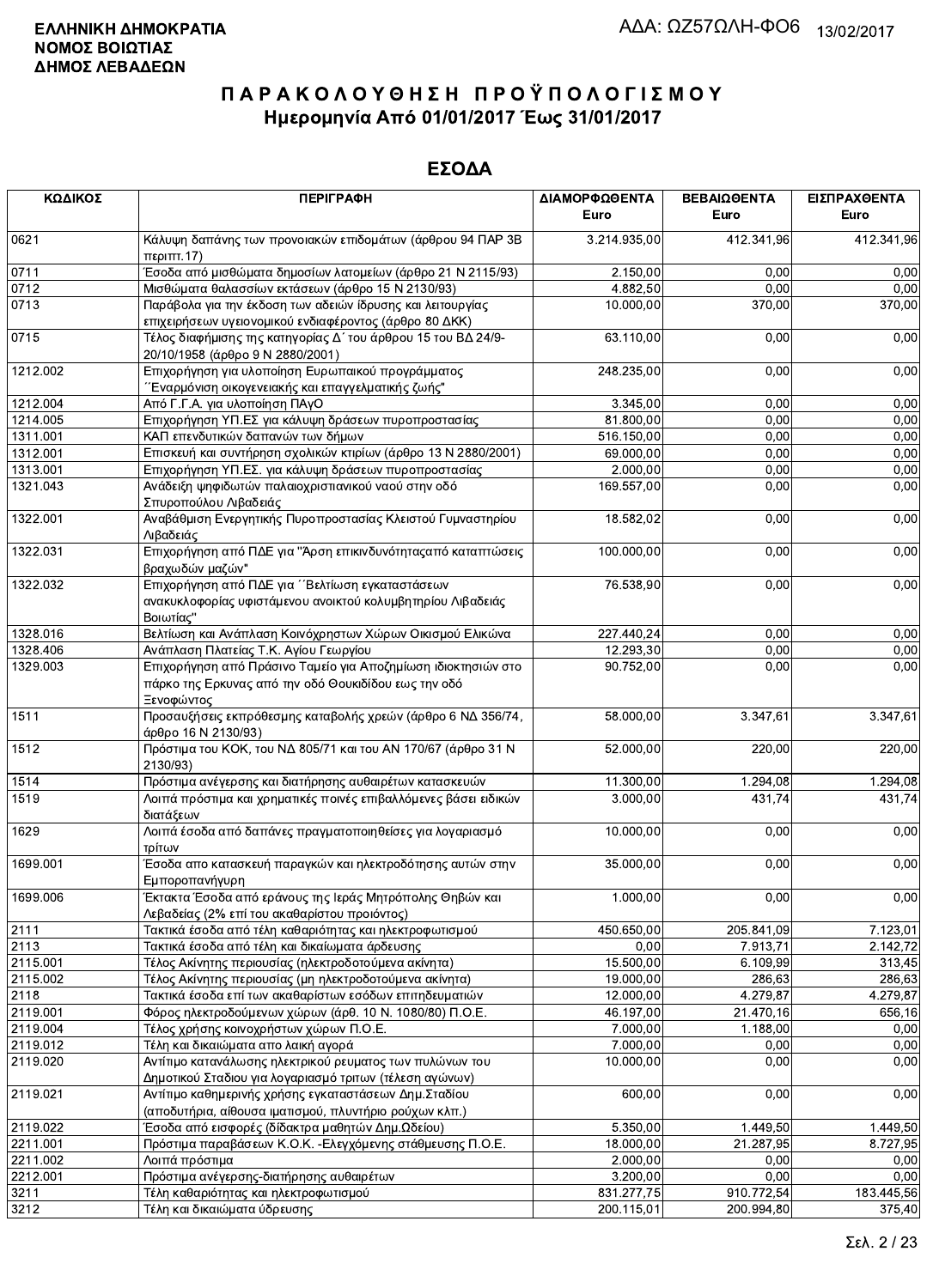| ΚΩΔΙΚΟΣ  | <b>ПЕРІГРАФН</b>                                                                                                                    | ΔΙΑΜΟΡΦΩΘΕΝΤΑ | ΒΕΒΑΙΩΘΕΝΤΑ | ΕΙΣΠΡΑΧΘΕΝΤΑ |
|----------|-------------------------------------------------------------------------------------------------------------------------------------|---------------|-------------|--------------|
|          |                                                                                                                                     | Euro          | Euro        | Euro         |
| 3213     | Τέλη και δικαιώματα άρδευσης                                                                                                        | 455.125,36    | 411.657,33  | 44.053,51    |
| 3214     | Τέλη και δικαιώματα αποχέτευσης                                                                                                     | 16.254,89     | 16.425,19   | 37,33        |
| 3215     | Τέλος ακίνητης περιουσίας                                                                                                           | 178.439,65    | 191.612,78  | 7.144,06     |
| 3217     | Εισφορά λόγω ένταξης ή επέκτασης πολεοδομικών σχεδίων                                                                               | 2.878,21      | 5.878,21    | 0,00         |
| 3218     | Τακτικά έσοδα επί των ακαθαρίστων εσόδων επιτηδευματιών                                                                             | 857 995,35    | 865.221,70  | 2.720,52     |
| 3219.001 | Απο δικαιώματα και μισθώματα βοσκήσιμων εκτάσεων                                                                                    | 14.218,71     | 14.315,35   | 0,00         |
| 3219.002 | Απο τέλη διαφήμισης και απο την εκμετάλλευση διαφημιστικών<br>χώρων                                                                 | 20.000,00     | 20.000,00   | 0,00         |
| 3219.003 | Απο δικαιώματα νεκροταφείων                                                                                                         | 16.983,11     | 17.144,24   | 29,23        |
| 3219.004 | Απο τέλη χρήσης κοινόχρηστων δημοτικών χώρων και απο<br>παραχώρηση δικαιωμάτων χρήσης θέσεων των περιπτέρων                         | 246.106,31    | 255.873,31  | 3.915,12     |
| 3219.005 | Απο δικαιώματα Σφαγείων                                                                                                             | 3.428,95      | 3.543,60    | 22,93        |
| 3219.006 | Απο μισθώματα λατομείων                                                                                                             | 66.487,62     | 94.396,63   | 0,00         |
| 3219.008 | Απο δικαιώματα χρήσης Χ.Υ.Τ.Α.                                                                                                      | 58.016,67     | 57.949,35   | 67,60        |
| 3219.009 | Απο δικαιώματα συμμετοχής στην Κατασκήνωση                                                                                          | 9.307,23      | 9.637,80    | 60,00        |
| 3219.010 | Απο τέλη και δικαιώματα λαικών αγορών                                                                                               | 72.213,04     | 83.558,24   | 2.056,62     |
| 3219.011 | Απο φόρο ηλεκτροδοτούμενων χώρων (άρθ. 10 Ν. 1080/80)                                                                               | 83.790,33     | 85.311,82   | 21.006,68    |
| 3219.013 | Απο μισθώματα αστικών ακινήτων                                                                                                      | 359.001,99    | 367.073,52  | 428,75       |
| 3219.014 | Απο μισθώματα καλλιεργήσιμης γής                                                                                                    | 24.031,84     | 18.334,30   | 63,50        |
| 3219.015 | Απο μισθώματα θαλασσίων εκτάσεων                                                                                                    | 14.554,00     | 14.554,47   | 0,00         |
| 3219.017 | Λοιπές περιπτώσεις                                                                                                                  | 13.870,86     | 14.721,87   | 58,59        |
| 3219.018 | Απο εισφορές για τροφεία παιδικών και βρεφονηπιακών σταθμών                                                                         | 21.221,74     | 21.420,25   | 68,54        |
| 3219.019 | Απο κρατήσεις υπέρ Δημοσίου                                                                                                         | 28.672,96     | 27.004,17   | 108,50       |
| 3219.020 | Απο επιστροφές αχρεωστήτως καταβληθέντων προνοιακών<br>επιδομάτων                                                                   | 254.335,89    | 254.343,78  | 1.640,03     |
| 3219.021 | Από χρήση Δημοτικών Σταδίων (15% επί των ακαθαρίστων<br>εισπράξεων του χρήστη από την πώληση εισητηρίων για τους                    | 49.589,39     | 49.589,39   | 0,00         |
| 3219.022 | αγώνες)<br>Από αντίιτιμο κατανάλωσης ηλεκτρικού ρευματος των πυλώνων του<br>Δημοτικού Σταδιου για λογαριασμό τρίτων (τέλεση αγώνων) | 39.876,35     | 45.166,03   | 0,00         |
| 3219.023 | Από αντίτιμο καθημερινής χρήσεως εγκαταστάσεων Δημ. Σταδίου<br>(αποδυτήρια, αίθουσα ιματισμού, πλυντήριο ρούχων κλπ)                | 75,00         | 535,00      | 0,00         |
| 3221.001 | Απο πρόστιμα παραβάσεων Κ.Ο.Κ.-Ελεγχόμενης στάθμευσης                                                                               | 679.558,82    | 697.817,95  | 916,80       |
| 3221.002 | Απο διάφορα πρόστιμα κλπ έκτακτα έσοδα                                                                                              | 129.693,40    | 130.783,69  | 522,54       |
| 3221.003 | Απο αποζημιώσεις καταβληθείσες για λογαριασμό των υπόχρεων,<br>λόγω προσκύρωσης ή ρυμοτόμησης ακινήτων (άρθρο 26 Ν<br>1828/89)      | 80.151,30     | 80.335,10   | 0,00         |
| 4111     | Εισφορά υπέρ του Δημοσίου στις αποδοχές και τα έξοδα<br>παράστασης                                                                  | 190.000,00    | 14.576,32   | 14.576,32    |
| 4121     | Φόροι μισθωτών υπηρεσιών                                                                                                            | 240.000,00    | 15.563,34   | 15.563,34    |
| 4122     | Φοροί και χαρτόσημο Δημάρχων Αντιδημάρχων μελών Δημοτικών<br>Συμβουλίων και λοιπών συλλογικών οργάνων                               | 3.500,00      | 0,00        | 0,00         |
| 4123     | Φόρων προμηθευτών εργολάβων ελ. Επαγγελματιών κ.λ.π.                                                                                | 130.000,00    | 166,51      | 166,51       |
| 4124     | Λοιπές κρατήσεις υπέρ του Δημοσίου                                                                                                  | 80.000,00     | 6.208,66    | 181,80       |
| 4131     | Εισφορές σε ασφαλιστικούς οργανισμούς και ταμεία                                                                                    | 1.400.000,00  | 70.706,03   | 70.706,03    |
| 4132     | Εισφορά για το εφάπαξ βοήθημα του Ν 103/75                                                                                          | 2.000,00      | 147,78      | 147.78       |
| 4141     | Κρατήσεις στις αποδοχές για την εξόφληση δανείων του Τ.Π. &<br>Δανείων.                                                             | 75.000,00     | 4.632,89    | 4.632,89     |
| 4142     | Λοιπές κρατήσεις υπέρ τρίτων                                                                                                        | 230.000,00    | 7.360,09    | 7.360,09     |
| 4211     | Επιστροφή χρημάτων από υπολόγους χρηματικών ενταλμάτων<br>προπληρωμής                                                               | 2.000,00      | 0,00        | 0,00         |
| 4212.001 | Επιστροφή πάγιας προκαταβολής από υπόλογο υπάλληλο του<br>Δήμου                                                                     | 6.000,00      | 0,00        | 0,00         |
| 4212.101 | Επιστροφή πάγιας προκαταβολής από υπόλογο πρόεδρο Δ.Κ.<br>Λιβαδειάς                                                                 | 3.000,00      | 0,00        | 0,00         |
| 4212.102 | Επιστροφή πάγιας προκαταβολής από υπόλογο πρόεδρο Τ.Κ.<br>Λαφυστίου                                                                 | 1.000,00      | 0,00        | 0,00         |
| 4212.103 | Επιστροφή πάγιας προκαταβολής από υπόλογο πρόεδρο Τ.Κ.<br>Ρωμαίικου                                                                 | 1.000,00      | 0,00        | 0,00         |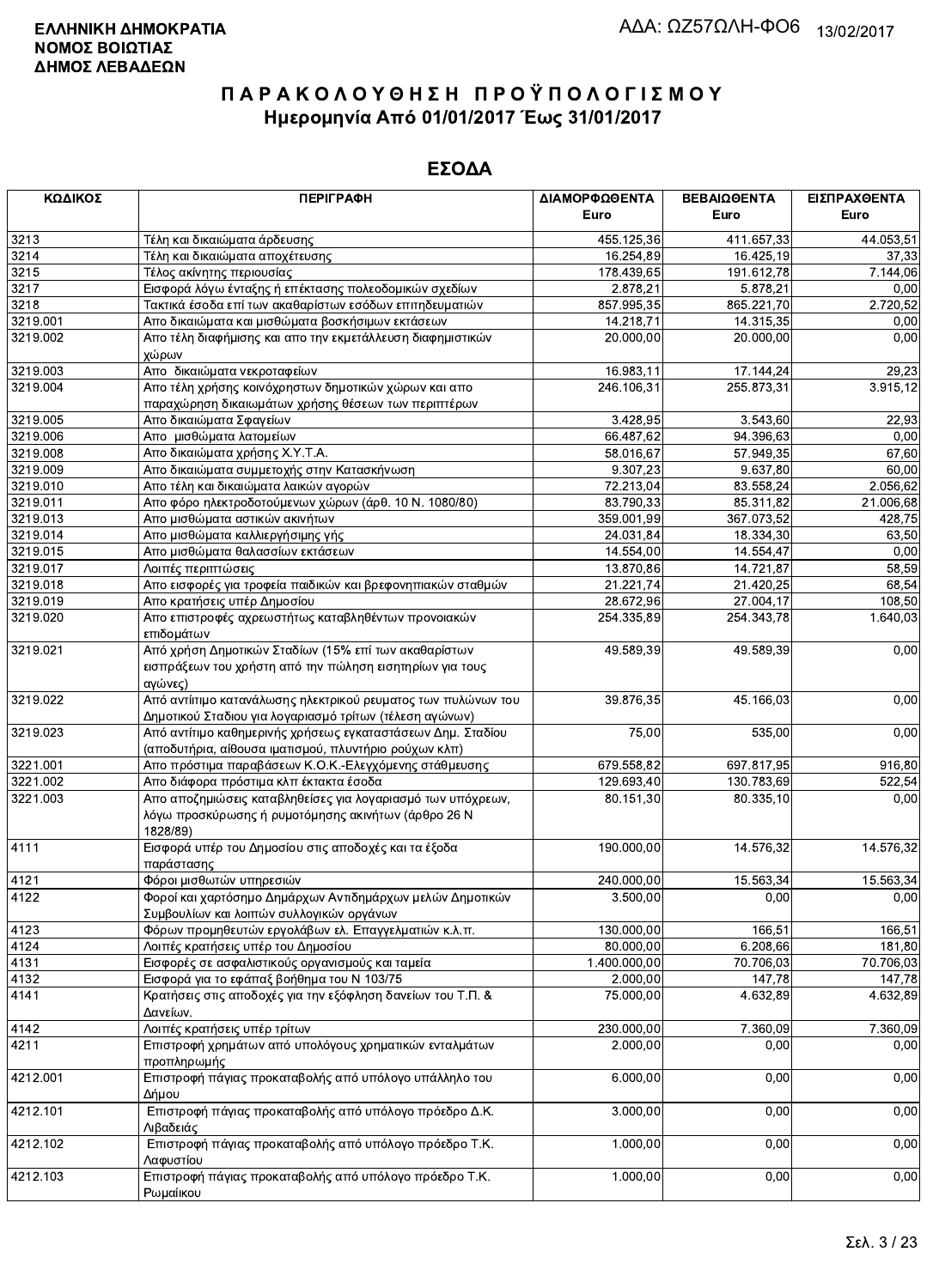### ΕΣΟΔΑ

| ΚΩΔΙΚΟΣ  | <b>ПЕРІГРАФН</b>                                                                                                    | ΔΙΑΜΟΡΦΩΘΕΝΤΑ | ΒΕΒΑΙΩΘΕΝΤΑ   | ΕΙΣΠΡΑΧΘΕΝΤΑ |
|----------|---------------------------------------------------------------------------------------------------------------------|---------------|---------------|--------------|
|          |                                                                                                                     | Euro          | Euro          | Euro         |
| 4212.201 | Επιστροφή πάγιας προκαταβολής από υπόλογο πρόεδρο Τ.Κ.<br>Χαιρώνειας                                                | 1.000,00      | 0,00          | 0,00         |
| 4212.202 | Επιστροφή πάγιας προκαταβολής από υπόλογο πρόεδρο Τ.Κ.<br>Προφήτη Ηλία                                              | 1.000,00      | 0,00          | 0,00         |
| 4212.203 | Επιστροφή πάγιας προκαταβολής από υπόλογο πρόεδρο Τ.Κ.<br>Προσηλίου                                                 | 1.000,00      | 0,00          | 0,00         |
| 4212.204 | Επιστροφή πάγιας προκαταβολής από υπόλογο πρόεδρο Τ.Κ.<br>Θουρίου                                                   | 1.000,00      | 0,00          | 0,00         |
| 4212.205 | Επιστροφή πάγιας προκαταβολής από υπόλογο πρόεδρο Τ.Κ.<br>Βασιλικών                                                 | 1.000,00      | 0,00          | 0,00         |
| 4212.206 | Επιστροφή πάγιας προκαταβολής από υπόλογο πρόεδρο Τ.Κ.<br>Ανθοχωρίου                                                | 1.000,00      | 0,00          | 0,00         |
| 4212.207 | Επιστροφή πάγιας προκαταβολής από υπόλογο πρόεδρο Τ.Κ.<br>Ακοντίου                                                  | 1.000,00      | 0,00          | 0,00         |
| 4212.208 | Επιστροφή πάγιας προκαταβολής από υπόλογο πρόεδρο Τ.Κ.<br>Αγίου Βλασίου                                             | 1.000,00      | 0,00          | 0,00         |
| 4212.301 | Επιστροφή πάγιας προκαταβολής από υπόλογο πρόεδρο Τ.Κ.<br>Δαυλείας                                                  | 1.000,00      | 0,00          | 0,00         |
| 4212.302 | Επιστροφή πάγιας προκαταβολής από υπόλογο πρόεδρο Τ.Κ.<br>Μαυρονερίου                                               | 1.000,00      | 0,00          | 0,00         |
| 4212.303 | Επιστροφή πάγιας προκαταβολής από υπόλογο πρόεδρο Τ.Κ.<br>Παρορίου                                                  | 1.000,00      | 0,00          | 0,00         |
| 4212.401 | Επιστροφή πάγιας προκαταβολής από υπόλογο πρόεδρο<br>Τ.Κ.Αγίας Αννας                                                | 1.000,00      | 0,00          | 0,00         |
| 4212.402 | Επιστροφή πάγιας προκαταβολής από υπόλογο πρόεδρο Τ.Κ.<br>Αγίας Τριάδας                                             | 1.000,00      | 0,00          | 0,00         |
| 4212.403 | Επιστροφή πάγιας προκαταβολής από υπόλογο πρόεδρο Τ.Κ.<br>Αγίου Γεωργίου                                            | 1.000,00      | 0,00          | 0,00         |
| 4212.404 | Επιστροφή πάγιας προκαταβολής από υπόλογο πρόεδρο Τ.Κ.<br>Αλαλκομενών                                               | 1.000,00      | 0,00          | 0,00         |
| 4212.405 | Επιστροφή πάγιας προκαταβολής από υπόλογο πρόεδρο Τ.Κ.<br>Κορώνειας                                                 | 1.000,00      | 0,00          | 0,00         |
| 4212.501 | Επιστροφή πάγιας προκαταβολής από υπόλογο πρόεδρο Δ.Κ.<br>Κυριακίου                                                 | 2.000,00      | 0,00          | 0,00         |
| 4213     | Επιστροφή αχρεωστήτως καταβληθέντων χρηματικών ποσών<br>(άρθρο 26 Ν 318/69, Αποφ. Υπ. Οικον. 2081241/11652/1997)    | 140.000,00    | 95.932,65     | 316,19       |
| 4219     | Επιστροφή εν γένει χρημάτων                                                                                         | 40.000.00     | 0.00          | 0,00         |
| 5111     | Χρηματικό υπόλοιπο προερχόμενο από τακτικά έσοδα για την<br>κάλυψη υποχρεώσεων παρελθόντων ετών                     | 522.302,72    | 803.093,18    | 803.093,18   |
| 5112     | Χρηματικό υπόλοιπο προερχόμενο από τακτικά έσοδα για<br>πιστώσεις προοριζόμενες για επενδυτικές δαπάνες             | 717.469,78    | 721.611,17    | 721.611,17   |
| 5113     | Χρηματικό υπόλοιπο προερχόμενο απο τακτικά έσοδα για την<br>κάλυψη ειδικευμένων δαπανών                             | 758.644,67    | 862.656,38    | 862.656,38   |
| 5119     | Χρηματικό υπόλοιπο προερχόμενο απο τακτικά έσοδα για την<br>κάλυψη εν γένει δαπανών του Δήμου                       | 273.168,93    | 0,00          | 0,00         |
| 5121     | Χρηματικό υπόλοιπο προερχόμενο από έκτακτα έσοδα για την<br>κάλυψη υποχρεώσεων παρελθόντων ετών                     | 56.319,92     | 71.490,88     | 71.490,88    |
| 5122     | Χρηματικό υπόλοιπο προερχόμενο από έκτακτα έσοδα (εκτός ΠΔΕ)<br>για πιστώσεις προοριζόμενες για επενδυτικές δαπάνες | 1.391.677,05  | 1.490.354,47  | 1.490.354,47 |
| 5123     | Χρηματικό υπόλοιπο προερχόμενο απο έκτακτα έσοδα για την<br>κάλυψη ειδικευμένων δαπανών                             | 26.290,39     | 26.501,21     | 26.501,21    |
|          | ΣΥΝΟΛΑ                                                                                                              | 24.000.413,35 | 10.488.134,66 | 5.274.590,09 |

|    | ΚΩΔΙΚΟΣ | <b>ПЕРІГРАФН</b>                                                            | ΔΙΑΜΟΡ<br>ΦΩΘΕΝΤΑ | <b>ENTAAGENTA</b><br>Euro | ΠΛΗΡΩΘΕΝΤΑ<br>Euro |
|----|---------|-----------------------------------------------------------------------------|-------------------|---------------------------|--------------------|
|    |         |                                                                             | Euro              |                           |                    |
| 00 | 6031    | `Τακτικές αποδοχές (περιλαμβάνονται βασικός μισθός, δώρα εορτών, γενικά και | 100.608,00        | 0.00                      | 0.00               |
|    |         | ∣ειδικά τακτικά επιδόματα)                                                  |                   |                           |                    |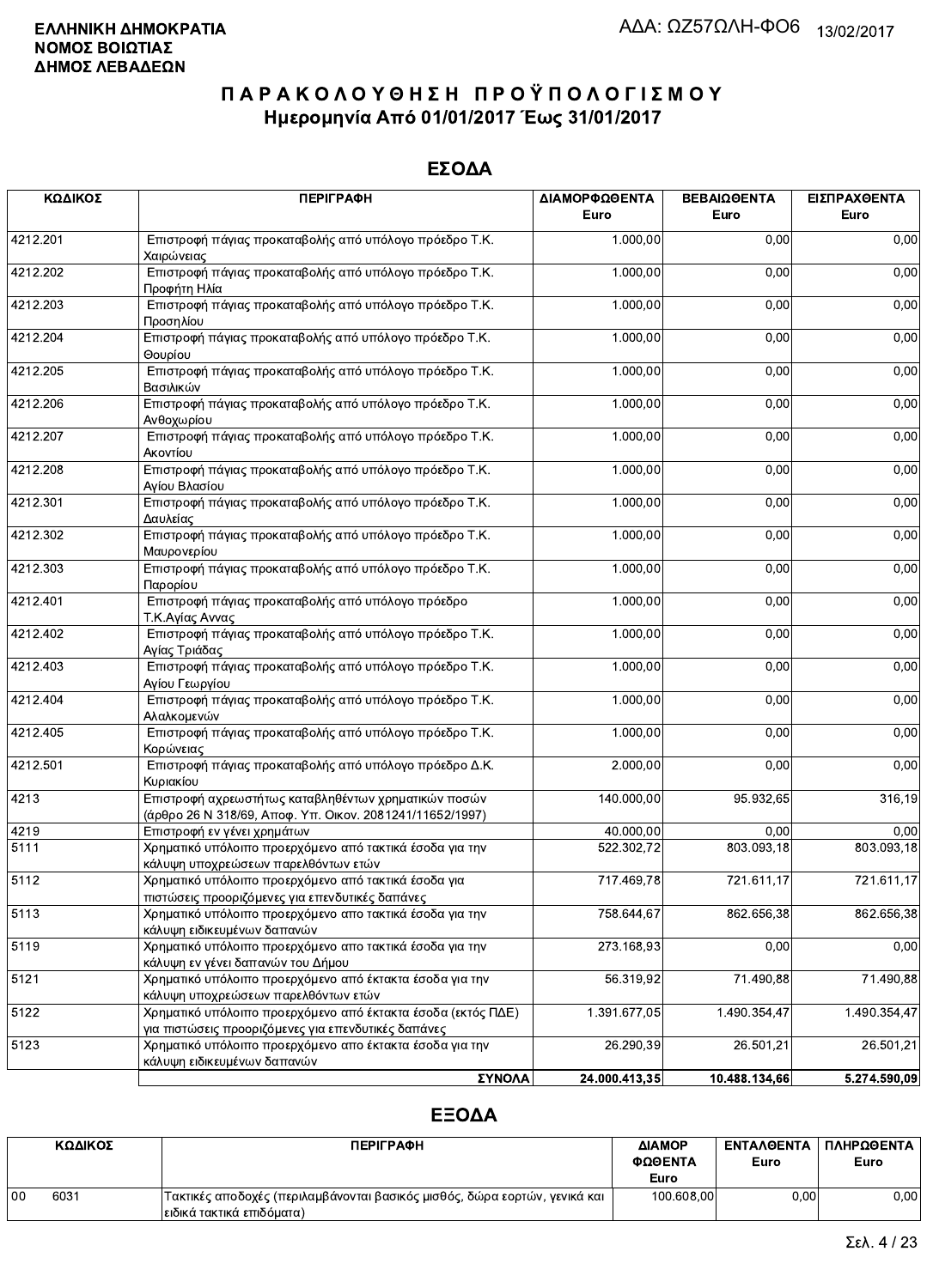|        | ΚΩΔΙΚΟΣ  | <b>ПЕРІГРАФН</b>                                                                                                          | ΔΙΑΜΟΡ<br>ΦΩΘΕΝΤΑ | ΕΝΤΑΛΘΕΝΤΑ<br>Euro | ΠΛΗΡΩΘΕΝΤΑ<br>Euro |
|--------|----------|---------------------------------------------------------------------------------------------------------------------------|-------------------|--------------------|--------------------|
|        |          |                                                                                                                           | Euro              |                    |                    |
| 00     | 6053.001 | Εργοδ. εισφορές ΙΚΑ υπαλλήλων ειδικών θέσεων                                                                              | 8.375,00          | 0.00               | 0,00               |
| 00     | 6053.002 | Εργοδ. εισφορές Ταμείου Νομικών                                                                                           | 5.150,00          | 0.00               | 0,00               |
| $00\,$ | 6053.003 | Εργοδοτικές εισφορές υπέρ ΤΜΕΔΕ                                                                                           | 4.601,00          | 0,00               | 0,00               |
| 00     | 6053.004 | Εργοδοτικές εισφορές υπέρ ΤΜΕΔΕ (επικουρικό)                                                                              | 1.208,00          | 0,00               | 0,00               |
| 00     | 6053.005 | Εργοδοτικές εισφορές υπέρ ΚΥΤ                                                                                             | 1.485,00          | 0,00               | 0,00               |
| 00     | 6073     | Δαπάνες επιμόρφωσης προσωπικού και συμμετοχής σε συνέδρια και<br>σεμινάρια                                                | 1.000,00          | 0,00               | 0,00               |
| 00     | 6111     | Αμοιβές νομικών και συμβολαιογράφων                                                                                       | 3.000,00          | 0,00               | 0,00               |
| 00     | 6116     | Αμοιβές δικαστικών επιμελητών                                                                                             | 3.500,00          | 0,00               | 0,00               |
| 00     | 6117.001 | Ανάθεση παροχής υπηρεσιών Ιατρού Εργασίας του Δήμου                                                                       | 2.600,00          | 0.00               | 0,00               |
| $00\,$ | 6117.002 | Ανάθεση παροχής υπηρεσιών τεχνικού ασφαλείας του Δήμου                                                                    | 6.400,00          | 0,00               | 0,00               |
| $00\,$ | 6121.001 | Αντιμισθία δημάρχου, αντιδημάρχων και προέδρου δημοτικού συμβουλίου<br>(Άρθρο92 Ν.3852/2010)                              | 123.120,00        | 0,00               | 0,00               |
| 00     | 6123     | Έξοδα κίνησης προέδρων Δ.Σ. (άρθρο 4 Ν 2539/97)                                                                           | 87.600,00         | 0,00               | 0,00               |
| $00\,$ | 6126.008 | Εργοδοτικές εισφορές υπέρ ΙΚΑ-ΕΤΕΑ                                                                                        | 10.285,00         | 0,00               | 0,00               |
| 00     | 6151     | Δικαιώματα τρίτων (ΔΕΗ κλπ) από την είσπραξη τελών και φόρων                                                              | 2.500.00          | 187,91             | 187,91             |
| $00\,$ | 6154.001 | Έξοδα είσπραξης κλήσεων Τροχαίας από ΕΛΤΑ                                                                                 | 2.500,00          | 0,00               | 0,00               |
| 00     | 6221     | Ταχυδρομικά τέλη                                                                                                          | 18.000,00         | 0,00               | 0,00               |
| 00     | 6222     | Τηλεφωνικά, τηλεγραφικά και τηλετυπία τέλη εσωτερικού                                                                     | 28.500,00         | 985,00             | 0,00               |
| $00\,$ | 6331.001 | Λοιποί φόροι και τέλη                                                                                                     | 13.500,00         | 0.00               | 0,00               |
| 00     | 6331.003 | Φόρος εισοδήματος φορολογικού έτους 2015                                                                                  | 35.000,00         | 0,00               | 0,00               |
| $00\,$ | 6421     | Οδοιπορικά έξοδα και αποζημίωση μετακινούμενων αιρετών                                                                    | 2.500,00          | 0,00               | 0,00               |
| 00     | 6431     | Έξοδα ενημέρωσης και προβολής δραστηριοτήτων του Δήμου                                                                    | 4.000,00          | 0,00               | 0,00               |
| 00     | 6433     | Τιμητικές διακρίσεις, αναμνηστικά δώρα και έξοδα φιλοξενίας φυσικών<br>προσώπων και αντιπροσωπειών                        | 2.000,00          | 0,00               | 0,00               |
| 00     | 6434     | Λοιπές δαπάνες δημοσίων σχέσεων                                                                                           | 1.500,00          | 0,00               | 0,00               |
| $00\,$ | 6443     | Δαπάνες δεξιώσεων και εθνικών ή τοπικών εορτών                                                                            | 2.500,00          | 0,00               | 0,00               |
| 00     | 6451.002 | Συνδρομή σε νομικές βάσεις δεδομένων                                                                                      | 4.000,00          | 0,00               | 0,00               |
| 00     | 6463     | Έξοδα λοιπών δημοσιεύσεων                                                                                                 | 3.000,00          | 0,00               | 0,00               |
| $00\,$ | 6492     | Δικαστικά έξοδα και έξοδα εκτέλεσης δικαστικών αποφάσεων ή<br>συμβιβαστικών πράξεων                                       | 10.000,00         | 0,00               | 0,00               |
| 00     | 6494     | Έξοδα συμβολαιογράφων και δικαστικών επιμελητών                                                                           | 1.500,00          | 0,00               | 0,00               |
| 00     | 6495.002 | Αμοιβή ΤΕΕ από τακτοποίηση δημοτικών αυθαιρέτων (σχολείων κλπ.)                                                           | 200,00            | 0,00               | 0,00               |
| $00\,$ | 6495.007 | Δαπάνες για πάγια τέλη κτηματογράφησης ακινήτων του Δήμου                                                                 | 200,00            | 0,00               | 0,00               |
| 00     | 6495.010 | Δαπάνη για μηχανογραφικό αρχείο ΔΕΗ χρέωσης δημοτικών τελών                                                               | 250,00            | 0,00               | 0,00               |
| 00     | 6495.011 | Απόδοση σε Ε.Τ.Α ποσοστού 10% επί των εισπράξεων από ΞΕΝΙΑ                                                                | 5.184,00          | 0,00               | 0,00               |
| 00     | 6511     | Τόκοι δανείων εσωτερικού                                                                                                  | 180.768,70        | 16.433,52          | 16.433,52          |
| 00     | 6514     | Συμβολαιογραφικά έξοδα και δαπάνες σύναψης δανείων                                                                        | 2.500,00          | 0,00               | 0,00               |
| $00\,$ | 6515     | Αμοιβές και προμήθειες τραπεζών                                                                                           | 3.000,00          | 0,00               | 0,00               |
| 00     | 6516     | Χρεολύσια δανείων εσωτερικού                                                                                              | 200.580,37        | 18.234,58          | 18.234,58          |
| 00     | 6521     | Τόκοι δανείων εσωτερικού                                                                                                  | 121.284,54        | 11.025,87          | 11.025,87          |
| 00     | 6524     | Συμβολαιογραφικά έξοδα και δαπάνες σύναψης δανείων                                                                        | 2.500,00          | 0,00               | 0,00               |
| 00     | 6526     | Χρεολύσια δανείων εσωτερικού                                                                                              | 150.965,70        | 13.724,15          | 13.724,15          |
| $00\,$ | 6711.001 | Μεταβιβάσεις σε σχολικές επιτροπές για λειτουργικές δαπάνες                                                               | 362.720,00        | 0,00               | 0,00               |
| 00     | 6711.003 | Μεταβιβάσεις σε σχολικές επιτροπές για έργα επισκευής και συντήρησης                                                      | 20.000,00         | 0,00               | 0,00               |
|        |          | σχολικών κτιρίων                                                                                                          |                   |                    |                    |
| 00     | 6721.001 | Εισφορά υπέρ συνδέσμου Δήμων και Κοινοτήτων Προστασίας & Ορθολογικής<br>Ανάπτυξης του Κορινθιακού Κόλπου (ΣΠΟΑΚ) ο 'ΑΡΙΩΝ | 7.184,50          | 7.184,50           | 7.184,50           |
| 00     | 6722     | Εισφορά για την εξασφάλιση μέσων προστασίας άμαχου πληθυσμού                                                              | 9.225,58          | 0,00               | 0,00               |
| 00     | 6723     | Κράτηση 0,50% υπέρ λογαριασμού του άρθρου 68 ΝΔ 3033/54                                                                   | 46.127,90         | 699,77             | 699,77             |
| 00     | 6725     | Εισφορά υπέρ ΤΠΟΕΚΕ                                                                                                       | 750,00            | 0,00               | 0,00               |
| 00     | 6726.001 | Υπέρ δήμων και κοινοτήτων απο το Τέλος Ακίνητης Περιουσίας (15% επι των<br>εισπράξεων - Ν. 2130/93)                       | 16.000,00         | 1.036,03           | 1.036,03           |
| 00     | 6734     | Καταβολή επιδόματος ένδειας στους δικαιούχους                                                                             | 10.000,00         | 0,00               | 0,00               |
| 00     | 6736     | Επιχορηγήσεις σε πολιτιστικούς συλλόγους και σωματεία                                                                     | 10.100,00         | 0.00               | 0.00               |
| 00     | 6738.001 | Χρηματοδότηση Κοινωφελούς Επιχείρησης Δήμου Λεβαδέων                                                                      | 20.000,00         | 0,00               | 0,00               |
| 00     | 6821.001 | Φορολογικά πρόστιμα και προσαυξήσεις χρήσης                                                                               | 3.000,00          | 0,00               | 0,00               |
| $00\,$ | 6822     | Προσαυξήσεις Ασφαλιστικών ταμείων χρήσης                                                                                  | 2.000,00          | 0,00               | 0,00               |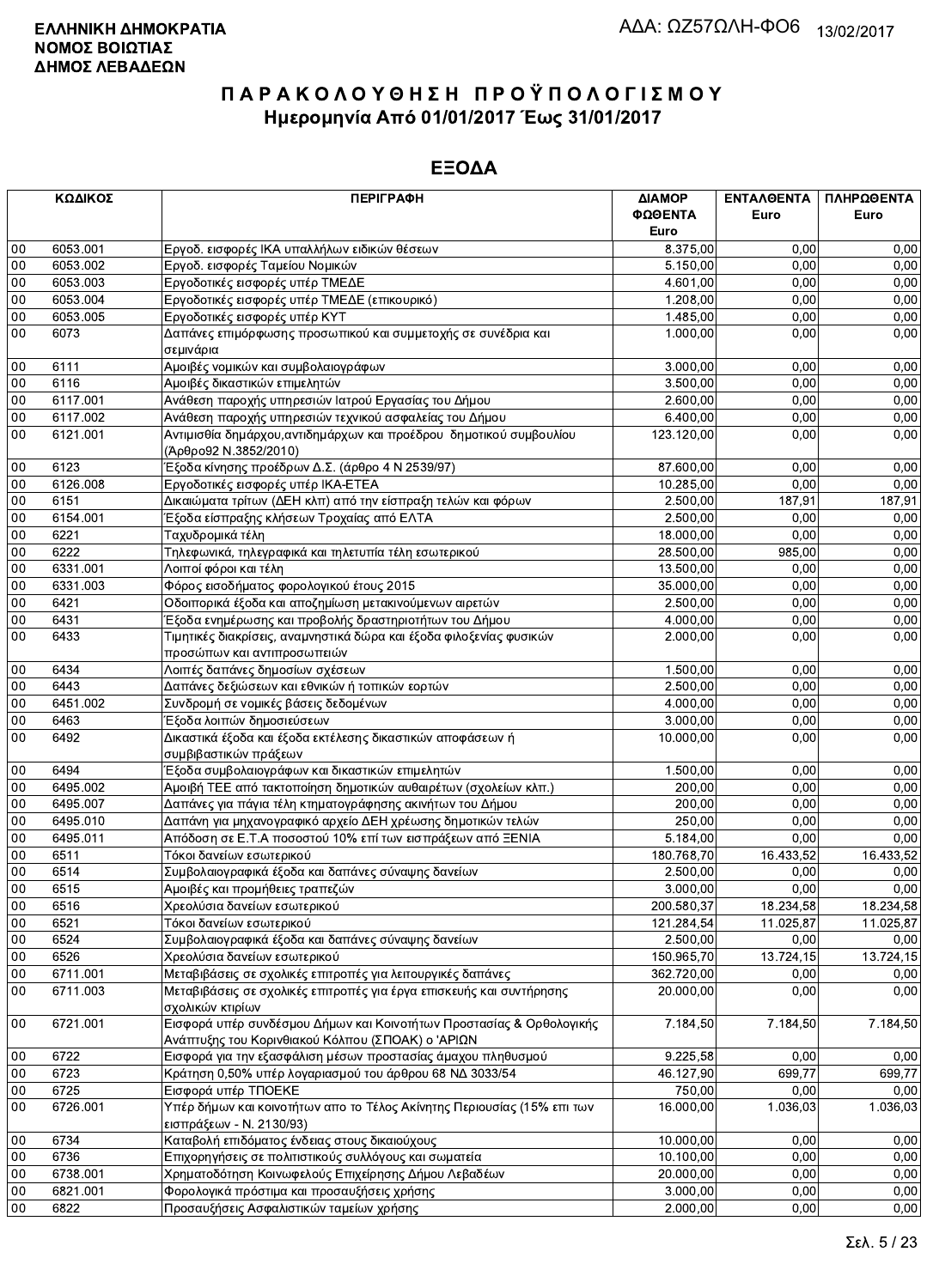|          | ΚΩΔΙΚΟΣ  | <b>ПЕРІГРАФН</b>                                                                                                 | ΔΙΑΜΟΡ     | <b>ENTAAGENTA</b>     | ΠΛΗΡΩΘΕΝΤΑ |
|----------|----------|------------------------------------------------------------------------------------------------------------------|------------|-----------------------|------------|
|          |          |                                                                                                                  | ΦΩΘΕΝΤΑ    | Euro                  | Euro       |
|          |          |                                                                                                                  | Euro       |                       |            |
| 00       | 6823.001 | Τόκοι υπερημερίας χρήσης                                                                                         | 30.000,00  | 0.00                  | 0.00       |
| 10       | 6011     | Τακτικές αποδοχές (περιλαμβάνονται βασικός μισθός, δώρα εορτών, γενικά και                                       | 971.203,00 | 110.016,10            | 110.016,10 |
|          |          | ειδικά τακτικά επιδόματα)                                                                                        |            |                       |            |
| 10       | 6012.001 | Αποζημίωση υπερωριακής εργασίας μονίμων υπαλλήλων                                                                | 1.000,00   | 0,00                  | 0,00       |
| 10       | 6012.002 | Αμοιβή υπαλλήλων που ασκούν καθήκοντα ληξιάρχου                                                                  | 2.500,00   | 0,00                  | 0,00       |
| 10       | 6012.003 | Αμοιβή υπαλλήλου που τηρεί τα πρακτικά του Δημοτικού Συμβουλίου                                                  | 1.050,00   | 0,00                  | 0,00       |
| 10       | 6012.004 | Αμοιβή υπαλλήλων για την γραμματειακή υποστήριξη των συμβουλίων των                                              | 2.600,00   | 0,00                  | 0,00       |
|          |          | τοπικών και δημοτικών κοινοτήτων                                                                                 |            |                       |            |
| 10       | 6021.002 | Τακτικές αποδοχές υπαλλήλων με σύμβαση αορίστου χρόνου                                                           | 209.581,00 | 0,00                  | 0,00       |
| 10       | 6051.001 | Εργοδοτικές εισφορές ΙΚΑ μονίμων διοικητικών-οικονομικών υπηρεσιών<br>$(E\Phi KA)$                               | 7.002,00   | 587,67                | 587,67     |
| 10       | 6051.002 | Εργοδοτικές εισφορές ΤΥΔΚΥ μονίμων διοικητικών-οικονομικών υπηρεσιών                                             | 110.010,00 | 8.786,38              | 8.786,38   |
| 10       | 6051.003 | Εργοδοτικές εισφορές ΕΤΕΑΕΠ μονίμων διοικητικών-οικονομικών υπηρεσιών                                            | 33.120,00  | 2.313,69              | 2.313,69   |
| 10       | 6051.004 | Εργοδοτικές εισφορές ΤΜΕΔΕ μονίμων διοικητικών-οικονομικών υπηρεσιών                                             | 5.978,00   | 498,15                | 498,15     |
| 10       | 6051.005 | Εργοδοτικές εισφορές ΤΜΕΔΕ (ΕΠΙΚΟΥΡΙΚΟ) μονίμων διοικητικών-οικονομικών<br>υπηρεσιών                             | 1.571,00   | 130,79                | 130,79     |
| 10       | 6051.006 | Εργοδοτικές εισφορές ΚΥΤ μονίμων διοικητικών-οικονομικών υπηρεσιών                                               | 1.929,00   | 160,69                | 160,69     |
| 10       | 6051.007 | Εργοδοτικές εισφορές τακτικών υπαλλήλων υπέρ ΚΣΚΥ                                                                | 13.120,00  | $\overline{1.093,30}$ | 1.093,30   |
| 10       | 6051.008 | Εργοδοτικές εισφορές τακτικών υπαλλήλων υπέρ ΟΠΑΔ                                                                | 4.864,00   | 343,32                | 343.32     |
| 10       | 6051.010 | Εργοδοτικές εισφορές υπέρ σύνταξης Δημοσίου (ΕΦΚΑ)                                                               | 31.293,00  | 0,00                  | 0,00       |
| 10       | 6052.002 | Εργοδοτικές εισφορές ΙΚΑ υπαλλήλων με σύμβαση αορίστου χρόνου                                                    | 52.781,00  | 0,00                  | 0,00       |
| 10       | 6056     | Εργοδοτικές εισφορές Δήμων Κοινωνικής Ασφάλισης                                                                  | 23.353,00  | 1.957,56              | 1.957,56   |
| 10       | 6142.002 | Ανάθεση εργασίας σε ορκωτούς ελεγκτές για τον έλεγχο των οικονομικών                                             | 9.930,00   | 0.00                  | 0,00       |
|          |          | καταστάσεων του Δήμου (Ν. 2880/2001, Ν.3146/2003)                                                                |            |                       |            |
| 10       | 6231.001 | Εκμίσθωση χώρου για λειτουργία εμποροπανήγυρης, εκθέσεων κλπ                                                     | 13.221,60  | 1.001,80              | 0,00       |
| 10       | 6232     | Μισθώματα κτιρίων - Τεχνικών έργων ακινήτων                                                                      | 52.026,24  | 4.335,52              | 0,00       |
| 10       | 6253     | Ασφάλιστρα μεταφορικών μέσων                                                                                     | 2.000,00   | 0,00                  | 0,00       |
| 10       | 6262.001 | Συντήρηση και επισκευή ηλεκτρομηχανολογικιού εξοπλισμού κτιρίων<br>(ανελκυστήρας, κλιματιστικά κλπ)              | 2.300,00   | 0,00                  | 0,00       |
| 10       | 6263.001 | Συντήρηση και επισκευή μεταφορικών μέσων                                                                         | 6.000,00   | 0,00                  | 0,00       |
| 10       | 6263.002 | Δαπάνες για τεχνικό έλεγχο αυτοκινήτων (Κ.Τ.Ε.Ο.)                                                                | 450,00     | 0,00                  | 0,00       |
| 10       | 6264.001 | Συντήρηση και επισκευή εγκαταστάσεων θέρμανσης, κλιματισμού, αερισμού και<br>λοιπών μηχανημάτων                  | 6.000,00   | 0,00                  | 0,00       |
| 10       | 6265.002 | Συντήρηση και επισκευή ηλεκτρονικών υπολογιστών, φωτοτυπικών, fax κλπ                                            | 3.500,00   | 0,00                  | 0,00       |
| 10       | 6266.001 | Συντήρηση Εφαρμογών λογισμικού                                                                                   | 25.388,00  | 0,00                  | 0,00       |
| 10       | 6279.001 | Λοιπές δαπάνες για ύδρευση, άρδευση, φωτισμό, καθαριότητα                                                        | 53.600,00  | 2.717,00              | 2.717,00   |
| 10       | 6321     | Τέλη κυκλοφορίας επιβατηγών αυτοκινήτων                                                                          | 565,00     | 0,00                  | 0,00       |
| 10       | 6411     | Έξοδα κίνησης ιδιοκτητών μεταφορικών μέσων (καύσιμα, λιπαντικά, διόδια                                           | 7.000,00   | 0,00                  | 0,00       |
| $10$     | 6422     | κλπ)<br>Οδοιπορικά έξοδα και αποζημίωση μετακινούμενων υπαλλήλων                                                 | 1.250,00   | 0,00                  | 0,00       |
| 10       | 6461     | Έξοδα δημοσίευσης οικονομικών καταστάσεων                                                                        | 1.000,00   | 0,00                  | 0,00       |
|          | 6462     | Δημοσίευση προκηρύξεων                                                                                           | 3.000,00   | 0,00                  | 0,00       |
| 10<br>10 | 6611.001 | Προμήθεια βιβλίων, περιοδικών και λοιπών εκδόσεων                                                                | 500,00     | 0,00                  | 0,00       |
| 10       | 6611.002 | Προμήθεια ληξιαρχικών βιβλίων (υποχρεωτ. εισφορά ΥΠ.ΕΣ 55327/89)                                                 | 100,00     | 0,00                  | 0,00       |
| 10       | 6612     | Προμήθεια γραφικής ύλης και λοιπά υλικά γραφείων                                                                 | 10.000,00  | 0,00                  | 0,00       |
| 10       | 6613.001 | Προμήθεια εντύπων υπηρεσιών                                                                                      | 850,00     | 0,00                  | 0,00       |
|          | 6613.002 | Προμήθεια υλικών μηχανογράφησης και πολλαπλών εκτυπώσεων (τόνερ,                                                 |            | 0,00                  |            |
| 10       |          | μελανοταινίες-αναλώσιμα fax κλπ)                                                                                 | 15.000,00  |                       | 0,00       |
| 10       | 6615.001 | Εργασίες εκτυπώσεων, εκδόσεων, βιβλιοδετήσεων                                                                    | 2.000,00   | 0,00                  | 0,00       |
| 10       | 6615.002 | Εργασίες εκτύπωσης φωτοτυπιών                                                                                    | 2.000,00   | 0,00                  | 0,00       |
| 10       | 6615.003 | Εκτύπωση Μητρώου Αρρένων (υποχρεωτ. εισφορά ΥΠ.ΕΣ 55327/89)                                                      | 100,00     | 0,00                  | 0,00       |
| 10       | 6634     | Προμήθεια ειδών καθαριότητας και ευπρεπισμού                                                                     | 400,00     | 0,00                  | 0,00       |
| 10       | 6643     | Προμήθεια καυσίμων για θέρμανση και φωτισμό                                                                      | 38.000,00  | 0,00                  | 0,00       |
| 10       | 6662.001 | Προμήθεια υλικών ενεργητικής πυροπροστασίας - συστημάτων συναγερμού-<br>πυρανίχνευσης, αναγομώσεις πυροσβεστήρων | 1.000,00   | 0,00                  | 0,00       |
| 10       | 6662.002 | Προμήθεια ηλεκτρολογικού υλικού κτιριακών εγκαταστάσεων                                                          | 1.000,00   | 0,00                  | 0,00       |
| 10       | 6671.002 | Προμήθεια ελαστικών μεταφορικών μέσων                                                                            | 1.000,00   | 0,00                  | 0,00       |
|          |          |                                                                                                                  |            |                       |            |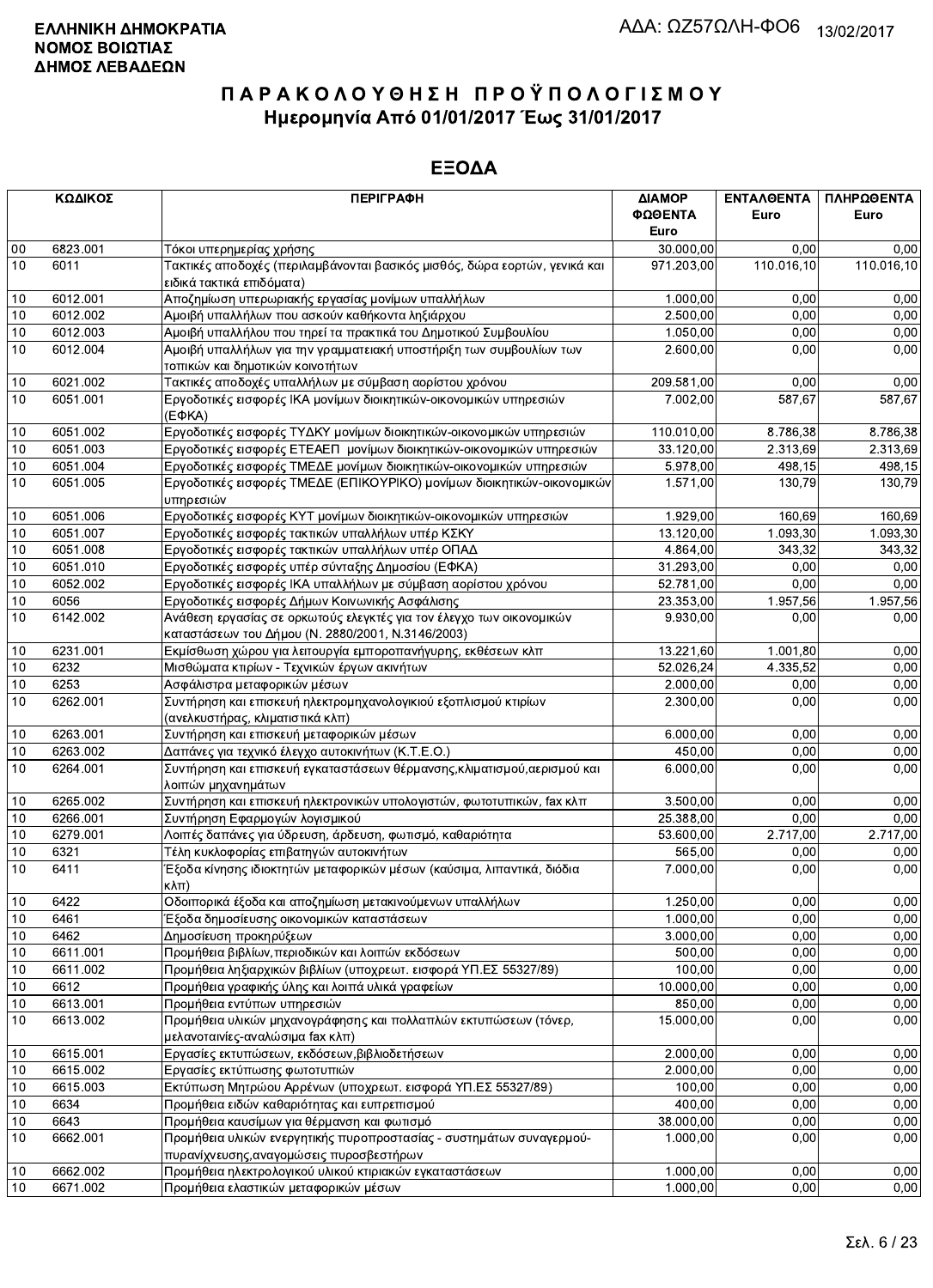|      | ΚΩΔΙΚΟΣ  | <b>ПЕРІГРАФН</b>                                                                                                                       | ΔΙΑΜΟΡ<br>ΦΩΘΕΝΤΑ | <b>ENTAΛΘΕΝΤΑ</b><br>Euro | ΠΛΗΡΩΘΕΝΤΑ<br>Euro |
|------|----------|----------------------------------------------------------------------------------------------------------------------------------------|-------------------|---------------------------|--------------------|
|      | 6673.001 |                                                                                                                                        | Euro              |                           |                    |
| 10   |          | Ανταλλακτικά εγκαταστάσεων θέρμανσης, κλιματισμού, αερισμού και λοιπών<br>μηχανημάτων                                                  | 1.300,00          | 0,00                      | 0,00               |
| $10$ | 6691     | Προμήθεια ειδών σημαιοστολισμού και φωταγωγήσεων                                                                                       | 1.000,00          | 0,00                      | 0,00               |
| 15   | 6011     | Τακτικές αποδοχές (περιλαμβάνονται βασικός μισθός, δώρα εορτών, γενικά και<br>ειδικά τακτικά επιδόματα)                                | 431.864,00        | 48.711,50                 | 48.711,50          |
| 15   | 6013     | Εφάπαξ βοήθημα του Ν 103/75                                                                                                            | 15.000,00         | 0.00                      | 0,00               |
| 15   | 6021.001 | Τακτικές αποδοχές καθαριστριών σχολικών μονάδων (αρθ. 18 Ν.3870/2010)                                                                  | 89.727,00         | 0,00                      | 0,00               |
| 15   | 6021.002 | Τακτικές αποδοχές υπαλλήλων Κοινωνικής Προστασίας, Παιδείας, Αθλητισμού<br>και Πολιτισμού (Παιδικοί Σταθμοί, ΚΑΠΗ, Δημοτικό Ωδείο κλπ) | 237.012,00        | 0,00                      | 0,00               |
| 15   | 6021.003 | Τακτικές αποδοχές σχολικών φυλάκων με σύμβαση Ιδιωτ. Δικαίου Αορίστου<br>Χρόνου                                                        | 106.268,00        | 0,00                      | 0,00               |
| 15   | 6041.001 | Τακτικές αποδοχές ωρομισθίων γυμναστών ΠΑγΟ                                                                                            | 5.186,00          | 0,00                      | 0,00               |
| 15   | 6041.004 | Τακτικές αποδοχές εκτάκτων υπαλλήλων Κατασκήνωσης                                                                                      | 22.470,00         | 0,00                      | 0,00               |
| 15   | 6041.005 | Αμοιβές συμβασιούχων αμιγώς αμοιβομένων από καταβολή αντιτίμου στο<br>Ωδείο Λιβαδειάς                                                  | 13.473,20         | 0,00                      | 0,00               |
| 15   | 6051.001 | Εργοδοτικές εισφορές ΙΚΑ μονίμων κοινωνικών υπηρεσιών(ΕΦΚΑ)                                                                            | 27.719,00         | 2.063,69                  | 2.063,69           |
| 15   | 6051.002 | Εργοδοτικές εισφορες ΤΥΔΚΥ μονίμων κοινωνικών υπηρεσιών                                                                                | 31.342,00         | 2.483,90                  | 2.483,90           |
| 15   | 6051.003 | Εργοδοτικές εισφορες ΕΤΕΑΕΠ μονίμων υπαλλήλων κοινωνικών υπηρεσιών                                                                     | 8.680,00          | 699.55                    | 699,55             |
| 15   | 6051.009 | Εργοδοτικές εισφορές ΟΠΑΔ μονίμων κοινωνικών υπηρεσιών                                                                                 | 9.689,00          | 808,56                    | 808,56             |
| 15   | 6051.010 | Εργοδοτικές εισφορές υπέρ σύνταξης Δημοσίου (ΕΦΚΑ)                                                                                     | 13.821,00         | 0,00                      | 0,00               |
| 15   | 6052.001 | Εργοδοτικές εισφορές (ΙΚΑ) υπαλλήλων αορίστου. χρόνου (καθαρ. σχολικών<br>μονάδων)                                                     | 24.470,00         | 0,00                      | 0,00               |
| 15   | 6052.002 | Εργοδοτικές εισφορές (ΙΚΑ) υπαλλήλων κοινωνικής προστασίας, πολιτισμού<br>και αθλητισμού (Παιδικοί Σταθμοί, ΚΑΠΗ, Δημ. Ωδείο κλπ)      | 56.700,00         | 0,00                      | 0,00               |
| 15   | 6052.003 | Εργοδοτικές εισφορές (ΙΚΑ) σχολικών φυλάκων                                                                                            | 25.636,00         | 0,00                      | 0,00               |
| 15   | 6054.001 | Εργοδοτικές εισφορές ωρομισθίων γυμναστών ΠΑγΟ                                                                                         | 1.300,00          | 0,00                      | 0,00               |
| 15   | 6054.004 | Εργοδοτικές εισφορές ΙΚΑ εκτάκτων υπαλλήλων Κατασκήνωσης                                                                               | 5.840,00          | 0,00                      | 0,00               |
| 15   | 6054.005 | Εργοδοτικές εισφορες συμβασιούχων αμιγώς αμοιβομένων από καταβολή<br>αντιτίμου στο Ωδείο Λιβαδειάς                                     | 3.460,00          | 0,00                      | 0,00               |
| 15   | 6056     | Εργοδοτικές εισφορές Δήμων Κοινωνικής Ασφάλισης                                                                                        | 10.811,00         | 906,23                    | 906,23             |
| 15   | 6061.001 | Παροχές σε ειδος- γάλα εργαζόμενων                                                                                                     | 10.173,00         | 0,00                      | 0,00               |
| 15   | 6061.002 | Προμήθειες στολών μουσικών Φιλαρμονικής                                                                                                | 1.500,00          | 0,00                      | 0,00               |
| 15   | 6117.002 | Εργασίες απολύμανσης-απεντόμωσης                                                                                                       | 800,00            | 0,00                      | 0,00               |
| 15   | 6117.006 | Καθαρισμός εγκαταστάσεων Αθλητισμού, Πολιτισμού και λοιπών υπηρεσιών                                                                   | 24.600,00         | 0,00                      | 0,00               |
| 15   | 6117.007 | Ανάθεση εργασίας για χόρδισμα πιάνου Δημοτικού Ωδείου                                                                                  | 300,00            | 0,00                      | 0,00               |
| 15   | 6117.009 | Σύμβαση έργου με γιατρό για παροχή υπηρεσιών στα μέλη του ΚΑΠΗ                                                                         | 6.000,00          | 0,00                      | 0,00               |
| 15   | 6211.002 | Δαπάνη ηλεκτρικού ρεύματος για φωτισμό Δημοτικού Σταδίου                                                                               | 23.000,00         | 0.00                      | 0,00               |
| 15   | 6232.002 | Μίσθωμα κτιριου Β΄ Παιδικού Σταθμού Λιβαδειάς                                                                                          | 15.288,00         | 0,00                      | 0,00               |
| 15   | 6232.003 | Μίσθωμα κτιριου ΚΑΠΗ Δαύλειας                                                                                                          | 2.851,20          | 237,60                    | 0,00               |
| 15   | 6232.005 | Μίσθωμα κτιρίου ιατρειου (ΚΑΠΗ)                                                                                                        | 4.602,00          | 383,50                    | 0,00               |
| 15   | 6232.006 | Μίσθωμα κυλικείου ΚΑΠΗ Λιβαδειάς (καντίνα)                                                                                             | 5.831,76          | 485,98                    | 0,00               |
| 15   | 6232.008 | Μίσθωμα για στέγαση Δημοτικού Θεάτρου                                                                                                  | 4.560,00          | 380,00                    | 0,00               |
| 15   | 6236.001 | Μισθώματα σχολικών κτιρίων (άρθ.94 Ν.3852/10)                                                                                          | 87.685,56         | 0,00                      | 0,00               |
| 15   | 6236.002 | Μίσθωμα κτιρίου "Δια Βίου Μάθηση"                                                                                                      | 3.111,00          | 259,20                    | 0,00               |
| 15   | 6253.001 | Ασφάλιστρα μεταφορικών μέσων                                                                                                           | 1.500,00          | 0,00                      | 0,00               |
| 15   | 6262.001 | Συντήρηση και επισκευή λοιπών μονίμων εγκαταστάσεων Αθλητισμού -<br>Πολιτισμού                                                         | 5.000,00          | 0,00                      | 0,00               |
| 15   | 6263.002 | Συντήρηση και επισκευή μεταφορικών μέσων                                                                                               | 1.500,00          | 0,00                      | 0,00               |
| 15   | 6263.003 | Δαπάνες για τεχνιικό έλεγχο αυτοκινήτων (ΚΤΕΟ)                                                                                         | 200,00            | 0,00                      | 0,00               |
| 15   | 6264.001 | Συντήρηση και επισκευή εγκαταστάσεων θέρμανσης, κλιματισμού, αερισμού<br>και λοιπών μηχανημάτων                                        | 3.500,00          | 0,00                      | 0,00               |
| 15   | 6265.001 | Συντήρηση και επισκευή λοιπού εξοπλισμού Κατασκήνωσης στην Παλιομηλιά                                                                  | 1.000,00          | 0,00                      | 0,00               |
| 15   | 6265.003 | Συντήρηση συστημάτων κατάσβεσης-πυρόσβεσης                                                                                             | 1.500,00          | 0,00                      | 0,00               |
| 15   | 6265.004 | Συντήρηση και επισκευή ηλεκτρικών συσκευών                                                                                             | 300,00            | 0,00                      | 0,00               |
| 15   | 6265.006 | Συντήρηση και επισκευή επίπλων και λοιπού εξοπλισμού υπηρεσιών<br>Πολιτισμού-Αθλητισμού                                                | 1.000,00          | 0,00                      | 0,00               |
| 15   | 6271.001 | Ύδρευση Παιδικών Σταθμών και Δημοτικού Ωδείου                                                                                          | 2.500,00          | 0,00                      | 0,00               |
| 15   | 6279.001 | Λοιπές δαπάνες για ύδρευση, άρδευση, φωτισμό, καθαριότητα                                                                              | 57.000,00         | 3.417,00                  | 3.417,00           |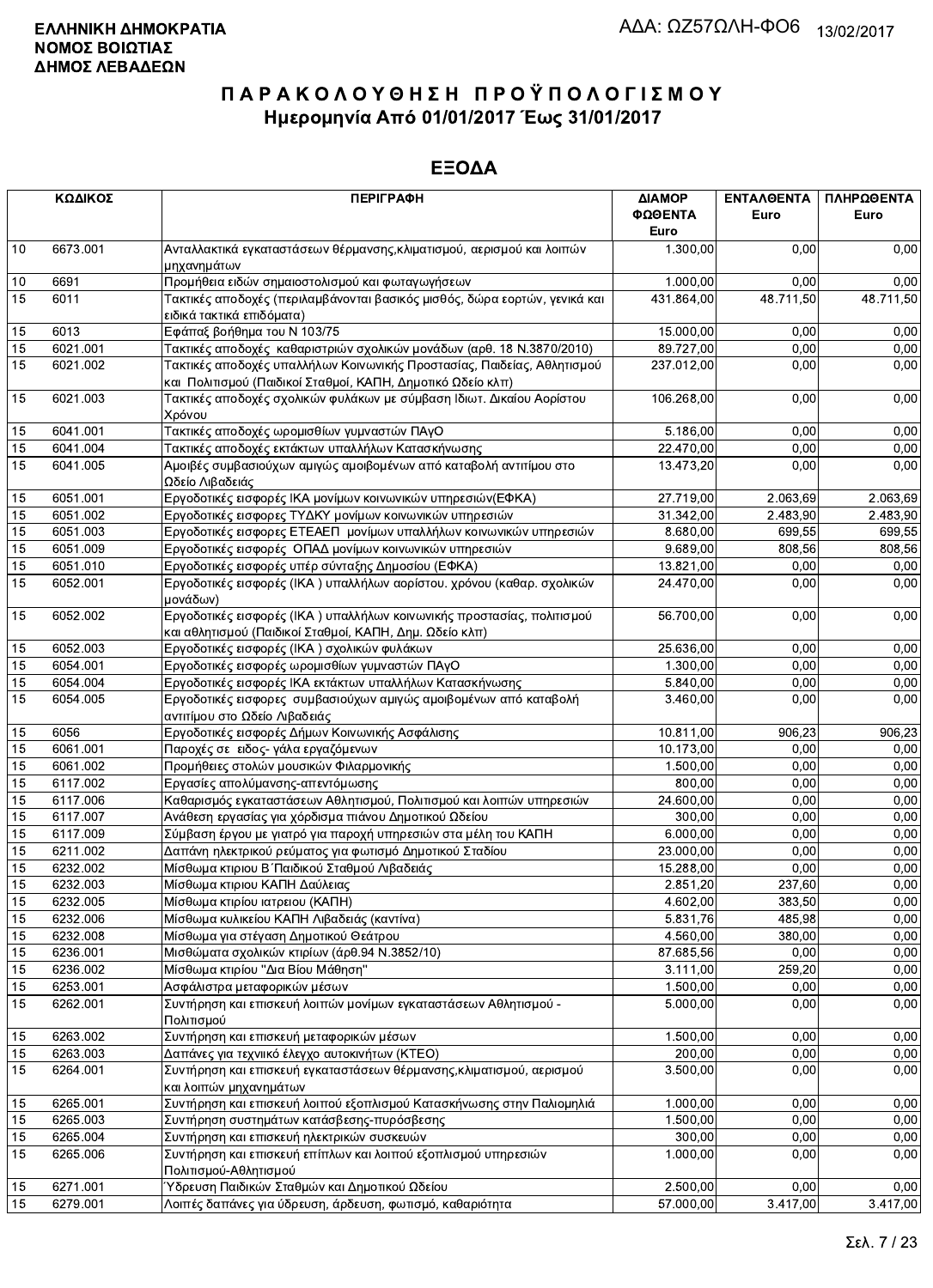|    | ΚΩΔΙΚΟΣ  | <b>ПЕРІГРАФН</b>                                                                                                         | ΔΙΑΜΟΡ<br>ΦΩΘΕΝΤΑ<br>Euro | ΕΝΤΑΛΘΕΝΤΑ<br>Euro | ΠΛΗΡΩΘΕΝΤΑ<br>Euro |
|----|----------|--------------------------------------------------------------------------------------------------------------------------|---------------------------|--------------------|--------------------|
| 15 | 6279.002 | Δαπάνη κοινόχρηστων για το κτίριο στέγασης ΄΄Δια Βίου Μάθηση΄΄                                                           | 750,00                    | 0.00               | 0,00               |
| 15 | 6321     | Τέλη κυκλοφορίας επιβατηγών αυτοκινήτων                                                                                  | 1.360,00                  | 0.00               | 0,00               |
| 15 | 6413.001 | Δαπάνη για εκδρομές ΚΑΠΗ                                                                                                 | 2.000.00                  | 0.00               | 0,00               |
| 15 | 6422     | Οδοιπορικά έξοδα και αποζημίωση μετακινούμενων υπαλλήλων                                                                 | 1.250,00                  | 0,00               | 0,00               |
| 15 | 6462     | Δημοσίευση προκηρύξεων                                                                                                   | 2.250,00                  | 0,00               | 0,00               |
| 15 | 6471.001 | Εκδηλώσεις εορτών ΠΑΣΧΑ                                                                                                  | 40.000,00                 | 0,00               | 0,00               |
| 15 | 6471.002 | Πολιτιστικές εκδηλώσεις ΤΡΟΦΩΝΕΙΑ                                                                                        | 30.000,00                 | 0,00               | 0,00               |
| 15 | 6471.003 | Πολιτιστικές εκδηλώσεις ΓΑΙΤΑΝΑΚΙ ΛΙΒΑΔΕΙΑΣ                                                                              | 6.000,00                  | 0,00               | 0,00               |
| 15 | 6471.005 | Επετειακές-εορταστικές εκδηλώσεις και δραστηριότητες όλων των Κοινοτήτων<br>του Δήμου                                    | 20.000,00                 | 0,00               | 0,00               |
| 15 | 6471.006 | Εκδηλώσεις εορτασμού Χριστουγέννων & Πρωτοχρονιάς                                                                        | 15.000,00                 | 0.00               | 0,00               |
| 15 | 6471.007 | Εκδηλώσεις Δημοτικού Ωδείου                                                                                              | 1.500,00                  | 0,00               | 0,00               |
| 15 | 6471.008 | Συνδιοργάνωση Πολιτιστικών εκδηλώσεων με φορείς της πόλης                                                                | 3.000,00                  | 0,00               | 0,00               |
| 15 | 6472.001 | Εξοδα αθλητικών δραστηριοτήτων και εκδηλώσεων                                                                            | 4.500,00                  | 0,00               | 0,00               |
| 15 | 6473.001 | Εκδηλώσεις στα ΚΑΠΗ                                                                                                      | 1.500,00                  | 0.00               | 0,00               |
| 15 | 6482.001 | Προμήθεια ειδών παντοπωλείου για Κατασκήνωση                                                                             | 5.150,00                  | 0,00               | 0,00               |
| 15 | 6482.002 | Προμήθεια φρούτων και λαχανικών για Κατασκήνωση                                                                          | 5.020,00                  | 0,00               | 0,00               |
| 15 | 6482.003 | Προμήθεια ειδών κρεοπωλείου για Κατασκήνωση                                                                              | 4.700,00                  | 0.00               | 0,00               |
| 15 | 6482.004 | Προμήθεια γαλακτοκομικών ειδών για Κατασκήνωση                                                                           | 3.200,00                  | 0,00               | 0,00               |
| 15 | 6482.005 | Προμήθεια κατεψυγμένων ειδών για Κατασκήνωση                                                                             | 1.250,00                  | 0,00               | 0,00               |
| 15 | 6482.006 | Προμήθεια ειδών αρτοποιείου για Κατασκήνωση                                                                              | 4.150,00                  | 0,00               | 0,00               |
| 15 | 6482.007 | Προμήθεια ειδών ζαχαροπλαστείου για Κατασκήνωση                                                                          | 1.050,00                  | 0,00               | 0,00               |
| 15 | 6612     | Προμήθεια γραφικής ύλης και λοιπά υλικά γραφείων                                                                         | 500,00                    | 0,00               | 0,00               |
| 15 | 6613.003 | Προμήθεια εντύπων και υλικών μηχανογράφησης και πολλαπλών<br>εκτυπώσεων ΚΑΠΗ                                             | 200,00                    | 0.00               | 0,00               |
| 15 | 6615.001 | Διάφορες εκδόσεις για την προβολή του Δήμου                                                                              | 8.500,00                  | 0.00               | 0,00               |
| 15 | 6615.002 | Εκτύπωση ενημερωτικού υλικού για το Ιστορικό-Εθνολογικό Μουσείο                                                          | 3.000,00                  | 0,00               | 0,00               |
| 15 | 6615.003 | Εκτύπωση βιβλιαρίων σπουδών για τους μαθητές του Δημοτικού Ωδείου                                                        | 500,00                    | 0,00               | 0,00               |
| 15 | 6622.006 | Προμήθεια παιδικών στρωμάτων για Παιδικούς Σταθμούς                                                                      | 700,00                    | 0,00               | 0,00               |
| 15 | 6622.007 | Προμήθεια παιδικών στρωμάτων για Κατασκήνωση                                                                             | 600,00                    | 0,00               | 0,00               |
| 15 | 6622.008 | Προμήθεια τροφίμων για Κοινωνικό Παντοπωλείο                                                                             | 70.500,00                 | 0.00               | 0,00               |
| 15 | 6631.001 | Προμήθεια υγειονομικού και φαρμακευτικού υλικού                                                                          | 1.000,00                  | 0,00               | 0,00               |
| 15 | 6631.002 | Προμήθεια υγειονομικού υλικού για Δημοτικό Κλειστό Γυμναστήριο                                                           | 1.200,00                  | 0,00               | 0,00               |
| 15 | 6633     | Προμήθεια χημικού υλικού (απολυμαντικά, χημικά κλπ)                                                                      | 2.000,00                  | 0,00               | 0,00               |
| 15 | 6634.001 | Προμήθεια ειδών καθαριότητας και ευπρεπισμού για Παιδικούς Σταθμούς,<br>Κατασκήνωση και υπηρεσίες Πολιτισμού, Αθλητισμού | 6.000,00                  | 0,00               | 0,00               |
| 15 | 6634.002 | Προμήθεια ειδών καθαριότητας και ευπρεπισμού για Κοινωνικό Παντοπωλείο                                                   | 11.500,00                 | 0,00               | 0,00               |
| 15 | 6641.001 | Προμήθεια καυσίμων και λιπαντικών για κίνηση μεταφορικών μέσων                                                           | 5.700,00                  | 0,00               | 0,00               |
| 15 | 6643     | Προμήθεια καυσίμων για θέρμανση και φωτισμό                                                                              | 43.000,00                 | 0,00               | 0,00               |
| 15 | 6644.001 | Προμήθεια καυσίμων κίνησης και λιπαντικών για μηχ/τα κίνησης του νερού της<br>πισινας                                    | 30.000,00                 | 0,00               | 0,00               |
| 15 | 6662.001 | Προμήθεια υλικών ενεργητικής πυροπροστασίας-συστημάτων συναγερμού-<br>πυρανίχνευσης, αναγομώσεις πυροσβεστήρων           | 5.000,00                  | 0,00               | 0,00               |
| 15 | 6662.002 | Προμήθεια ηλεκτρολογικού υλικού κτιριακών εγκαταστάσεων                                                                  | 1.000,00                  | 0,00               | 0,00               |
| 15 | 6662.003 | Προμήθεια υδραυλικών υλικών και εξαρτημάτων                                                                              | 1.000,00                  | 0,00               | 0,00               |
| 15 | 6673.002 | Ανταλλακτικά εγκαταστάσεων θέρμανσης, κλιματισμού, αερισμού και λοιπών<br>μηχανημάτων                                    | 2.000,00                  | 0,00               | 0,00               |
| 15 | 6673.003 | Ανταλλακτικά μουσικών οργάνων Φιλαρμονικής                                                                               | 1.150,00                  | 0.00               | 0,00               |
| 15 | 6681.002 | Προμήθεια ειδων φαρμακείου                                                                                               | 500,00                    | 0,00               | 0,00               |
| 15 | 6699.001 | Διάφορα αναλώσιμα υλικά για τον χώρο του Ιατρείου του ΚΑΠΗ                                                               | 400,00                    | 0,00               | 0,00               |
| 15 | 6699.002 | Διάφορα αναλώσιμα υλικά για τον χώρο του Φυσιοθεραπευτηρίου του ΚΑΠΗ                                                     | 300,00                    | 0,00               | 0,00               |
| 15 | 6699.003 | Ταινίες για μηχανήματα μέτρησης σακχάρου και χοληστερίνης                                                                | 500,00                    | 0,00               | 0,00               |
| 15 | 6699.004 | Προμήθεια εκπαιδευτικού υλικού για τμήματα μουσικής προπαιδείας<br>(τυμπανάκια, μεταλλόφωνα, ντέφια, μαράκες κλπ.)       | 500,00                    | 0,00               | 0,00               |
| 15 | 6699.005 | Προμήθεια αθλητικού υλικού (μπάλες, κορύνες, δίκτυα κλπ.)                                                                | 2.000,00                  | 0,00               | 0,00               |
| 15 | 6699.006 | Προμήθεια σακουλών ηλεκτρικών σκουπών των Παιδικών Σταθμών                                                               | 400,00                    | 0,00               | 0,00               |
| 15 | 6699.007 | Προμήθεια ιματισμού Παιδικών Σταθμών (σαλιάρες, πετσέτες κουζίνας κλπ.)                                                  | 800,00                    | 0,00               | 0,00               |
| 15 | 6741.001 | Ενίσχυση ατόμων με ανάγκες Βαριάς Αναπηρίας                                                                              | 1.751.615,46              | 282.847,67         | 282.847,67         |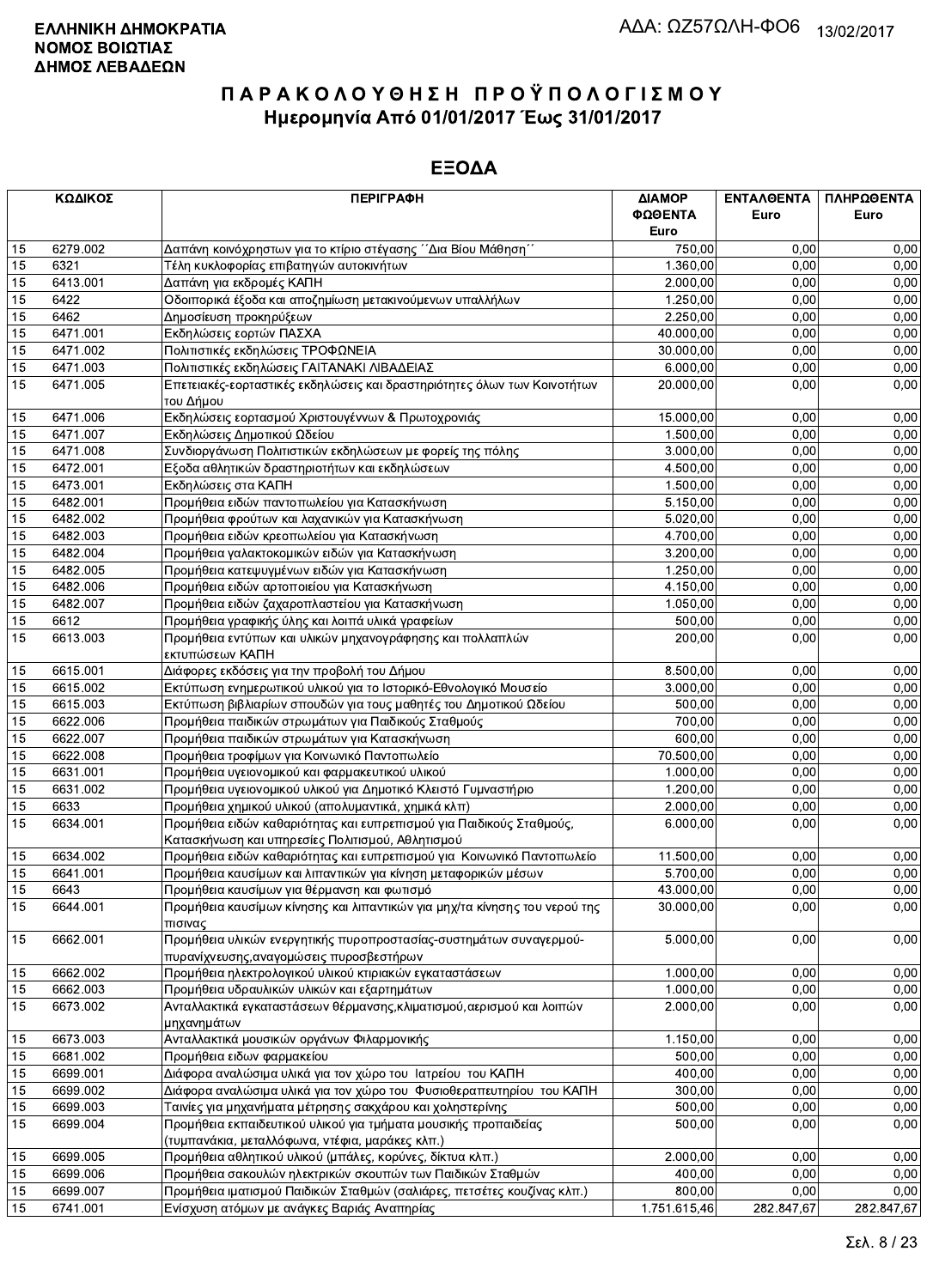|                 | ΚΩΔΙΚΟΣ  | <b>ПЕРІГРАФН</b>                                                                                        | ΔΙΑΜΟΡ     | ΕΝΤΑΛΘΕΝΤΑ | ΠΛΗΡΩΘΕΝΤΑ |
|-----------------|----------|---------------------------------------------------------------------------------------------------------|------------|------------|------------|
|                 |          |                                                                                                         | ΦΩΘΕΝΤΑ    | Euro       | Euro       |
|                 |          |                                                                                                         | Euro       |            |            |
| 15              | 6741.002 | Επίδομα αιματολογικών νοσημάτων, αιμολυτική αναιμία, αιμορροφυλία, AIDS                                 | 282.366,33 | 45.596,00  | 45.596,00  |
| 15              | 6741.004 | Επίδομα βαριάς νοητικής καθυστέρησης                                                                    | 462.560,71 | 74.693,46  | 74.693,46  |
| 15              | 6741.005 | Επίδομα κίνησης σε παραπληγικούς/τετραπληγικούς/ακρωτηριασμένους                                        | 105.110,18 | 16.973,00  | 16.973,00  |
| $\overline{15}$ | 6741.007 | Επίδομα Ανασφάλιστων Παραπληγικών, Τετραπληγικών                                                        | 31.375,14  | 5.066,40   | 5.066,40   |
| 15              | 6741.008 | Επίδομα Παραπληγικών, Τετραπληγικών Δημοσίου                                                            | 76.394,22  | 11.054,80  | 11.054,80  |
| 15              | 6741.009 | Επίδομα Τυφλότητας                                                                                      | 406.819,68 | 65.692,50  | 65.692,50  |
| 15              | 6741.010 | Επίδομα σε Κωφάλαλα άτομα                                                                               | 76.220,83  | 12.308,00  | 12.308,00  |
| 15              | 6741.012 | Επίδομα απροστάτευτων παιδιών                                                                           | 17.237,81  | 2.783,53   | 2.783,53   |
| 15              | 6741.013 | Επίδομα ομογενών-προσφύγων                                                                              | 5.234,64   | 845,28     | 845,28     |
| 20              | 6011     | Τακτικές αποδοχές (περιλαμβάνονται βασικός μισθός, δώρα εορτών, γενικά και<br>ειδικά τακτικά επιδόματα) | 555.149,00 | 61.673,63  | 61.673,63  |
| 20              | 6012.001 | Αποζημίωση υπερωριακής εργασίας μονίμων υπαλλήλων                                                       | 16.000,00  | 0,00       | 0,00       |
| 20              | 6021     | Τακτικές αποδοχές (περιλαμβάνονται βασικός μισθός, δώρα εορτών, γενικά και                              | 116.831,00 | 0,00       | 0,00       |
|                 |          | ειδικά τακτικά επιδόματα)                                                                               |            |            |            |
| $20\,$          | 6022.001 | Αποζημίωση υπερωριακής εργασίας υπαλλήλων με σύμβαση Αορ. Χρόνου                                        | 5.370,00   | 0,00       | 0,00       |
| 20              | 6041     | Τακτικές αποδοχές (περιλαμβάνονται βασικός μισθός, δώρα εορτών, γενικά και                              | 70.752,00  | 0,00       | 0,00       |
|                 |          | ειδικά τακτικά επιδόματα)                                                                               |            |            |            |
| 20              | 6051.002 | Εργοδοτικές εισφορές ΤΥΔΚΥ μονίμων υπ. καθαριότητας και ηλεκτροφωτισμού                                 | 68.025,00  | 5.476,77   | 5.476,77   |
| 20              | 6051.003 | Εργοδοτικές εισφορές ΕΤΕΑΕΠ μονίμων υπ. καθαριότητας και                                                | 22.681,00  | 1.380,54   | 1.380,54   |
|                 |          | ηλεκτροφωτισμού                                                                                         |            |            |            |
| 20              | 6051.004 | Εργοδοτικές εισφορές ΤΜΕΔΕ μονίμων υπηρεσίας καθαριότητας και                                           | 4.005,00   | 333,71     | 333,71     |
|                 |          | ηλεκτροφωτισμού                                                                                         |            |            |            |
| 20              | 6051.005 | Εργοδοτικές εισφορές ΤΜΕΔΕ (ΕΠΙΚΟΥΡΙΚΟ) μονίμων υπηρεσίας καθαριότητας<br>και ηλεκτροφωτισμού           | 1.052,00   | 87,62      | 87,62      |
| 20              | 6051.006 | Εργοδοτικές εισφορές ΚΥΤ μονίμων υπηρεσίας καθαριότητας και                                             | 1.292,00   | 107,65     | 107,65     |
|                 |          | ηλεκτροφωτισμού                                                                                         |            |            |            |
| 20              | 6051.007 | Εργοδοτικές εισφορές Τ.Σ.Κ.Υ                                                                            | 2.302,00   | 163,84     | 163,84     |
| 20              | 6051.010 | Εργοδοτικές εισφορές υπέρ σύνταξης Δημοσίου (ΕΦΚΑ)                                                      | 18.177,00  | 0,00       | 0,00       |
| 20              | 6052.001 | Εργοδοτικές εισφορές ΙΚΑ υπαλλήλων αορ. χρόνου υπ. καθαριότητας και<br>ηλεκτροφωτισμού                  | 32.275,00  | 0,00       | 0,00       |
| $20\,$          | 6054.001 | Εργοδοτικές εισφορές ΙΚΑ εκτάκτων υπ. καθαριότητας και ηλεκτροφωτισμού                                  | 21.353,00  | 0.00       | 0,00       |
| 20              | 6056     | Εργοδοτικές εισφορές Δήμων Κοινωνικής Ασφάλισης                                                         | 14.271,00  | 1.196,26   | 1.196,26   |
| 20              | 6061.001 | Παροχές σε είδος-είδη ατομικής προστασίας εργαζομένων (ένδυση κλπ)                                      | 3.000,00   | 0,00       | 0,00       |
| $20\,$          | 6061.002 | Παροχές σε είδος-γάλα εργαζομένων                                                                       | 15.110,00  | 0,00       | 0,00       |
| 20              | 6063     | Λοιπές παροχές σε είδος (ένδυση εργατοτεχνικού προσωπικού κ.λ.π.)                                       | 2.900,00   | 0,00       | 0,00       |
| $20\,$          | 6151     | Δικαιώματα τρίτων (ΔΕΗ κλπ) από την είσπραξη τελών και φόρων                                            | 56.500,00  | 5.005,51   | 5.005,51   |
| 20              | 6211.001 | Ηλεκτρικό ρεύμα για φωτισμό οδών, πλατειών και κοινοχρήστων χώρων                                       | 615.000,00 | 56.728,54  | 56.728,54  |
| 20              | 6211.002 | Δαπάνες ηλεκτρικών παροχών, οδικών φωτισμών, αυξήσεις ισχύος κλπ                                        | 2.500,00   | 0,00       | 0,00       |
| 20              | 6234.001 | Μισθώματα γερανοφόρων οχημάτων για μεταφορά οχημάτων, κοντέϊνερς κλπ.                                   | 1.000,00   | 0,00       | 0,00       |
| 20              | 6253.001 | Ασφάλιστρα μεταφορικών μέσων και αυτοκινούμενων μηχανημάτων                                             | 11.000,00  | 0,00       | 0,00       |
| 20              | 6263.001 | Συντηρήσεις-Επισκευές αυτοκινήτων                                                                       | 120.000,00 | 0,00       | 0,00       |
| $20\,$          | 6263.002 | Δαπάνες για τεχνικό έλεγχο οχημάτων (ΚΤΕΟ)                                                              | 1.000,00   | 0,00       | 0,00       |
| $20\,$          | 6263.010 | Συντήρηση και επισκευή κοντέινερς απορριμμάτων                                                          | 500,00     | 0,00       | 0,00       |
| $20\,$          | 6265.002 | Συντήρηση λοιπού εξοπλισμού                                                                             | 500,00     | 0,00       | 0,00       |
| $\overline{20}$ | 6265.003 | Επισκευή μεταλλικών κάδων απορριμμάτων                                                                  | 12.500,00  | 0,00       | 0,00       |
| $20\,$          | 6265.004 | Επισκευή μεταλλικών καλαθιών απορριμμάτων                                                               | 1.000,00   | 0,00       | 0,00       |
| 20              | 6279.001 | Λοιπές δαπάνες για ύδρευση, άρδευση, φωτισμό, καθαριότητα                                               | 13.500,00  | 2.291,00   | 2.291,00   |
| 20              | 6322     | Τέλη κυκλοφορίας φορτηγών αυτοκινήτων                                                                   | 1.500,00   | 0,00       | 0,00       |
| $20\,$          | 6323     | Λοιπά τέλη κυκλοφορίας                                                                                  | 2.500,00   | 0,00       | 0,00       |
| $\overline{20}$ | 6422     | Οδοιπορικά έξοδα και αποζημίωση μετακινούμενων υπαλλήλων                                                | 250,00     | 0,00       | 0,00       |
| 20              | 6462     | Δημοσίευση προκηρύξεων                                                                                  | 1.500,00   | 0,00       | 0,00       |
| 20              | 6633     | Προμήθεια χημικού υλικού (απολυμαντικά, χημικά κλπ)                                                     | 3.000,00   | 0,00       | 0,00       |
| 20              | 6635     | Προμήθεια λοιπών ειδών υγιεινής και καθαριότητας                                                        | 500,00     | 0,00       | 0,00       |
| 20              | 6641.001 | Προμήθεια καυσίμων και λιπαντικών για κίνηση μεταφ. μέσων υπ.                                           | 135.000,00 | 0,00       | 0,00       |
|                 |          | καθαριότητας και ηλεκτροφωτισμού                                                                        |            |            |            |
| 20              | 6662.001 | Προμήθεια ηλεκτρολογικού υλικού για τη συντήρηση ηλεκτροφωτισμού                                        | 30.000,00  | 0,00       | 0,00       |
|                 |          | Λιβαδειάς και τοπικών διαμερισμάτων                                                                     |            |            |            |
| 20              | 6671.002 | Προμήθεια και τοποθέτηση ελαστικών μεταφορικών μέσων                                                    | 12.000,00  | 0,00       | 0,00       |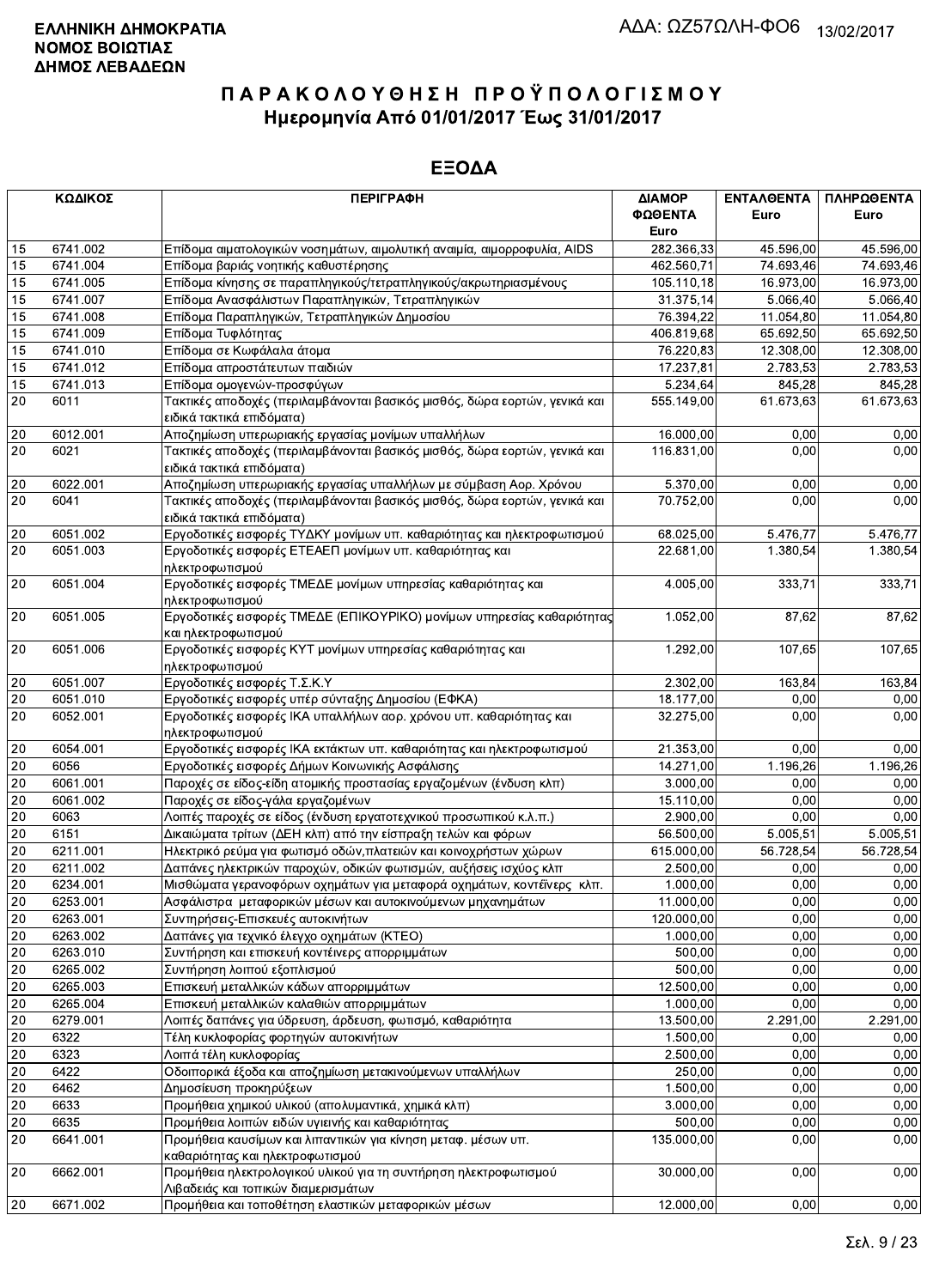|    | ΚΩΔΙΚΟΣ  | <b>ПЕРІГРАФН</b>                                                                                                                                                                                             | ΔΙΑΜΟΡ<br>ΦΩΘΕΝΤΑ | ΕΝΤΑΛΘΕΝΤΑ<br>Euro | ΠΛΗΡΩΘΕΝΤΑ<br>Euro |
|----|----------|--------------------------------------------------------------------------------------------------------------------------------------------------------------------------------------------------------------|-------------------|--------------------|--------------------|
|    |          |                                                                                                                                                                                                              | Euro              |                    |                    |
| 20 | 6673.001 | Ανταλλακτικά επίπλων και σκευών και λοιπού εξοπλισμού                                                                                                                                                        | 500,00            | 0.00               | 0,00               |
| 20 | 6691.001 | Προμήθεια εορταστικού φωτιζόμενου διάκοσμου                                                                                                                                                                  | 4.000,00          | 0.00               | 0,00               |
| 20 | 6699.001 | Προμήθεια σάκκων απορριμμάτων                                                                                                                                                                                | 8.000,00          | 0,00               | 0,00               |
| 20 | 6699.003 | Προμήθεια λοιπών αναλωσίμων                                                                                                                                                                                  | 500,00            | 0,00               | 0,00               |
| 20 | 6699.004 | Προμήθεια διάφορων εργαλείων                                                                                                                                                                                 | 3.000,00          | 0,00               | 0,00               |
| 20 | 6721.001 | Ετήσια εισφορά σε ΔΕΠΟΔΑΛ-Α.Ε. (ΦΟΔΣΑ) 1ης Διαχειριστικής Ενότητας Ν.<br>Βοιωτίας                                                                                                                            | 347.238,00        | 0,00               | 0,00               |
| 25 | 6041     | Τακτικές αποδοχές (περιλαμβάνονται βασικός μισθός, δώρα εορτών, γενικά και<br>ειδικά τακτικά επιδόματα)                                                                                                      | 22.800,00         | 0,00               | 0,00               |
| 25 | 6054.001 | Εργοδοτικές εισφορές Ι.Κ.Α. εκτάκτου προσωπικού                                                                                                                                                              | 5.968,00          | 0.00               | 0,00               |
| 25 | 6211.001 | Αντίτιμο ηλεκτρικού ρεύματος για την κίνηση των αντλιοστασίων άρδευσης                                                                                                                                       | 365.000,00        | 287,00             | 287,00             |
| 25 | 6262.005 | Συντήρηση και επισκευή αντλιοστασίων άρδευσης                                                                                                                                                                | 15.000,00         | 0,00               | 0,00               |
| 25 | 6673.001 | Προμήθεια ηλεκτρολογικού υλικού για αντλιοστάσια                                                                                                                                                             | 5.000,00          | 0.00               | 0,00               |
| 25 | 6673.002 | Προμήθεια ανταλλακτικών και σωλήνων άρδευσης                                                                                                                                                                 | 15.000,00         | 0,00               | 0,00               |
| 30 | 6011     | Τακτικές αποδοχές (περιλαμβάνονται βασικός μισθός, δώρα εορτών, γενικά και<br>ειδικά τακτικά επιδόματα)                                                                                                      | 468.879,00        | 53.402,82          | 53.402,82          |
| 30 | 6012.001 | Αποζημίωση υπερωριακής εργασίας                                                                                                                                                                              | 2.000,00          | 0,00               | 0,00               |
| 30 | 6021     | Τακτικές αποδοχές (περιλαμβάνονται βασικός μισθός, δώρα εορτών, γενικά και<br>ειδικά τακτικά επιδόματα)                                                                                                      | 47.037,00         | 0,00               | 0,00               |
| 30 | 6022.001 | Αποζημίωση υπερωριακής εργασίας και για εξαιρέσιμες ημέρες και νυκτερινές<br>ώρες και λοιπές πρόσθετες αμοιβές                                                                                               | 500,00            | 0,00               | 0,00               |
| 30 | 6051.001 | Εργοδοτικές εισφορές Ι.Κ.Α. μονίμων υπαλλήλων                                                                                                                                                                | 9.968,00          | 822,09             | 822,09             |
| 30 | 6051.002 | Εργοδοτικές εισφορές ΤΥΔΚΥ μονίμων υπαλλήλων                                                                                                                                                                 | 52.227,00         | 4.336,57           | 4.336,57           |
| 30 | 6051.003 | Εργοδοτικές εισφορές ΕΤΕΑΕΠ μονίμων υπαλλήλων                                                                                                                                                                | 14.475,00         | 1.056,42           | 1.056,42           |
| 30 | 6051.004 | Εργοδοτικές εισφορές ΤΜΕΔΕ μονίμων υπαλλήλων                                                                                                                                                                 | 21.678,00         | 1.807,74           | 1.807,74           |
| 30 | 6051.005 | Εργοδοτικές εισφορές ΤΜΕΔΕ (ΕΠΙΚΟΥΡΙΚΟ) μονίμων υπαλλήλων                                                                                                                                                    | 648,00            | 53,94              | 53,94              |
| 30 | 6051.006 | Εργοδοτικές εισφορές ΚΥΤ μονίμων υπαλλήλων                                                                                                                                                                   | 796,00            | 66,26              | 66,26              |
| 30 | 6051.010 | Εργοδοτικές εισφορές υπέρ σύνταξης Δημοσίου (ΕΦΚΑ)                                                                                                                                                           | 13.955,00         | 0,00               | 0,00               |
| 30 | 6052.001 | Εργοδοτικές εισφορές Ι.Κ.Α. υπαλλήλων με σχέση Αορ. Χρόνου                                                                                                                                                   | 11.849,00         | 0,00               | 0,00               |
| 30 | 6056     | Εργοδοτικές εισφορές Δήμων Κοινωνικής Ασφάλισης                                                                                                                                                              | 10.811,00         | 906,23             | 906,23             |
| 30 | 6061.001 | Παροχές σε είδος-είδη ατομικής προστασίας εργαζομένων (ένδυση κλπ)                                                                                                                                           | 1.000,00          | 0,00               | 0,00               |
| 30 | 6061.002 | Παροχές σε είδος-γάλα εργαζομένων                                                                                                                                                                            | 4.595,00          | 0,00               | 0,00               |
| 30 | 6117.002 | Κατεδάφιση κτιρίων (σε κοινόχρηστους χώρους, ετοιμόρροπα και επικίνδυνα)                                                                                                                                     | 5.000,00          | 0,00               | 0,00               |
| 30 | 6117.003 | Απεντόμωση-μυοκτονία-απολύμανση αμαξοστασίου                                                                                                                                                                 | 700,00            | 0,00               | 0,00               |
| 30 | 6142.001 | Αμοιβή για ανάθεση διαμόρφωσης-κατασκευής των παραγκών της<br>εμποροπανήγυρης                                                                                                                                | 25.000,00         | 0,00               | 0,00               |
| 30 | 6142.002 | Παροχή υπηρεσιών για πιστοποίηση-καταχώρηση ανελκυστήρων                                                                                                                                                     | 650,00            | 0,00               | 0,00               |
| 30 | 6142.003 | Αμοιβή αξιολόγησης συμμόρφωσης απαιτήσεων ασφαλείας παιδικών χαρών                                                                                                                                           | 2.749,00          | 0,00               | 0,00               |
| 30 | 6142.005 | Αμοιβή για εργαστηριακές δοκιμές αντοχής υλικών                                                                                                                                                              | 500,00            | 0.00               | 0.00               |
| 30 | 6142.006 | Αμοιβή για έλεγχο πιστοποίησης για αλεξικέραυνα                                                                                                                                                              | 2.000,00          | 0,00               | 0,00               |
| 30 | 6142.009 | Σύνταξη πρότασης χρηματοδότησης για την βελτιστοποίηση της διαχείρισης<br>των ΑΣΑ σύμφωνα με το Τοπικό σχέδιο διαχείρισης του Δήμου Λεβαδέων στα<br>πλαίσιο τηςς Ολοκληρωμένης Διαχείρισης Αστικών Αποβλήτων | 4.200,00          | 0,00               | 0,00               |
| 30 | 6211.001 | Ηλεκτροδότηση προσωρινών τριφασικών παροχών Εμποροπανήγυρης<br>Λιβαδειάς                                                                                                                                     | 2.300,00          | 0,00               | 0,00               |
| 30 | 6232     | Μισθώματα κτιρίων - Τεχνικών έργων ακινήτων                                                                                                                                                                  | 3.015,36          | 251,28             | 0,00               |
| 30 | 6253.001 | Ασφάλιστρα μεταφορικών μέσων                                                                                                                                                                                 | 5.500,00          | 0,00               | 0,00               |
| 30 | 6262.002 | Συντήρηση-επισκευή φωτεινών σηματοδοτών ρύθμισης κυκλοφορίας                                                                                                                                                 | 8.000,00          | 0,00               | 0,00               |
| 30 | 6262.101 | Έκτακτες και επείγουσες δαπάνες για επισκευή και αποκατάσταση ακινήτων,<br>εγκαταστάσεων, κοινόχρηστων χώρων και λοιπών χώρων Δ.Κ. Λιβαδειάς                                                                 | 3.000,00          | 0,00               | 0,00               |
| 30 | 6262.102 | Έκτακτες και επείγουσες δαπάνες για επισκευή και αποκατάσταση ακινήτων,<br>εγκαταστάσεων, κοινόχρηστων χώρων και λοιπών χώρων Τ.Κ.Λαφυστίου                                                                  | 1.000,00          | 0,00               | 0,00               |
| 30 | 6262.103 | Έκτακτες και επείγουσες δαπάνες για επισκευή και αποκατάσταση ακινήτων,<br>εγκαταστάσεων, κοινόχρηστων χώρων και λοιπών χώρων Τ.Κ. Ρωμαίικου                                                                 | 1.000,00          | 0,00               | 0,00               |
| 30 | 6262.201 | Έκτακτες και επείγουσες δαπάνες για επισκευή και αποκατάσταση ακινήτων,<br>εγκαταστάσεων, κοινόχρηστων χώρων και λοιπών χώρων Τ.Κ. Χαιρώνειας                                                                | 1.000,00          | 0,00               | 0,00               |
| 30 | 6262.202 | Έκτακτες και επείγουσες δαπάνες για επισκευή και αποκατάσταση ακινήτων,<br>εγκαταστάσεων, κοινόχρηστων χώρων και λοιπών χώρων Τ.Κ. Προφήτη Ηλία                                                              | 1.000,00          | 0,00               | 0,00               |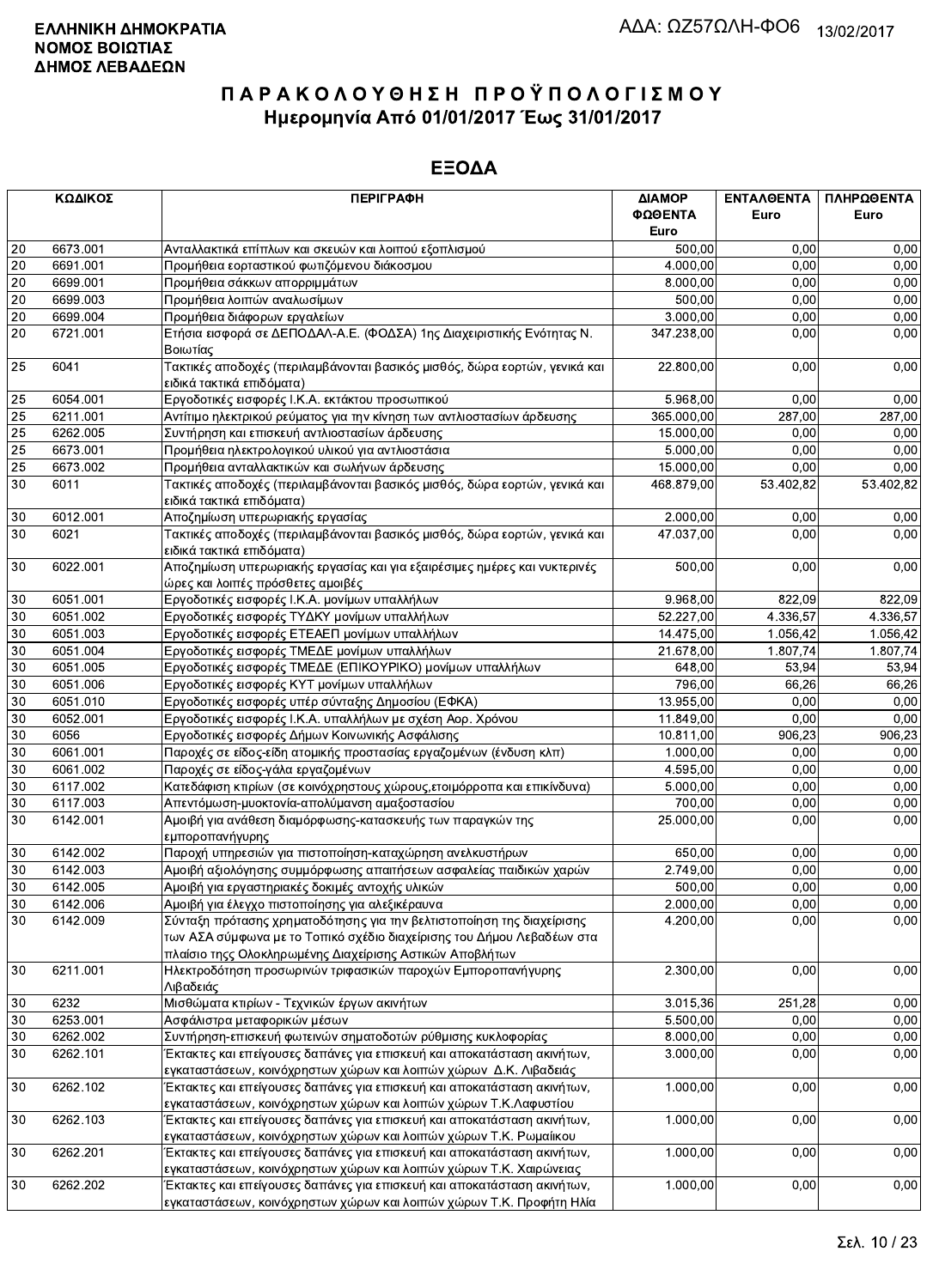|        | ΚΩΔΙΚΟΣ  | <b>ПЕРІГРАФН</b>                                                                                                                                 | ΔΙΑΜΟΡ<br>ΦΩΘΕΝΤΑ<br>Euro | <b>ENTAA@ENTA</b><br>Euro | ΠΛΗΡΩΘΕΝΤΑ<br>Euro |
|--------|----------|--------------------------------------------------------------------------------------------------------------------------------------------------|---------------------------|---------------------------|--------------------|
| 30     | 6262.203 | Έκτακτες και επείγουσες δαπάνες για επισκευή και αποκατάσταση ακινήτων,                                                                          | 1.000,00                  | 0,00                      | 0,00               |
|        |          | εγκαταστάσεων, κοινόχρηστων χώρων και λοιπών χώρων Τ.Κ. Προσηλίου                                                                                |                           |                           |                    |
| 30     | 6262.204 | Έκτακτες και επείγουσες δαπάνες για επισκευή και αποκατάσταση ακινήτων,<br>εγκαταστάσεων, κοινόχρηστων χώρων και λοιπών χώρων Τ.Κ.Θουρίου        | 1.000,00                  | 0,00                      | 0,00               |
| 30     | 6262.205 | Έκτακτες και επείγουσες δαπάνες για επισκευή και αποκατάσταση ακινήτων,<br>εγκαταστάσεων, κοινόχρηστων χώρων και λοιπών χώρων Τ.Κ.Βασιλικών      | 1.000,00                  | 0,00                      | 0,00               |
| 30     | 6262.206 | Έκτακτες και επείγουσες δαπάνες για επισκευή και αποκατάσταση ακινήτων,<br>εγκαταστάσεων, κοινόχρηστων χώρων και λοιπών χώρων Τ.Κ.Ανθοχωρίου     | 1.000,00                  | 0,00                      | 0,00               |
| 30     | 6262.207 | Έκτακτες και επείγουσες δαπάνες για επισκευή και αποκατάσταση ακινήτων,<br>εγκαταστάσεων, κοινόχρηστων χώρων και λοιπών χώρων Τ.Κ. Ακοντίου      | 1.000,00                  | 0,00                      | 0,00               |
| 30     | 6262.208 | Έκτακτες και επείγουσες δαπάνες για επισκευή και αποκατάσταση ακινήτων,<br>εγκαταστάσεων, κοινόχρηστων χώρων και λοιπών χώρων Τ.Κ.Αγίου Βλασίου  | 1.000,00                  | 0,00                      | 0,00               |
| 30     | 6262.301 | Επείγουσες εργασίες επισκευής και γενικά εγκαταστάσεων κοινοχρήστων<br>χώρων Τ.Κ.Δαυλείας                                                        | 1.000,00                  | 0,00                      | 0,00               |
| 30     | 6262.302 | Έκτακτες και επείγουσες δαπάνες για επισκευή και αποκατάσταση ακινήτων,<br>εγκαταστάσεων, κοινόχρηστων χώρων και λοιπών χώρων Τ.Κ.Μαυρονερίου    | 1.000,00                  | 0,00                      | 0,00               |
| 30     | 6262.303 | Έκτακτες και επείγουσες δαπάνες για επισκευή και αποκατάσταση ακινήτων,<br>εγκαταστάσεων, κοινόχρηστων χώρων και λοιπών χώρων Τ.Κ.Παρορίου       | 1.000,00                  | 0,00                      | 0,00               |
| 30     | 6262.401 | Έκτακτες και επείγουσες δαπάνες για επισκευή και αποκατάσταση ακινήτων,<br>εγκαταστάσεων, κοινόχρηστων χώρων και λοιπών χώρων Τ.Κ.Αγίας Αννας    | 1.000,00                  | 0,00                      | 0,00               |
| $30\,$ | 6262.402 | Έκτακτες και επείγουσες δαπάνες για επισκευή και αποκατάσταση ακινήτων,<br>εγκαταστάσεων, κοινόχρηστων χώρων και λοιπών χώρων Τ.Κ Αγίας Τριάδας  | 1.000,00                  | 0,00                      | 0,00               |
| 30     | 6262.403 | Έκτακτες και επείγουσες δαπάνες για επισκευή και αποκατάσταση ακινήτων,<br>εγκαταστάσεων, κοινόχρηστων χώρων και λοιπών χώρων Τ.Κ.Αγίου Γεωργίου | 1.000,00                  | 0,00                      | 0,00               |
| 30     | 6262.404 | Έκτακτες και επείγουσες δαπάνες για επισκευή και αποκατάσταση ακινήτων,<br>εγκαταστάσεων, κοινόχρηστων χώρων και λοιπών χώρων Τ.Κ.Αλαλκομενών    | 1.000,00                  | 0,00                      | 0,00               |
| 30     | 6262.405 | Έκτακτες και επείγουσες δαπάνες για επισκευή και αποκατάσταση ακινήτων,<br>εγκαταστάσεων, κοινόχρηστων χώρων και λοιπών χώρων Τ.Κ.Κορώνειας      | 1.000,00                  | 0,00                      | 0,00               |
| 30     | 6262.501 | Έκτακτες και επείγουσες δαπάνες για επισκευή και αποκατάσταση ακινήτων,<br>εγκαταστάσεων, κοινόχρηστων χώρων και λοιπών χώρων Δ.Κ. Κυριακίου     | 2.000,00                  | 0,00                      | 0,00               |
| 30     | 6263.001 | Συντήρηση και επισκευή μεταφορικών μέσων και μηχανημάτων                                                                                         | 58.000,00                 | 0,00                      | 0,00               |
| 30     | 6263.002 | Δαπάνες για τεχνικό έλεγχο οχημάτων (ΚΤΕΟ)                                                                                                       | 600,00                    | 0,00                      | 0,00               |
| 30     | 6266     | Συντήρηση Εφαρμογών λογισμικού                                                                                                                   | 2.000,00                  | 0,00                      | 0,00               |
| 30     | 6322     | Τέλη κυκλοφορίας φορτηγών αυτοκινήτων                                                                                                            | 1.255,00                  | 0,00                      | 0,00               |
| 30     | 6323     | Λοιπά τέλη κυκλοφορίας                                                                                                                           | 2.045,00                  | 0,00                      | 0,00               |
| 30     | 6411.001 | Έξοδα κίνησης ιδιόκτητων μεταφορικών μέσων (καύσιμα, λιπαντικά, διόδια<br>$\kappa\lambda\pi$ )                                                   | 1.800,00                  | 0,00                      | 0,00               |
| 30     | 6422     | Οδοιπορικά έξοδα και αποζημίωση μετακινούμενων υπαλλήλων                                                                                         | 1.300,00                  | 0.00                      | 0,00               |
| 30     | 6462     | Δημοσίευση προκηρύξεων                                                                                                                           | 4.200,00                  | 0,00                      | 0,00               |
| 30     | 6611.001 | Προμήθεια βιβλίων, περιοδικών και λοιπών εκδόσεων                                                                                                | 500,00                    | 0,00                      | 0,00               |
| 30     | 6615.001 | Εργασίες εκτύπωσης φωτοτυπιών                                                                                                                    | 3.000,00                  | 0,00                      | 0,00               |
| 30     | 6635     | Προμήθεια λοιπών ειδών υγιεινής και καθαριότητας                                                                                                 | 150,00                    | 0,00                      | 0,00               |
| 30     | 6641.001 | Προμήθεια καυσίμων και λιπαντικών για κίνηση μεταφορικών μέσων και<br>μηχανημάτων                                                                | 50.000,00                 | 0,00                      | 0,00               |
| 30     | 6651     | Προμήθεια υλικού τοπογραφήσεων και σχεδιάσεων                                                                                                    | 1.000,00                  | 0,00                      | 0,00               |
| 30     | 6661.002 | Προμήθεια χρωμάτων για συντήρηση δημοτικών κτιρίων                                                                                               | 30.000,00                 | 0,00                      | 0,00               |
| 30     | 6661.004 | Προμήθεια υαλοπινάκων-κουφωμάτων                                                                                                                 | 3.000,00                  | 0,00                      | 0,00               |
| 30     | 6662.001 | Προμήθεια ξυλείας                                                                                                                                | 5.000,00                  | 0,00                      | 0,00               |
| 30     | 6662.002 | Προμήθεια χρωμάτων για κοινόχρηστους χώρους, διαγράμμιση οδών κλπ.                                                                               | 10.000,00                 | 0,00                      | 0,00               |
| 30     | 6662.004 | Προμήθεια ειδών κιγκαλερίας                                                                                                                      | 2.500,00                  | 0,00                      | 0,00               |
| 30     | 6662.007 | Προμήθεια σκυροδέματος                                                                                                                           | 20.000,00                 | 0,00                      | 0,00               |
| 30     | 6662.008 | Προμήθεια ασφαλτομίγματος και ψυχρής ασφάλτου                                                                                                    | 24.800,00                 | 0,00                      | 0,00               |
| 30     | 6662.009 | Προμήθεια υδραυλικών υλικών και εξαρτημάτων                                                                                                      | 20.000,00                 | 0,00                      | 0,00               |
| 30     | 6662.010 | Προμήθεια σιδηρών κιγκλιδωμάτων και φρεατίων                                                                                                     | 8.000,00                  | 0,00                      | 0,00               |
| 30     | 6662.011 | Προμήθεια αδρανών υλικών λατομείου                                                                                                               | 20.000,00                 | 0,00                      | 0,00               |
| 30     | 6662.012 | Προμήθεια οικοδομικών υλικών                                                                                                                     | 30.000,00                 | 0,00                      | 0,00               |
| 30     | 6662.013 | Προμήθεια μονωτικών-στεγανωτικών υλικών                                                                                                          | 1.000,00                  | 0,00                      | 0,00               |
| 30     | 6662.014 | Προμήθεια χυτοσιδηρών οριοδεικτών                                                                                                                | 3.000,00                  | 0,00                      | 0,00               |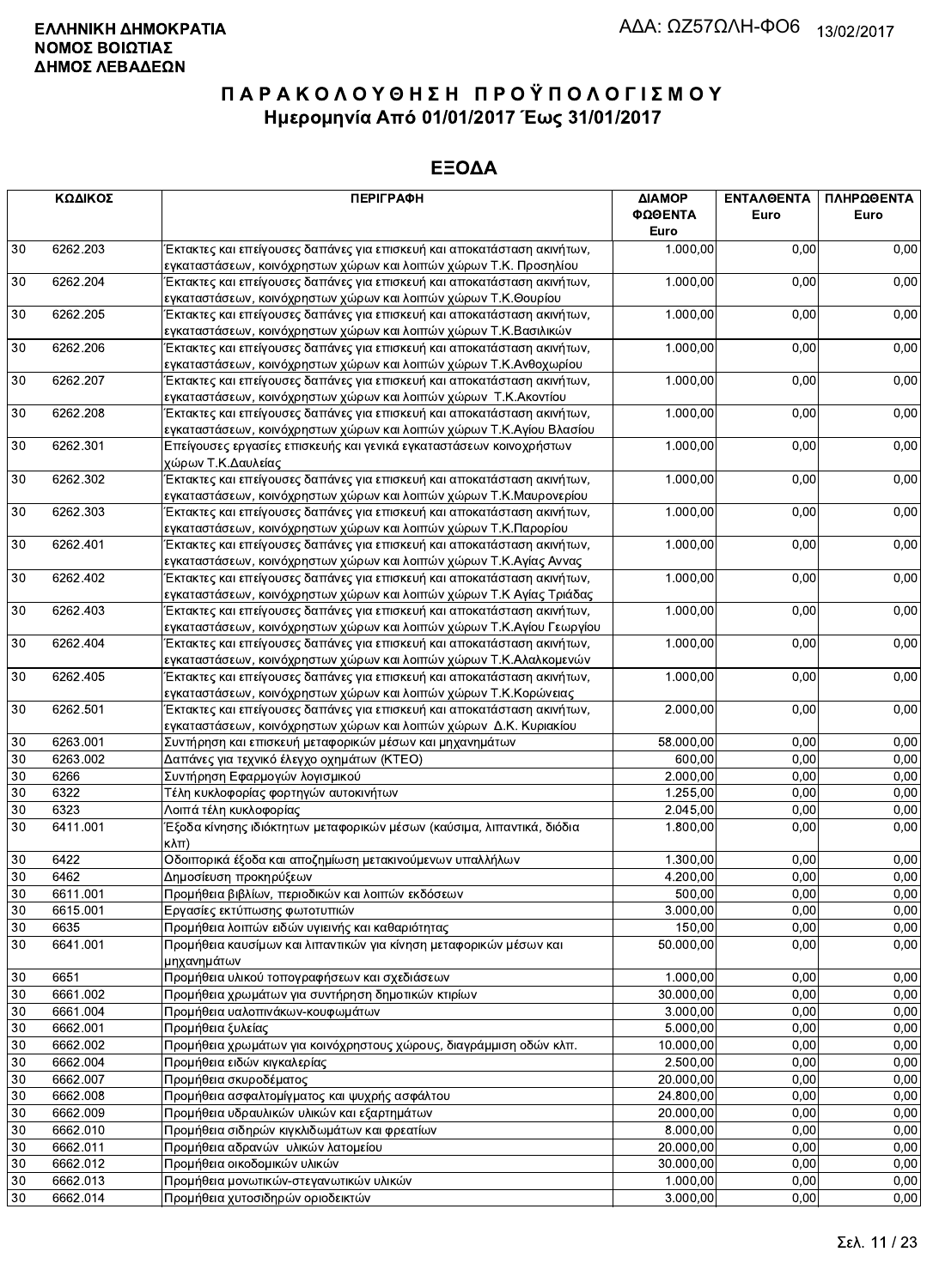|                 | ΚΩΔΙΚΟΣ              | <b>ПЕРІГРАФН</b>                                                                                         | ΔΙΑΜΟΡ<br>ΦΩΘΕΝΤΑ     | ΕΝΤΑΛΘΕΝΤΑ<br>Euro | ΠΛΗΡΩΘΕΝΤΑ<br>Euro |
|-----------------|----------------------|----------------------------------------------------------------------------------------------------------|-----------------------|--------------------|--------------------|
|                 |                      |                                                                                                          | Euro                  |                    |                    |
| 30<br>30        | 6671.002<br>6673.002 | Προμήθεια ελαστικών οχημάτων και μηχανημάτων<br>Ανταλλακτικά φωτεινών σηματοδοτών                        | 15.000,00<br>3.000,00 | 0,00<br>0.00       | 0,00<br>0,00       |
| 30              | 6673.003             | Ανταλλακτικά αντικεραυνικής προστασίας                                                                   | 4.000,00              | 0,00               | 0,00               |
| 30              | 6699.001             | Προμήθεια διάφορων εργαλείων                                                                             | 5.000,00              | 0,00               | 0,00               |
| 30              | 6699.007             | Προμήθεια αλατιού για αντιμετώπιση επιπτώσεων από έκτακτα καιρικά                                        | 7.000,00              | 0,00               | 0,00               |
|                 |                      | φαινόμενα (χιονοπτώσεις κ.λ.π.)                                                                          |                       |                    |                    |
| 35              | 6011                 | Τακτικές αποδοχές (περιλαμβάνονται βασικός μισθός, δώρα εορτών, γενικά και                               | 133.125,00            | 14.916,50          | 14.916,50          |
|                 |                      | ειδικά τακτικά επιδόματα)                                                                                |                       |                    |                    |
| 35              | 6012.001             | Αποζημίωση υπερωριακής εργασίας μονίμων υπαλλήλων                                                        | 600,00                | 0,00               | 0,00               |
| 35              | 6021                 | Τακτικές αποδοχές (περιλαμβάνονται βασικός μισθός, δώρα εορτών, γενικά και                               | 13.800,00             | 0,00               | 0,00               |
|                 |                      | ειδικά τακτικά επιδόματα)                                                                                |                       |                    |                    |
| 35              | 6022.001             | Αποζημίωση υπερωριακής εργασίας και για εξαιρέσιμες ημέρες και νυκτερινές                                | 500,00                | 0,00               | 0,00               |
|                 |                      | ώρες                                                                                                     |                       |                    |                    |
| 35              | 6041                 | Τακτικές αποδοχές (περιλαμβάνονται βασικός μισθός, δώρα εορτών, γενικά και                               | 16.120,00             | 0,00               | 0,00               |
|                 |                      | ειδικά τακτικά επιδόματα)                                                                                |                       |                    |                    |
| 35              | 6051.001             | Εργοδοτικές εισφορές Ι.Κ.Α. μονίμων υπαλλήλων(ΕΦΚΑ)                                                      | 5.333,00              | 451,80             | 451,80             |
| 35              | 6051.002             | Εργοδοτικές εισφορές ΤΥΔΚΥ μονίμων υπαλλήλων                                                             | 14.196,00             | 1.182,97           | 1.182,97           |
| 35              | 6051.003             | Εργοδοτικές εισφορές ΕΤΕΑΕΠ μονίμων υπαλλήλων                                                            | 3.975,00              | 304,84             | 304,84             |
| 35              | 6051.010             | Εργοδοτικές εισφορές υπέρ σύνταξης Δημοσίου (ΕΦΚΑ)                                                       | 3.794,00              | 0,00               | 0,00               |
| 35              | 6052.001             | Εργοδοτικες εισφορές Ι.Κ.Α. υπαλλήλων με σχέση Αορ.Χρόνου                                                | 3.368,00              | 0,00               | 0,00               |
| 35              | 6054.001             | Εργοδοτικές εισφορές Ι.Κ.Α. εκτάκτου προσωπικού                                                          | 4.040,00              | 0,00               | 0,00               |
| 35              | 6056                 | Εργοδοτικές εισφορές Δήμων Κοινωνικής Ασφάλισης                                                          | 3.460,00              | 290,03             | 290,03             |
| 35              | 6061.001             | Παροχές σε είδος-είδη ατομικής προστασίας εργαζομένων (ένδυση κλπ)                                       | 2.000,00              | 0,00               | 0,00               |
| 35              | 6061.002             | Παροχές σε είδος- γάλα εργαζομένων                                                                       | 1.645,00              | 0,00               | 0,00               |
| 35              | 6117.002             | Κλάδεμα ψηλών και επικίνδυνων δένδρων                                                                    | 20.000,00             | 0,00               | 0,00               |
| $\overline{35}$ | 6233.001             | Μίσθωση μηχανημάτων για αντιμετώπιση εκτάκτων αναγκών για δράσεις                                        | 15.000,00             | 0,00               | 0,00               |
|                 |                      | πυροπροστασίας                                                                                           |                       |                    |                    |
| 35              | 6233.002             | Μίσθωση μηχανημάτων για Αποχιονισμό, αντιπλημμυρική προστασία και<br>λοιπές δράσεις πολιτικής προστασίας | 20.000,00             | 0,00               | 0,00               |
| 35              | 6233.003             | Μίσθωση γερανοφόρου οχήματος για την κοπή επικίνδυνων και ψηλών                                          | 4.000,00              | 0,00               | 0,00               |
| 35              | 6233.010             | δένδρων<br>Μίσθωση μηχανημάτων για την αντιμετώπιση εκτάκτων αναγκών για δράσεις                         | 15.040,00             | $\overline{0,00}$  | 0,00               |
|                 |                      | πολιτικής προστασίας στην Δημοτική Ενότητα Λιβαδειάς                                                     |                       |                    |                    |
| 35              | 6233.201             | Μίσθωση μηχανημάτων για την αντιμετώπιση εκτάκτων αναγκών για δράσεις                                    | 8.000,00              | 0,00               | 0,00               |
|                 |                      | πολιτικής προστασίας στην Δημοτική Ενότητα Χαιρώνειας                                                    |                       |                    |                    |
| 35              | 6233.302             | Μίσθωση μηχανημάτων για αντιμετώπιση εκτάκτων αναγκών για δράσεις                                        | 8.000,00              | 0,00               | 0,00               |
|                 |                      | πολιτιικής προστασίας στην Δημοτική Ενότητα Δαύλειας                                                     |                       |                    |                    |
| 35              | 6233.402             | Μίσθωση μηχανημάτων για αντιμετώπιση εκτάκτων αναγκών για δράσεις                                        | 8.000,00              | 0,00               | 0,00               |
|                 |                      | πολιτικής προστασίας στην Δημοτική Ενότητας Κορωνείας                                                    |                       |                    |                    |
| 35              | 6233.503             | Μίσθωση μηχανημάτων για αντιμετώπιση εκτάκτων αναγκών για δράσεις                                        | 8.000,00              | 0,00               | 0,00               |
|                 |                      | πολιτικής προστασίας στην Δημοτική Ενότητα Κυριακίου                                                     |                       |                    |                    |
| 35              | 6262.002             | Συντήρηση και επισκευή συντριβανιών                                                                      | 1.000,00              | 0,00               | 0,00               |
| 35              | 6263.001             | Συντήρηση και επισκευή οχημάτων και μηχανημάτων                                                          | 10.000,00             | 0,00               | 0,00               |
| 35              | 6264.001             | Συντήρηση και επισκευή λοιπών μηχανημάτων                                                                | 1.000,00              | 0,00               | 0,00               |
| 35              | 6265                 | Συντήρηση και επισκευή επίπλων και λοιπού εξοπλισμού σκευών και λοιπού<br>εξοπλισμού                     | 300,00                | 0,00               | 0,00               |
| 35              | 6411.001             | Έξοδα κίνησης ιδιόκτητων μεταφορικών μέσων (καύσιμα, λιπαντικά, διόδια<br>$K\lambda\pi$ )                | 1.800,00              | 0,00               | 0,00               |
| 35              | 6635                 | Προμήθεια λοιπών ειδών υγιεινής και καθαριότητας                                                         | 200,00                | 0,00               | 0,00               |
| 35              | 6641.001             | Προμήθεια καυσίμων και λιπαντικών για την κίνηση μεταφορικών μέσων και                                   | 8.000,00              | 0,00               | 0,00               |
|                 |                      | μηχανημάτων                                                                                              |                       |                    |                    |
| 35              | 6641.002             | Προμήθεια καυσίμων και λιπαντικών για την κίνηση μεταφορικών μέσων και                                   | 9.000,00              | 0,00               | 0,00               |
|                 |                      | μηχανημάτων για τις ανάγκες της πυροπροστασίας                                                           |                       |                    |                    |
| 35              | 6644                 | Προμήθεια καυσίμων και λιπαντικών για λοιπές ανάγκες                                                     | 3.000,00              | 0,00               | 0,00               |
| 35              | 6673.001             | Προμήθεια ανταλλακτικών για αυτόματα συστήματα ποτίσματος                                                | 3.500,00              | 0,00               | 0,00               |
| 35              | 6673.002             | Προμήθεια ανταλλακτικών λοιπού εξοπλισμού                                                                | 4.000,00              | 0,00               | 0,00               |
| 35              | 6673.003             | Προμήθεια ανταλλακτικών για εγκαταστάσεις Η/Μ συντριβανιών                                               | 1.000,00              | 0,00               | 0,00               |
| 35              | 6692.001             | Προμήθεια σπόρων, φυτών, δενδρυλλίων                                                                     | 250,00                | 0,00               | 0,00               |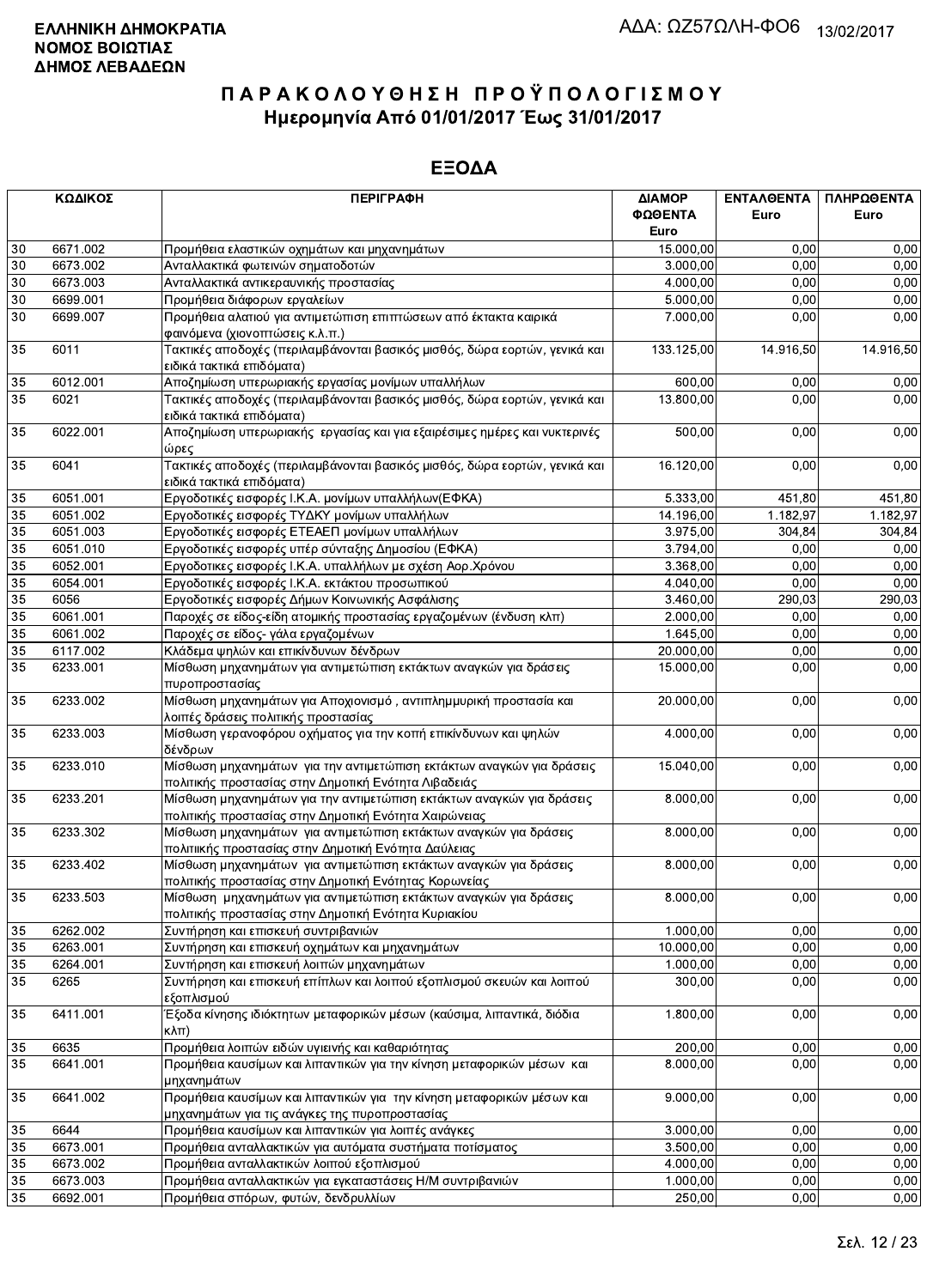| ΚΩΔΙΚΟΣ |          | <b>ПЕРІГРАФН</b>                                                                                                   | ΔΙΑΜΟΡ     | <b>ENTAAGENTA</b> | ΠΛΗΡΩΘΕΝΤΑ |
|---------|----------|--------------------------------------------------------------------------------------------------------------------|------------|-------------------|------------|
|         |          |                                                                                                                    | ΦΩΘΕΝΤΑ    | Euro              | Euro       |
|         |          |                                                                                                                    | Euro       |                   |            |
| 35      | 6692.002 | Προμήθεια καλλωπιστικών φυτών                                                                                      | 6.000,00   | 0,00              | 0,00       |
| 35      | 6692.003 | Προμήθεια δένδρων                                                                                                  | 4.500,00   | 0.00              | 0,00       |
| 35      | 6693.001 | Προμήθεια λιπασμάτων, φαρμάκων, ζιζανιοκτόνων κλπ                                                                  | 2.000,00   | 0,00              | 0,00       |
| 35      | 6699.001 | Προμήθεια διάφορων εργαλείων                                                                                       | 3.000,00   | 0,00              | 0,00       |
| 40      | 6011     | Τακτικές αποδοχές (περιλαμβάνονται βασικός μισθός, δώρα εορτών, γενικά και<br>ειδικά τακτικά επιδόματα)            | 212.937,00 | 24.058,60         | 24.058,60  |
| 40      | 6012     | Αποζημίωση υπερωριακής εργασίας και για εξαιρέσιμες ημέρες και νυκτερινές<br>ώρες και λοιπές πρόσθετες αμοιβές     | 600.00     | 0,00              | 0,00       |
| 40      | 6051.001 | Εργοδοτικές εισφορές Ι.Κ.Α. μονίμων υπαλλήλων (ΕΦΚΑ)                                                               | 5.010,00   | 486,87            | 486,87     |
| 40      | 6051.002 | Εργοδοτικές εισφορές ΤΥΔΚΥ μονίμων υπαλλήλων                                                                       | 3.535,00   | 195,47            | 195,47     |
| 40      | 6051.003 | Εργοδοτικές εισφορές ΕΤΕΑΕΠ μονίμων υπαλλήλων                                                                      | 3.918,00   | 260,20            | 260,20     |
| 40      | 6051.004 | Εργοδοτικές εισφορές ΤΜΕΔΕ μονίμων υπαλλήλων                                                                       | 15.834,00  | 1.328,80          | 1.328,80   |
| 40      | 6051.005 | Εργοδοτικές εισφορές ΤΜΕΔΕ (ΕΠΙΚΟΥΡΙΚΟ) μονίμων υπαλλήλων                                                          | 3.168,00   | 264,69            | 264,69     |
| 40      | 6051.006 | Εργοδοτικές εισφορές ΚΥΤ μονίμων υπαλλήλων                                                                         | 3.892,00   | 325,19            | 325,19     |
| 40      | 6051.007 | Εργοδοτικές εισφορες τακτικών υπαλλήλων υπέρ ΟΠΑΔ                                                                  | 4.415,00   | 370,44            | 370,44     |
| 40      | 6051.010 | Εργοδοτικές εισφορές υπέρ σύνταξης (ΕΦΚΑ)                                                                          | 3.518,00   | 0,00              | 0,00       |
| 40      | 6056     | Εργοδοτικές εισφορές Δήμων Κοινωνικής Ασφάλισης                                                                    | 4.324,00   | 362,45            | 362,45     |
| 40      | 6331.001 | Παράβολα για την νομιμοποίηση αυθαιρέτων                                                                           | 3.000,00   | 0,00              | 0,00       |
| 40      | 6422     | Οδοιπορικά έξοδα και αποζημίωση μετακινούμενων υπαλλήλων                                                           | 4.013,40   | 0,00              | 0,00       |
| 40      | 6462     | Δημοσίευση προκηρύξεων                                                                                             | 650,00     | 0.00              | 0,00       |
| 40      | 6612     | Προμήθεια γραφικής ύλης και λοιπά υλικά γραφείων                                                                   | 1.000,00   | 0,00              | 0,00       |
| 40      | 6613.001 | Προμήθεια εντύπων υπηρεσιών                                                                                        | 500,00     | 0,00              | 0,00       |
| 40      | 6615.002 | Εργασίες εκτύπωσης φωτοτυπιών                                                                                      | 1.200,00   | 0,00              | 0,00       |
| 40      | 6634     | Προμήθεια ειδών καθαριότητας και ευπρεπισμού                                                                       | 200,00     | 0,00              | 0,00       |
| 45      | 6011     | Τακτικές αποδοχές (περιλαμβάνονται βασικός μισθός, δώρα εορτών, γενικά και                                         | 44.442,00  | 4.464,01          | 4.464,01   |
|         |          | ειδικά τακτικά επιδόματα)                                                                                          |            |                   |            |
| 45      | 6051.002 | Εργοδοτικές εισφορές ΤΥΔΚΥ μονίμων υπαλλήλων                                                                       | 5.556,00   | 445,44            | 445,44     |
| 45      | 6051.003 | Εργοδοτικές εισφορές ΕΤΕΑΕΠ μονίμων υπαλλήλων                                                                      | 1.786,00   | 154,97            | 154,97     |
| 45      | 6051.010 | Εργοδοτικές εισφορές υπέρ σύνταξης Δημοσίου (ΕΦΚΑ)                                                                 | 1.485,00   | 0,00              | 0,00       |
| 45      | 6056     | Εργοδοτικές εισφορές Δήμων Κοινωνικής Ασφάλισης                                                                    | 1.297,00   | 108,72            | 108,72     |
| 45      | 6061.001 | Παροχές σε είδος-είδη ατομικής προστασίας εργαζομένων (ένδυση κλπ)                                                 | 600,00     | 0,00              | 0,00       |
| 45      | 6061.002 | Παροχές σε είδος-γάλα εργαζομένων                                                                                  | 660,00     | 0.00              | 0,00       |
| 45      | 6279     | Λοιπές δαπάνες για ύδρευση, άρδευση, φωτισμό, καθαριότητα                                                          | 2.500,00   | 0,00              | 0,00       |
| 45      | 6635     | Προμήθεια λοιπών ειδών υγιεινής και καθαριότητας                                                                   | 150.00     | 0.00              | 0,00       |
| 45      | 6693.001 | Προμήθεια φαρμάκων, ζιζανιοκτόνων κλπ                                                                              | 300,00     | 0,00              | 0,00       |
| 45      | 6699.001 | Προμήθεια λαδιού για τις ανάγκες του Νεκροταφείου                                                                  | 6.000,00   | 0,00              | 0,00       |
| 45      | 6699.002 | Προμήθεια κεριών για τις ανάγκες του Νεκροταφείου                                                                  | 1.500,00   | 0,00              | 0,00       |
| 45      | 6699.003 | Προμήθεια διάφορων εργαλείων                                                                                       | 1.000,00   | 0,00              | 0,00       |
| 60      | 6021     | Τακτικές αποδοχές (περιλαμβάνονται βασικός μισθός, δώρα εορτών, γενικά και<br>ειδικά τακτικά επιδόματα)            | 51.078,00  | 0,00              | 0,00       |
| 60      | 6041.000 | Τακτικές αποδοχές εκτάκτων υπαλλήλων Παιδικών Σταθμών                                                              | 143.568,00 | 0,00              | 0,00       |
| 60      | 6052.001 | Εργοδοτικές εισφορές Ι.Κ.Α.υπαλλήλων με σχέση Αορ.Χρόνου                                                           | 12.860,00  | 0,00              | 0,00       |
| 60      | 6054.001 | Εργοδοτικές εισφορές ΙΚΑ εκτάκτων υπαλλήλων Παιδικών Σταθμών                                                       | 35.979,00  | 0,00              | 0,00       |
| 60      | 6481.001 | Προμήθεια ειδών παντοπωλείου για Παιδικούς Σταθμούς                                                                | 13.000,00  | 0,00              | 0,00       |
| 60      | 6481.002 | Προμήθεια φρούτων και λαχανικών για Παιδικούς Σταθμούς                                                             | 10.200,00  | 0,00              | 0,00       |
| 60      | 6481.003 | Προμήθεια ειδών κρεοπωλείου για Παιδικούς Σταθμούς                                                                 | 13.000,00  | 0,00              | 0,00       |
| 60      | 6481.004 | Προμήθεια γαλακτομικών ειδών για Παιδικούς Σταθμούς                                                                | 7.500,00   | 0,00              | 0,00       |
| 60      | 6481.005 | Προμήθεια κατεψυγμένων ειδών για Παιδικούς Σταθμούς                                                                | 3.000,00   | 0,00              | 0,00       |
| 60      | 6481.006 | Προμήθεια ειδών αρτοποιείου για Παιδικούς Σταθμούς                                                                 | 8.000,00   | 0,00              | 0,00       |
| 60      | 6613.001 | Προμήθεια εντύπων και υλικών μηχανογράφησης και πολλαπλών<br>εκτυπώσεων                                            | 750,00     | 0,00              | 0,00       |
| 60      | 6622.001 | Προμήθεια ειδών ψυχαγωγίας για Παιδικούς Σταθμούς                                                                  | 2.000,00   | 0,00              | 0,00       |
| 60      | 6622.002 | Προμήθεια ειδών δημιουργικής απασχόλησης για τους παιδικούς σταθμούς                                               | 2.000,00   | 0,00              | 0,00       |
|         |          | (χαρτικά, μπογιές, εκπαιδευτικό υλικό, κλπ.)                                                                       |            |                   |            |
| 70      | 6011     | Τακτικές αποδοχές (περιλαμβάνονται βασικός μισθός, δώρα εορτών, γενικά και                                         | 34.587,00  | 3.885,21          | 3.885,21   |
|         |          | ειδικά τακτικά επιδόματα)                                                                                          |            |                   |            |
| 70      | 6021     | Τακτικές αποδοχές υπαλλήλων (περιλαμβάνονται βασικός μισθός, δώρα<br>εορτών, νενικά και ειδικά τακτικά επιδόματα). | 33.269,00  | 0,00              | 0,00       |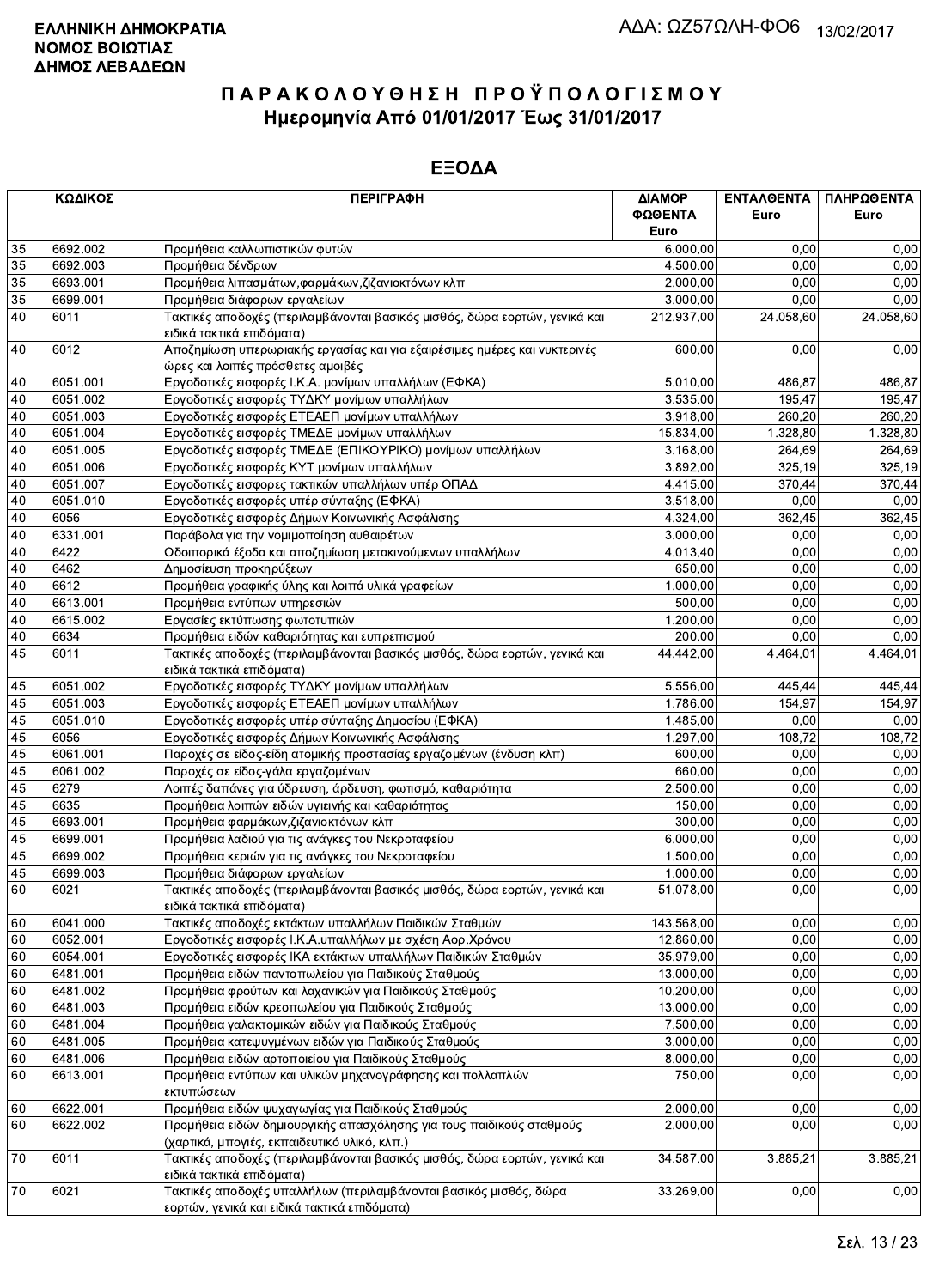|                 | ΚΩΔΙΚΟΣ              | <b>ПЕРІГРАФН</b>                                                                                                                          | ΔΙΑΜΟΡ<br>ΦΩΘΕΝΤΑ     | ΕΝΤΑΛΘΕΝΤΑ<br>Euro | ΠΛΗΡΩΘΕΝΤΑ<br>Euro |
|-----------------|----------------------|-------------------------------------------------------------------------------------------------------------------------------------------|-----------------------|--------------------|--------------------|
|                 |                      |                                                                                                                                           | Euro                  |                    |                    |
| 70              | 6051.002             | Εργοδοτικές εισφορές ΤΥΔΚΥ μονίμων υπαλλήλων                                                                                              | 4.324,00              | 360,28             | 360,28             |
| 70              | 6051.003             | Εργοδοτικές εισφορές ΕΤΕΑΕΠ μονίμων υπαλλήλων                                                                                             | 1.211,00              | 91,98              | 91,98              |
| $70\,$          | 6051.010             | Εργοδοτικές εισφορές υπέρ σύνταξης Δημοσίου (ΕΦΚΑ)                                                                                        | 1.156,00              | 0.00               | 0,00               |
| 70              | 6052.001             | Εργοδοτικές εισφορές Ι.Κ.Α. εργαζομένων με σχέση Αορ. Χρόνου (υπαλλήλων<br>τοπ. οικονομ. ανάπτυξης)                                       |                       | 0,00<br>8.377.00   | 0,00               |
| 70              | 6056                 | Εργοδοτικές εισφορές Δήμων Κοινωνικής Ασφάλισης                                                                                           | 865,00                | 72,52              | 72,52              |
| 70              | 6117.001             | Δαπάνη για στείρωση σκύλων                                                                                                                | 12.000,00             | 0,00               | 0,00               |
| 70              | 6236.001             | Μίσθωση χημικών τουαλετών για την Εμποροπανήγυρη                                                                                          | 5.000,00              | 0,00               | 0,00               |
| 70              | 6262.002             | Συντήρηση Ρολογιών Δήμου Λεβαδέων                                                                                                         | 5.000,00              | 0,00               | 0,00               |
| 70              | 6263                 | Συντήρηση και επισκευή μεταφορικών μέσων                                                                                                  | 6.000,00              | 0.00               | 0,00               |
| 70              | 6279.001             | Λοιπές δαπάνες για ύδρευση, άρδευση, φωτισμό, καθαριότητα                                                                                 | 120.000,00            | 9.304,00           | 9.304,00           |
| 70              | 6321                 | Τέλη κυκλοφορίας επιβατηγών αυτοκινήτων                                                                                                   | 1.350,00              | 0,00               | 0,00               |
| $\overline{70}$ | 6613                 | Προμήθεια εντύπων και υλικών μηχανογράφησης και πολλαπλών<br>εκτυπώσεων                                                                   | 500,00                | 0,00               | 0,00               |
| $70\,$          | 6615.001             | Εκτύπωση ενημερωτικών εντύπων για την ευαισθητοποίηση πολιτών στο<br>θέμα των αδέσποτων ζώων του Δήμου                                    | 500,00                | 0,00               | 0,00               |
| 70              | 6641                 | Προμήθεια καυσίμων και λιπαντικών για κίνηση μεταφορικών μέσων                                                                            | 7.000,00              | 0,00               | 0,00               |
| 70              | 6671.002             | Προμήθεια ελαστικών μεταφορικών μέσων                                                                                                     | 1.500,00              | 0,00               | 0,00               |
| 70              | 6699.001             | Προμήθεια ζωοτροφών σκύλων                                                                                                                | 1.700,00              | 0,00               | 0,00               |
| 10              | 7133                 | Έπιπλα σκεύη                                                                                                                              | 6.000,00              | 0,00               | 0,00               |
| 10              | 7134.001             | Μηχανογραφικός εξοπλισμός                                                                                                                 | 10.000,00             | 0,00               | 0,00               |
| 10              | 7134.002             | Προμήθεια λογισμικού ηλεκτρονικών υπολογιστών                                                                                             | 7.000,00              | 0,00               | 0,00               |
| 10              | 7135.003             | Προμήθεια συστήματος τηλεματικής διαχείρισης στόλου αυτοκινήτων                                                                           | 500,00                | 0,00               | 0,00               |
| 15              | 7131.002             | Προμήθεια ηλεκτρικής κουζίνας για παιδικούς σταθμούς                                                                                      | 4.000,00              | 0,00               | 0,00               |
| 15              | 7131.009             | Προμήθεια ηλεκτρικών σκουπών για τους Παιδικούς Σταθμούς                                                                                  | 800,00                | 0,00               | 0,00               |
| 15              | 7131.011             | Προμήθεια ρομποτικής σκούπας καθαρισμού κολυμβητικών δεξαμενών του<br>Δημοτικού Κολυμβητηρίου                                             | 10.000,00             | 0,00               | 0,00               |
| 15              | 7131.012             | Σύστημα ασφαλείας Μουσείου Αγροτικής Κληρονομιάς στον οικισμό Ελικώνα                                                                     | 3.296,66              | 0,00               | 0,00               |
| 15              | 7131.013             | Προμήθεια επαγγελματικού ψυγείου για τις ανάγκες συντήρησης<br>προιόντων "Κοινωνικού Παντοπωλείου"                                        | 4.000,00              | 0,00               | 0,00               |
| 15              | 7131.015             | Προμήθεια ηχητικού συστήματος για Κατασκήνωση                                                                                             | 1.500,00              | 0,00               | 0,00               |
| 15              | 7132.001             | Προμήθεια αυτοκινήτου μεταφοράς παρασκευασμένου φαγητού για κοινωνικές<br>δομές του Δήμου                                                 | 28.000,00             | 0,00               | 0,00               |
| 15              | 7133.002             | Προμήθεια επίπλων και σκευών για Παιδικούς Σταθμούς και ΚΑΠΗ                                                                              | 2.000,00              | 0,00               | 0,00               |
| 15              | 7135.002             | Προμήθεια σκευών μαγειρικής                                                                                                               | 600,00                | 0,00               | 0,00               |
| 15              | 7135.010             | Προμήθεια μηχανημάτων μέτρησης χοληστερίνης και σακχάρου                                                                                  | 200,00                | 0,00               | 0,00               |
| 15              | 7135.012             | Προμήθεια μουσικών οργάνων Φιλαρμονικής                                                                                                   | 2.000,00              | 0,00               | 0,00               |
| 15              | 7135.013             | Προμήθεια μουσικών οργάνων Δημοτικού Ωδείου                                                                                               | 2.500,00              | 0,00               | 0,00               |
| 15              | 7311.101             | Παρεμβάσεις εκσυγχρονισμού κτιριακού αποθέματος αρχιτεκτονικής αξίας και<br>περιβάλλοντος χώρου για την χρήση πολιτιστικών δραστηριοτήτων | 297.614,00            | 0.00               | 0,00               |
| 15              | 7311.102             | Δημιουργία Μουσικού Σχολείου                                                                                                              | 30.000,00             | 0,00               | 0,00               |
| 15              | 7311.105             | Επισκευή στεγών-στεγάστρων σχολικών συγκροτημάτων                                                                                         | 36.171,85             | 0,00               | 0,00               |
| 15              | 7326.001             | Αναβάθμιση αθλητικών εγκαταστάσεων                                                                                                        | 436.208,31            | 0,00               | 0,00               |
| 15              | 7331.001             | Επισκευή Σχολικών Συγκροτημάτων                                                                                                           | 19.000,00             | 0,00               | 0,00               |
| 15              | 7413.001             | Μελέτη αποκατάστασης ρηγματώσεων πέτρινου θεάτρου Λιβαδειάς                                                                               | 5.500,00              | 0,00               | 0,00               |
| 15              | 7413.003             | Μελέτη συντήρησης και στερέωσης τοξωτού γεφυριού στην θέση Πηγές Κρύας                                                                    | 10.000,00             | 0,00               | 0,00               |
| 15              | 7413.004             | Μελέτη ανάδειξης και αποκατάστασης του μνημείου "Τζαμί Γαζί Ομέρ"                                                                         | 20.000,00             | 0,00               | 0,00               |
| 20              | 7135.002             | Προμήθεια κάδων απορριμμάτων διαφόρων τύπων                                                                                               | 20.000,00             | 0,00               | 0,00               |
| 20              | 7135.006             | Σύστημα αντιεμπλοκής ABS στα οχήματα<br>Προμήθεια συστήματος τηλεματικής διαχείρησης στόλου οχημάτων                                      | 8.100,00              | 0,00<br>0,00       | 0,00<br>0,00       |
| 20<br>20        | 7135.007<br>7325.001 | Επεκτάσεις Ηλεκτροφωτισμού                                                                                                                | 3.500,00<br>15.000,00 | 0,00               | 0,00               |
| 20              | 7326.001             | Κατασκευή προστατευτικών κιγκλιδωμάτων κάδων                                                                                              | 2.000,00              | 0,00               | 0,00               |
| 30              | 7131.001             | Ανακαίνιση Παιδικών Χαρών                                                                                                                 | 191.239,00            | 0,00               | 0,00               |
| 30              | 7134.001             | Προμήθεια λογισμικού ηλεκτρονικών υπολογιστών                                                                                             | 2.500,00              | 0,00               | 0,00               |
| 30              | 7135.001             | Σύστημα αντιεμπλοκής ABS σε οχήματα                                                                                                       | 5.400,00              | 0,00               | 0,00               |
| 30              | 7135.003             | Προμήθεια διαφόρων εργαλείων                                                                                                              | 1.500,00              | 0,00               | 0,00               |
| 30              | 7135.004             | Προμήθεια συστήματος τηλεματικής διαχείρισης στόλου αυτοκινήτων                                                                           | 2.000,00              | 0,00               | 0,00               |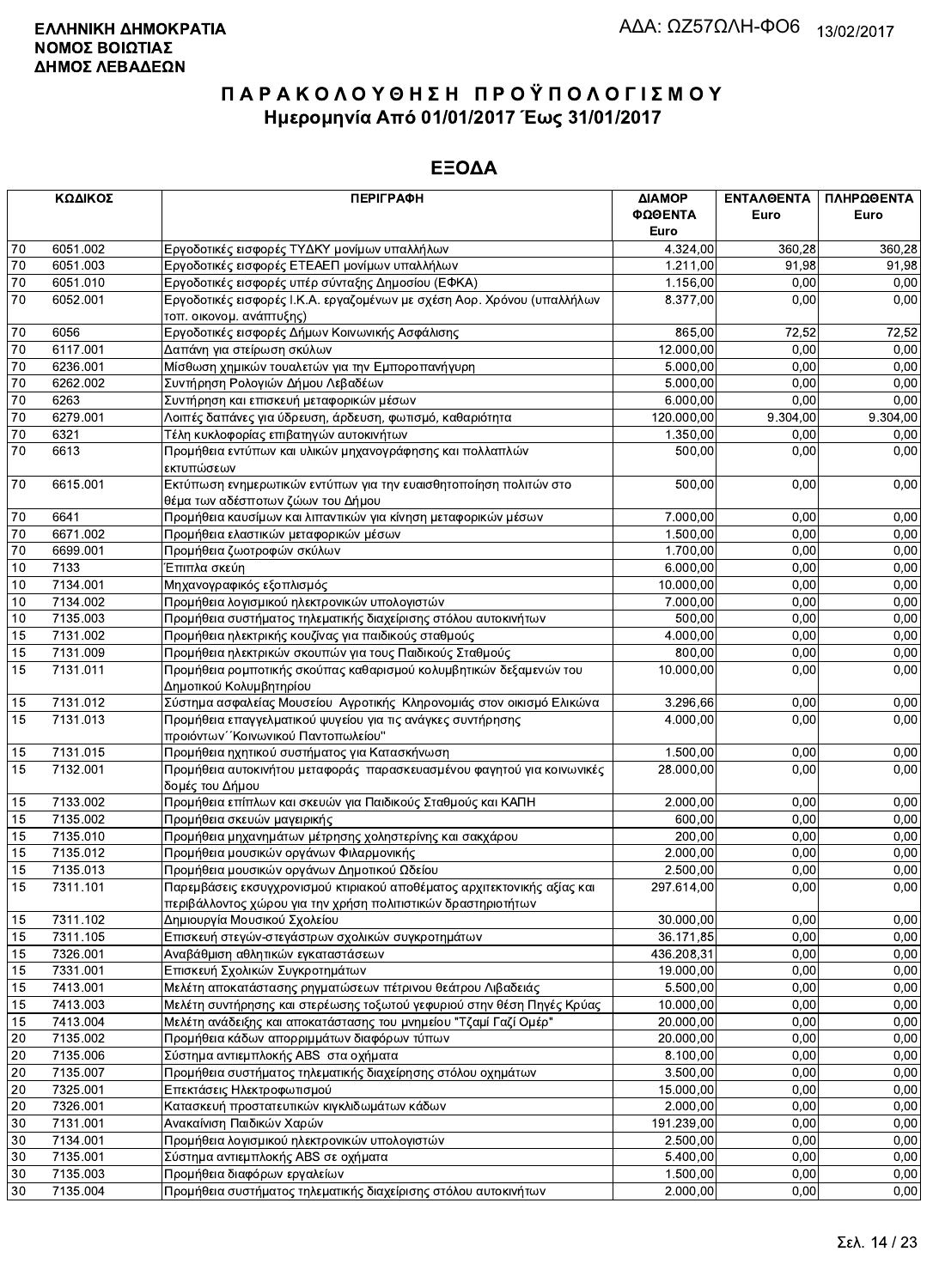|                 | ΚΩΔΙΚΟΣ  | <b>ПЕРІГРАФН</b>                                                                                                                     | ΔΙΑΜΟΡ<br>ΦΩΘΕΝΤΑ | ΕΝΤΑΛΘΕΝΤΑ<br>Euro | ΠΛΗΡΩΘΕΝΤΑ<br>Euro |
|-----------------|----------|--------------------------------------------------------------------------------------------------------------------------------------|-------------------|--------------------|--------------------|
|                 |          |                                                                                                                                      | Euro              |                    |                    |
| 30              | 7135.007 | Προμήθεια πληροφοριακών πινακίδων και κυκλοφοριακών ρυθμίσεων και<br>ιστών                                                           | 6.000,00          | 0,00               | 0,00               |
| $30\,$          | 7135.008 | Προμήθεια κατόπτρων ρύθμισης κυκλοφορίας                                                                                             | 4.000,00          | 0,00               | 0,00               |
| 30              | 7135.009 | Προμήθεια πληροφοριακών πινακίδων σήμανσης, ονοματοθεσίας και<br>αρίθμησης                                                           | 2.000,00          | 0,00               | 0,00               |
| 30              | 7135.010 | Προμήθεια υδροφρακτών, ρουλεμάν και λοιπά εξαρτήματα ρύθμισης νερού<br>καναλιών στην περιοχή Κρύας                                   | 6.000,00          | 0,00               | 0,00               |
| 30              | 7311.001 | Ανακαίνιση κτιρίων και διαμόρφωση περιβάλλοντος χώρου αμαξοστασίου                                                                   | 285.553,43        | 0,00               | 0,00               |
| 30              | 7311.002 | Ανακατασκευή κτιρίου του Πνευματικού Κέντρου σε Νέο Δημαρχείο                                                                        | 146.735,14        | 0,00               | 0,00               |
| 30              | 7322.003 | Βελτίωση παιδικών χαρών (Δημ. Κοιν. Λιβαδειάς)                                                                                       | 30.000,00         | 0,00               | 0,00               |
| $30\,$          | 7323.001 | Κατασκευή κόμβου επί της συμβολής των οδών Χαιρωνείας και Αισχύλου                                                                   | 129.451,00        | 0,00               | 0,00               |
| 30              | 7323.022 | Βελτίωση Δημοτικής Οδοποιίας (2016)                                                                                                  | 465.824,99        | 0,00               | 0,00               |
| 30              | 7323.023 | Βελτίωση οδικής ασφάλειας                                                                                                            | 43.806,14         | 0,00               | 0,00               |
| 30              | 7323.417 | Βελτιωση δασικού δρόμου από οικισμό Κορώνειας έως στροφή Νταούμη                                                                     | 69.557,76         | 0.00               | 0,00               |
| $30\,$          | 7323.419 | Βελτίωση οδού από Τ.Κ. Κορώνειας έως Κεφαλόβρυσο                                                                                     | 100.000,00        | 0,00               | 0,00               |
| 30              | 7323.420 | Ανάπλαση εισόδου Τ.Κ. Αγίας Άννας                                                                                                    | 63.934,70         | 0,00               | 0,00               |
| 30              | 7324.001 | Συντήρηση πεζόδρομων                                                                                                                 | 26.000,00         | 0,00               | 0,00               |
| 30              | 7325.003 | Κατασκευή φωτισμού επί της οδού Γεωργαντά                                                                                            | 32.635,11         | 0,00               | 0,00               |
| $30\,$          | 7331.001 | Συντήρηση Δημοτικών Κτιρίων                                                                                                          | 49.999,02         | 0,00               | 0,00               |
| $30\,$          | 7333.001 | Συντήρηση οδών-πεζοδρόμων και κοινόχρηστων χώρων                                                                                     | 20.016,75         | 0,00               | 0,00               |
| $30\,$          | 7333.003 | Συντήρηση Αγροτικής Οδοποιίας                                                                                                        | 37.000,00         | 0,00               | 0,00               |
| $\overline{30}$ | 7333.010 | Αποκαταστάσεις βλαβών οδοστρωμάτων                                                                                                   | 54.275,97         | 0,00               | 0,00               |
| 30              | 7413.001 | Τεχνικές Μελέτες Προστασίας από Βραχοπτώσεις                                                                                         | 50.908,34         | 0,00               | 0,00               |
| 35              | 7135.002 | Προμήθεια εξοπλισμού (χλοοκοπτικών μηχανημάτων κλπ) για την<br>αντιμετώπιση δράσεων πολιτικής προστασίας                             | 2.600,00          | 0,00               | 0,00               |
| 35              | 7135.004 | Προμήθεια συστήματος τηλεματικής διαχείρισης στόλου αυτοκινήτων                                                                      | 1.000,00          | 0,00               | 0,00               |
| 35              | 7135.005 | Σύστημα αντιεμπλοκής ABS στα οχήματα                                                                                                 | 2.700,00          | 0,00               | 0,00               |
| 40              | 7111.001 | Αποζημίωση ιδιοκτησιών στο πάρκο της Έρκυνας από την οδό Θουκυδίδου<br>έως την οδο Ξενοφώντος                                        | 90.752,00         | 0,00               | 0,00               |
| 40              | 7111.003 | Αποζημίωση ιδιοκτησίων για την διάνοιξη της οδού Ρούμελης από την οδό<br>Χαιρωνείας εως την οδό Ορχομενού (1/2012 πράξη αναλογισμού) | 13.744,34         | 0,00               | 0,00               |
| 40              | 7112.401 | Αγορά ακινήτου Τ.Κ. Αγίας Άννας                                                                                                      | 10.000,00         | 0,00               | 0,00               |
| 40              | 7134.001 | Προμήθεια μηχανογραφικού εξοπλισμού                                                                                                  | 3.000,00          | 0.00               | 0,00               |
| 40              | 7134.002 | Προμήθεια λογισμικού τύπου CAD                                                                                                       | 3,000,00          | 0,00               | 0,00               |
| 40              | 7413.001 | Εκπόνηση μελέτης Βιώσιμης Αστικής Ανάπτυξης                                                                                          | 15.040,98         | 0,00               | 0,00               |
| 45              | 7326.401 | Αποπεράτωση νεκροταφείου Τ.Κ. Αγίου Γεωργίου                                                                                         | 40.000,00         | 0,00               | 0,00               |
| 45              | 7413.001 | Τεχνικές μελέτες επέκτασης Κοιμητηρίου Δ.Κ. Λιβαδειάς                                                                                | 38.000,00         | 0,00               | 0,00               |
| 45              | 7413.002 | Περιβαλλοντική Μελέτη Επέκτασης Κοιμητηρίου Δ.Κ. Λιβαδειάς                                                                           | 17.780,00         | 0,00               | 0,00               |
| 45              | 7413.401 | Τεχνικές μελέτες ίδρυσης Νέου Κοιμητηρίου Αγίου Γεωργίου                                                                             | 31.000,00         | 0.00               | 0,00               |
| 61              | 7326.001 | Αναβάθμιση Ενεργητικής Πυροπροστασίας Κλειστού Γυμναστηρίου Λιβαδειάς                                                                | 18.582,02         | 0,00               | 0,00               |
| 61              | 7326.002 | Βελτίωση εγκαταστάσεων ανακυκλοφορίας υφιστάμενου ανοικτού<br>κολυμβητηρίου Λιβαδειάς Βοιωτίας                                       | 76.538,90         | 0,00               | 0,00               |
| 61              | 7341.001 | Ανάδειξη ψηφιδωτών παλαιοχριστιανικού ναού στην οδό Σπυροπούλου<br>Λιβαδειάς                                                         | 169.557,00        | 0,00               | 0,00               |
| 64              | 7326.001 | Αρση επικινδυνότητας από καταπτώσεις βραχωδών μαζών                                                                                  | 100.000,00        | 0,00               | 0,00               |
| 64              | 7341.001 | Βελτίωση και ανάπλαση κοινόχρηστων χώρων οικισμού Ελικώνα                                                                            | 227.440,24        | 0,00               | 0,00               |
| 64              | 7341.402 | Ανάπλαση Πλατείας Τ.Κ. Αγίου Γεωργίου                                                                                                | 12.923,30         | 0,00               | 0,00               |
| 00              | 8112     | Αμοιβές αιρετών αρχόντων και τρίτων                                                                                                  | 873,30            | 359,51             | 0,00               |
| $00\,$          | 8113     | Αμοιβές και έξοδα τρίτων Παροχές τρίτων                                                                                              | 2.426,70          | 0,00               | 0,00               |
| 00              | 8115     | Διάφορα έξοδα                                                                                                                        | 1.619,39          | 0,00               | 0,00               |
| 00              | 8117     | Λοιπά έξοδα                                                                                                                          | 28.936,75         | 0,00               | 0,00               |
| 00              | 8211     | Απόδοση εισφοράς υπέρ του Δημοσίου στις αποδοχές και τα έξοδα<br>παράστασης                                                          | 190.000,00        | 0,00               | 0,00               |
| 00              | 8221     | Απόδοση φόρων μισθωτών υπηρεσιών                                                                                                     | 240.000,00        | 0,00               | 0,00               |
| 00              | 8222     | Απόδοση φόρων και χαρτόσημο Δημάρχων Αντιδημάρχων, μελών Δημοτικών<br>Συμβουλίων και λοιπών συλλογικών οργάνων                       | 3.500,00          | 0,00               | 0,00               |
| $00\,$          | 8223     | Απόδοση φόρων προμηθευτών εργολάβων ελ. επαγγελματιών κ.λ.π.                                                                         | 130.000,00        | 0,00               | 0,00               |
| 00              | 8224     | Λοιπές αποδόσεις κρατήσεων υπέρ του Δημοσίου                                                                                         | 80.000,00         | 0,00               | 0,00               |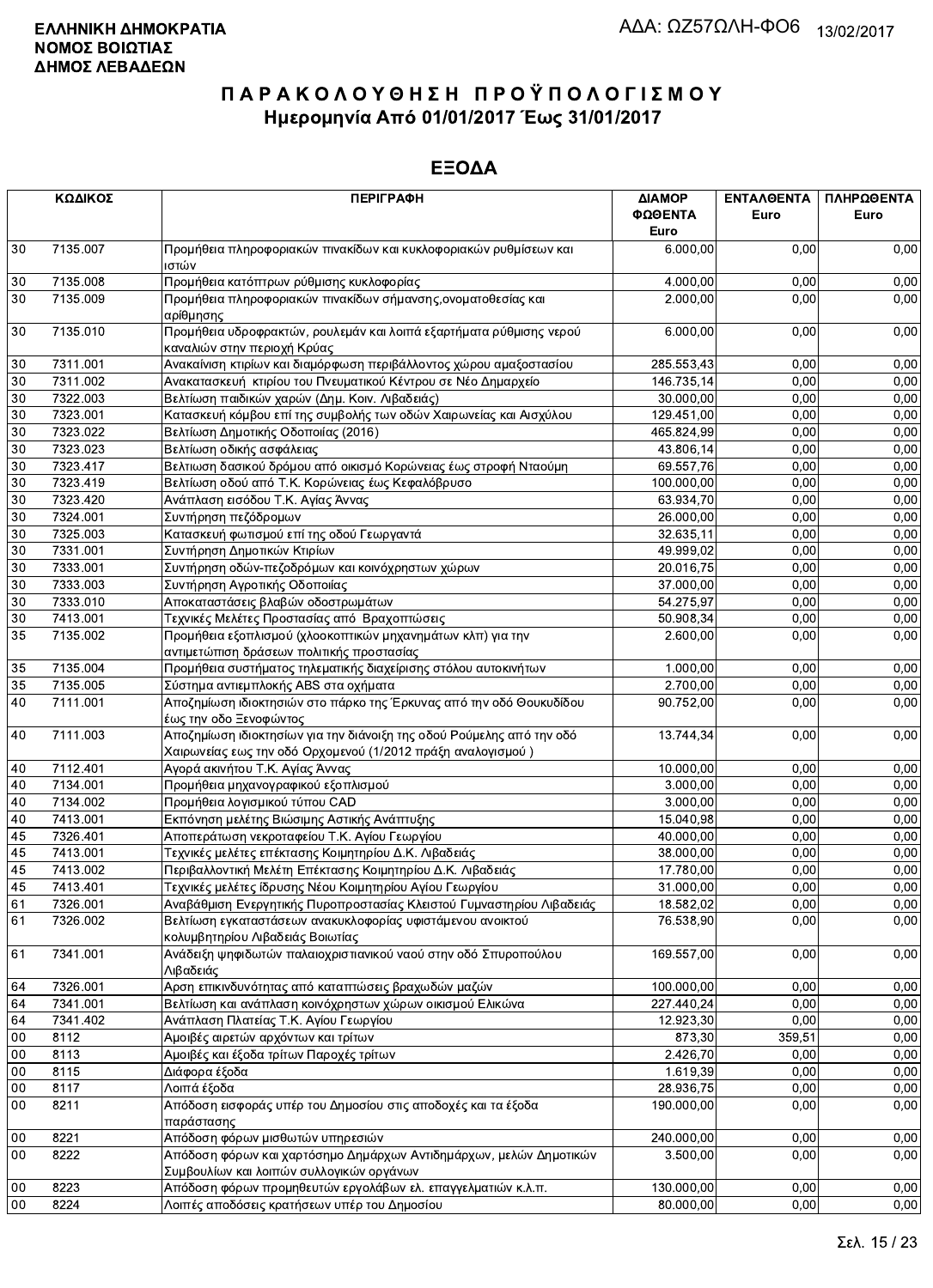|                 | ΚΩΔΙΚΟΣ  | <b>ПЕРІГРАФН</b>                                                   | ΔΙΑΜΟΡ<br>ΦΩΘΕΝΤΑ | ΕΝΤΑΛΘΕΝΤΑ<br>Euro | ΠΛΗΡΩΘΕΝΤΑ<br>Euro |
|-----------------|----------|--------------------------------------------------------------------|-------------------|--------------------|--------------------|
|                 |          |                                                                    | Euro              |                    |                    |
| 00              | 8231     | Εισφορές σε ασφαλιστικούς οργανισμούς και ταμεία                   | 1.400.000,00      | 0.00               | 0,00               |
| 00              | 8232     | Εισφορά για το εφάπαξ βοήθημα του Ν 103/75                         | 2.000,00          | 0,00               | 0,00               |
| 00              | 8241     | Κρατήσεις στις αποδοχές για την εξόφληση δανείων του ΤΠ & Δ        | 75.000,00         | 0,00               | 0,00               |
| 00              | 8242     | Λοιπές κρατήσεις υπέρ τρίτων                                       | 230.000,00        | 0,00               | 0,00               |
| 00              | 8251.001 | Πάγια προκαταβολή σε υπάλληλο του Δήμου                            | 6.000,00          | 0,00               | 0,00               |
| 00              | 8251.101 | Πάγια προκαταβολή σε πρόεδρο Δ.Κ. Λιβαδειάς                        | 3.000,00          | 0,00               | 0,00               |
| 00              | 8251.102 | Πάγια προκαταβολή σε πρόεδρο Τ.Κ. Λαφυστίου                        | 1.000,00          | 0,00               | 0,00               |
| 00              | 8251.103 | Πάγια προκαταβολή σε πρόεδρο Τ.Κ. Ρωμαίικου                        | 1.000,00          | 0,00               | 0,00               |
| 00              | 8251.201 | Πάγια προκαταβολή σε πρόεδρο Τ.Κ. Χαιρώνειας                       | 1.000,00          | 0,00               | 0,00               |
| 00              | 8251.202 | Πάγια προκαταβολή σε πρόεδρο Τ.Κ. Προφήτη Ηλία                     | 1.000,00          | 0,00               | 0,00               |
| 00              | 8251.203 | Πάγια προκαταβολή σε πρόεδρο Τ.Κ. Προσηλίου                        | 1.000,00          | 0,00               | 0,00               |
| 00              | 8251.204 | Πάγια προκαταβολή σε πρόεδρο Τ.Κ. Θουρίου                          | 1.000,00          | 0,00               | 0,00               |
| 00              | 8251.205 | Πάγια προκαταβολή σε πρόεδρο Τ.Κ. Βασιλικών                        | 1.000,00          | 0,00               | 0,00               |
| 00              | 8251.206 | Πάγια προκαταβολή σε πρόεδρο Τ.Κ. Ανθοχωρίου                       | 1.000,00          | 0,00               | 0,00               |
| 00              | 8251.207 | Πάγια προκαταβολή σε πρόεδρο Τ.Κ. Ακοντίου                         | 1.000,00          | 0,00               | 0,00               |
| 00              | 8251.208 | Πάγια προκαταβολή σε πρόεδρο Τ.Κ. Αγίου Βλασίου                    | 1.000,00          | 0,00               | 0,00               |
| 00              | 8251.301 | Πάγια προκαταβολή σε πρόεδρο Τ.Κ. Δαυλείας                         | 1.000,00          | 0,00               | 0,00               |
| 00              | 8251.302 | Πάγια προκαταβολή σε πρόεδρο Τ.Κ. Μαυρονερίου                      | 1.000,00          | 0,00               | 0,00               |
| 00              | 8251.303 | Πάγια προκαταβολή σε πρόεδρο Τ.Κ. Παρορίου                         | 1.000,00          | 0,00               | 0,00               |
| 00              | 8251.401 | Πάγια προκαταβολή σε πρόεδρο Τ.Κ.Αγίας Αννας                       | 1.000,00          | 0,00               | 0,00               |
| 00              | 8251.402 | Πάγια προκαταβολή σε πρόεδρο Τ.Κ. Αγίας Τριάδας                    | 1.000,00          | 0,00               | 0,00               |
| 00              | 8251.403 | Πάγια προκαταβολή σε πρόεδρο Τ.Κ. Αγίου Γεωργίου                   | 1.000,00          | 0,00               | 0,00               |
| 00              | 8251.404 | Πάγια προκαταβολή σε πρόεδρο Τ.Κ. Αλαλκομενών                      | 1.000,00          | 0.00               | 0,00               |
| 00              | 8251.405 | Πάγια προκαταβολή σε πρόεδρο Τ.Κ. Κορώνειας                        | 1.000,00          | 0,00               | 0,00               |
| 00              | 8251.501 | Πάγια προκαταβολή σε πρόεδρο Δ.Κ. Κυριακίου                        | 2.000,00          | 0,00               | 0,00               |
| 00              | 8261.001 | Επιστροφές αχρεωστήτως εισπραχθέντων εσόδων                        | 39.226,75         | 0,00               | 0,00               |
| $00\,$          | 8261.003 | Επιστροφές χρημάτων για επιχορηγούμενες ληξιπρόθεσμες οφειλές      | 9.010,00          | 0,00               | 0,00               |
| 00              | 8511     | Προβλέψεις μη είσπραξης εισπρακτέων υπολοίπων                      | 3.002.951,79      | 0.00               | 0,00               |
| 10              | 8111     | Αμοιβές και έξοδα προσωπικού                                       | 77,59             | 0,00               | 0,00               |
| 10              | 8112     | Αμοιβές αιρετών αρχόντων και τρίτων                                | 7.380,00          | 0,00               | 0,00               |
| 10              | 8113     | Αμοιβές και έξοδα τρίτων Παροχές τρίτων                            | 1.739,85          | 744,00             | 0,00               |
| 10              | 8115     | Διάφορα έξοδα                                                      | 4.940,16          | 336,61             | 266,14             |
| 10              | 8116     | Δαπάνες προμήθειας αναλωσίμων                                      | 2.764,38          | 2.726,38           | 2.726,38           |
| 15              | 8111     | Αμοιβές και έξοδα προσωπικού                                       | 29.915,92         | 0,00               | 0,00               |
| 15              | 8112     | Αμοιβές αιρετών αρχόντων και τρίτων                                | 1.984,20          | 0,00               | 0,00               |
| 15              | 8113     | Αμοιβές και έξοδα τρίτων Παροχές τρίτων                            | 2.511,00          | 0,00               | 0,00               |
| 15              | 8115     | Διάφορα έξοδα                                                      | 28.117,00         | 708,28             | 0,00               |
| 15              | 8116     | Δαπάνες προμήθειας αναλωσίμων                                      | 9.589,39          | 7.855,64           | 3.864,32           |
| $\overline{15}$ | 8117     | Λοιπά έξοδα                                                        | 96.379,50         | 0,00               | 0,00               |
| 15              | 8121     | Αγορές κτιρίων τεχνικών έργων και προμήθειες παγίων                | 967,45            | 0,00               | 0,00               |
| 15              | 8122     | Έργα                                                               | 131.751,73        | 0,00               | 0,00               |
| 20              | 8111     | Αμοιβές και έξοδα προσωπικού                                       | 1.991,66          | 0,00               | 0,00               |
| 20              | 8113     | Αμοιβές και έξοδα τρίτων Παροχές τρίτων                            | 1.500,00          | 996,60             | 0,00               |
| 20              | 8115     | Διάφορα έξοδα                                                      | 560,88            | 0,00               | 0,00               |
| 20              | 8116     | Δαπάνες προμήθειας αναλωσίμων                                      | 20.576,00         | 18.594,48          | 9.452,04           |
| 20              | 8511     | Προβλέψεις μη είσπραξης εισπρακτέων υπολοίπων                      | 106.822,16        | 0,00               | 0,00               |
| 25              | 8511.001 | Προβλέψεις μη είσπραξης εισπρακτέων υπολοίπων από τέλη άρδευσης    | 217.799,00        | 0,00               | 0,00               |
| 25              | 8511.002 | Προβλέψεις μη είσπραξης εισπρακτέων υπολοίπων από τέλη ύδρευσης    | 192.229,46        | 0,00               | 0,00               |
| 25              | 8511.003 | Προβλέψεις μη είσπραξης εισπρακτέων υπολοίπων από τέλη αποχέτευσης | 15.334,13         | 0,00               | 0,00               |
| 30              | 8111     | Αμοιβές και έξοδα προσωπικού                                       | 1.341,63          | 0,00               | 0,00               |
| 30              | 8112     | Αμοιβές αιρετών αρχόντων και τρίτων                                | 14.981,40         | 0,00               | 0,00               |
| 30              | 8113     | Αμοιβές και έξοδα τρίτων Παροχές τρίτων                            | 4.108,30          | 856,43             | 0,00               |
| 30              | 8115     | Διάφορα έξοδα                                                      | 782,47            | 0,00               | 0,00               |
| 30              | 8116     | Δαπάνες προμήθειας αναλωσίμων                                      | 14.850,00         | 7.189,41           | 3.608,11           |
| 30              | 8121     | Αγορές κτιρίων τεχνικών έργων και προμήθειες παγίων                | 1.200,00          | 0,00               | 0,00               |
| 30              | 8122     | Έργα                                                               | 36.963,15         | 0,00               | 0,00               |
| 30              | 8123     | Μελέτες Έρευνες πειραματικές εργασίες και ειδικές δαπάνες          | 24.833,18         | 0,00               | 0,00               |
|                 |          |                                                                    |                   |                    |                    |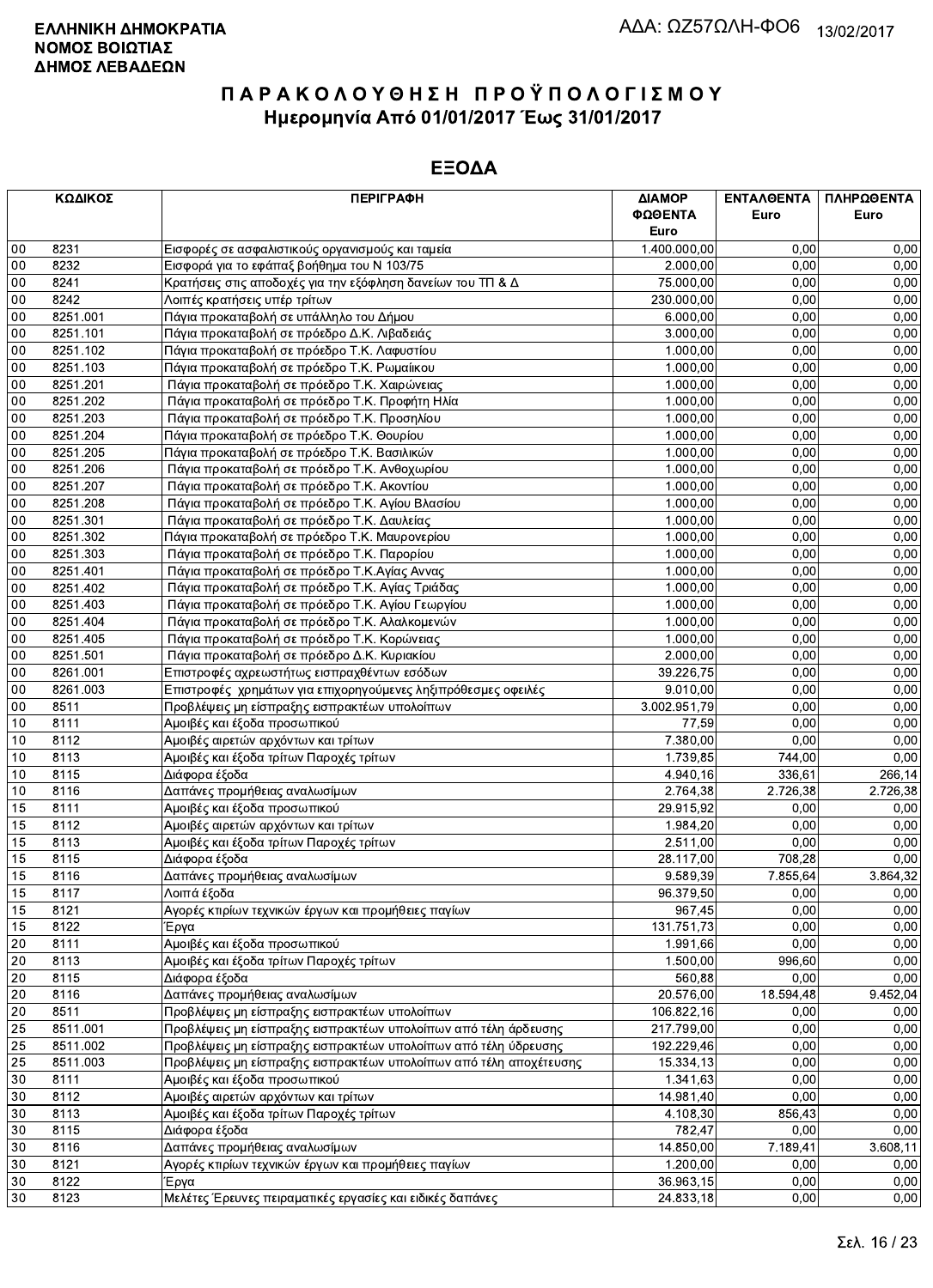|    | ΚΩΔΙΚΟΣ | <b>ПЕРІГРАФН</b>                                               | ΔΙΑΜΟΡ        | <b>ENTAAGENTA</b> | ΠΛΗΡΩΘΕΝΤΑ |
|----|---------|----------------------------------------------------------------|---------------|-------------------|------------|
|    |         |                                                                | ΦΩΘΕΝΤΑ       | Euro              | Euro       |
|    |         |                                                                | Euro          |                   |            |
| 35 | 8111    | Αμοιβές και έξοδα προσωπικού                                   | 795,72        | 0,00              | 0,00       |
| 35 | 8113    | Αμοιβές και έξοδα τρίτων Παροχές τρίτων                        | 26.760,00     | 150,02            | 0,00       |
| 35 | 8116    | Δαπάνες προμήθειας αναλωσίμων                                  | 4.100,79      | 354,84            | 246,82     |
| 40 | 8115    | Διάφορα έξοδα                                                  | 24,60         | 0,00              | 0,00       |
| 40 | 8121    | Αγορές κτιρίων τεχνικών έργων και προμήθειες παγίων            | 12.707,30     | 0,00              | 0,00       |
| 45 | 8111    | Αμοιβές και έξοδα προσωπικού                                   | 97,30         | 0,00              | 0,00       |
| 64 | 8122    | Έργα                                                           | 51.988,95     | 0,00              | 0,00       |
| 64 | 8262    | Επιστροφή χρημάτων λόγω ανάκλησης κατανομής χρηματοδότησης ΠΔΕ | 1.051,66      | 0,00              | 0,00       |
| 69 | 8262    | Επιστροφή χρημάτων λόγω ανάκλησης κατανομής χρηματοδότησης ΠΔΕ | 8.925,00      | 0,00              | 0,00       |
| 70 | 8112    | Αμοιβές αιρετών αρχόντων και τρίτων                            | 2.300,00      | 0,00              | 0,00       |
| 70 | 8113    | Αμοιβές και έξοδα τρίτων Παροχές τρίτων                        | 3.600,00      | 0,00              | 0,00       |
| 70 | 8116    | Δαπάνες προμήθειας αναλωσίμων                                  | 585.00        | 481,59            | 481,59     |
| 90 | 9111    | Αποθεματικό                                                    | 238.965,20    | 0,00              | 0.00       |
|    |         | <b><i>SYNOAA</i></b>                                           | 24.000.413.35 | 1.084.625.84      | 055.597.57 |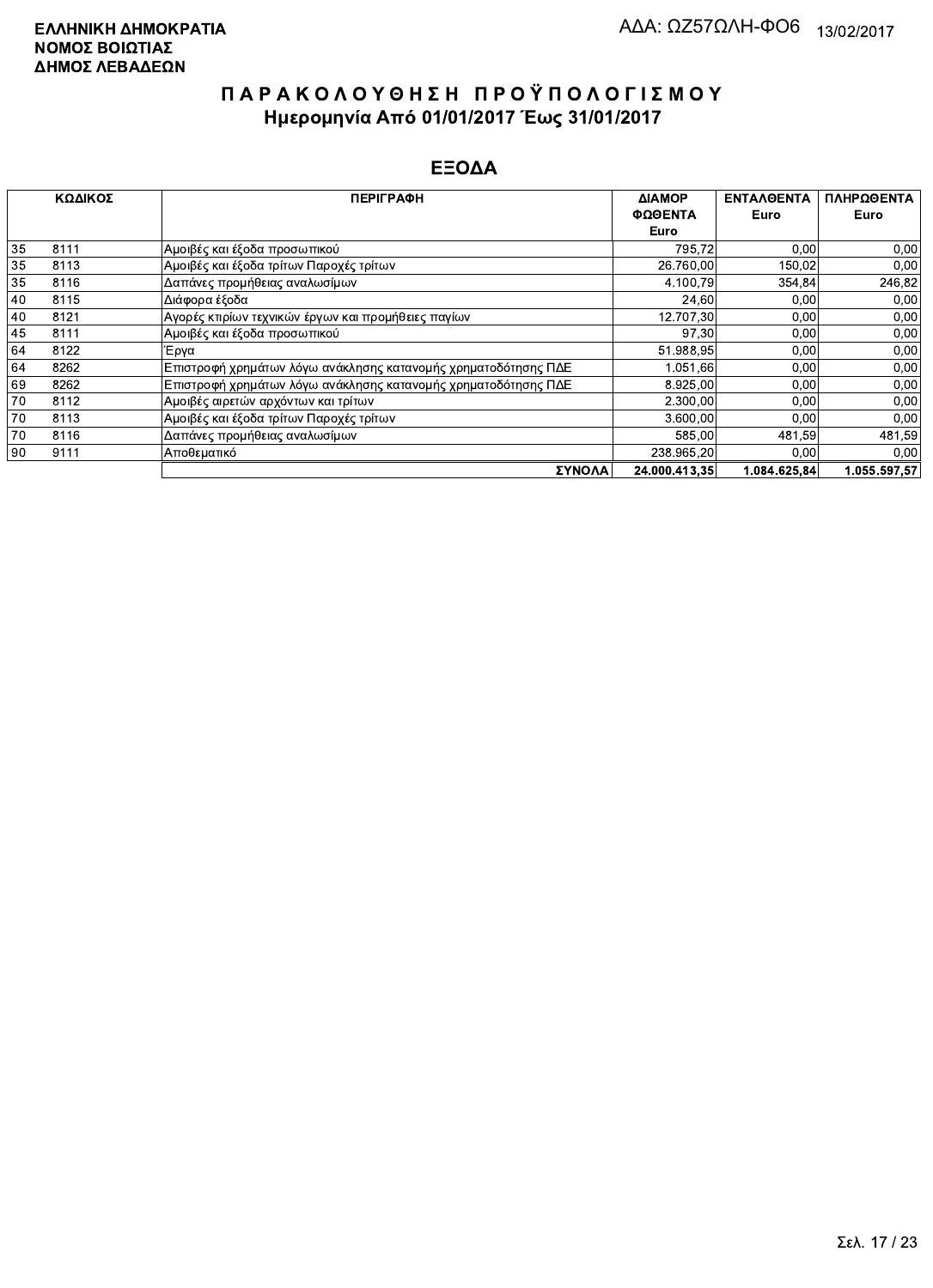#### ΓΕΝΙΚΗ ΑΝΑΚΕΦΑΛΑΙΩΣΗ

|                                         | ΔΙΑΜΟΡΦΩΘΕΝΤΑ<br>Euro | <b>ΒΕΒΑΙΩΘΕΝΤΑ</b><br>Euro | ΕΙΣΠΡΑΧΘΕΝΤΑ<br>Euro |
|-----------------------------------------|-----------------------|----------------------------|----------------------|
| ΕΣΟΔΑ                                   | 20.254.539,89         | 20.254.539,89              | 1.298.882,80         |
| <b>XPHMATIKO</b><br>ΥΠΟΛΟΙΠΟ<br>(K.A.3) | 3.745.873,46          | 3.975.707,29               | 3.975.707.29         |
| ΣΥΝΟΛΟ                                  | 24.000.413,35         | 10.488.134,66              | 5.274.590,09         |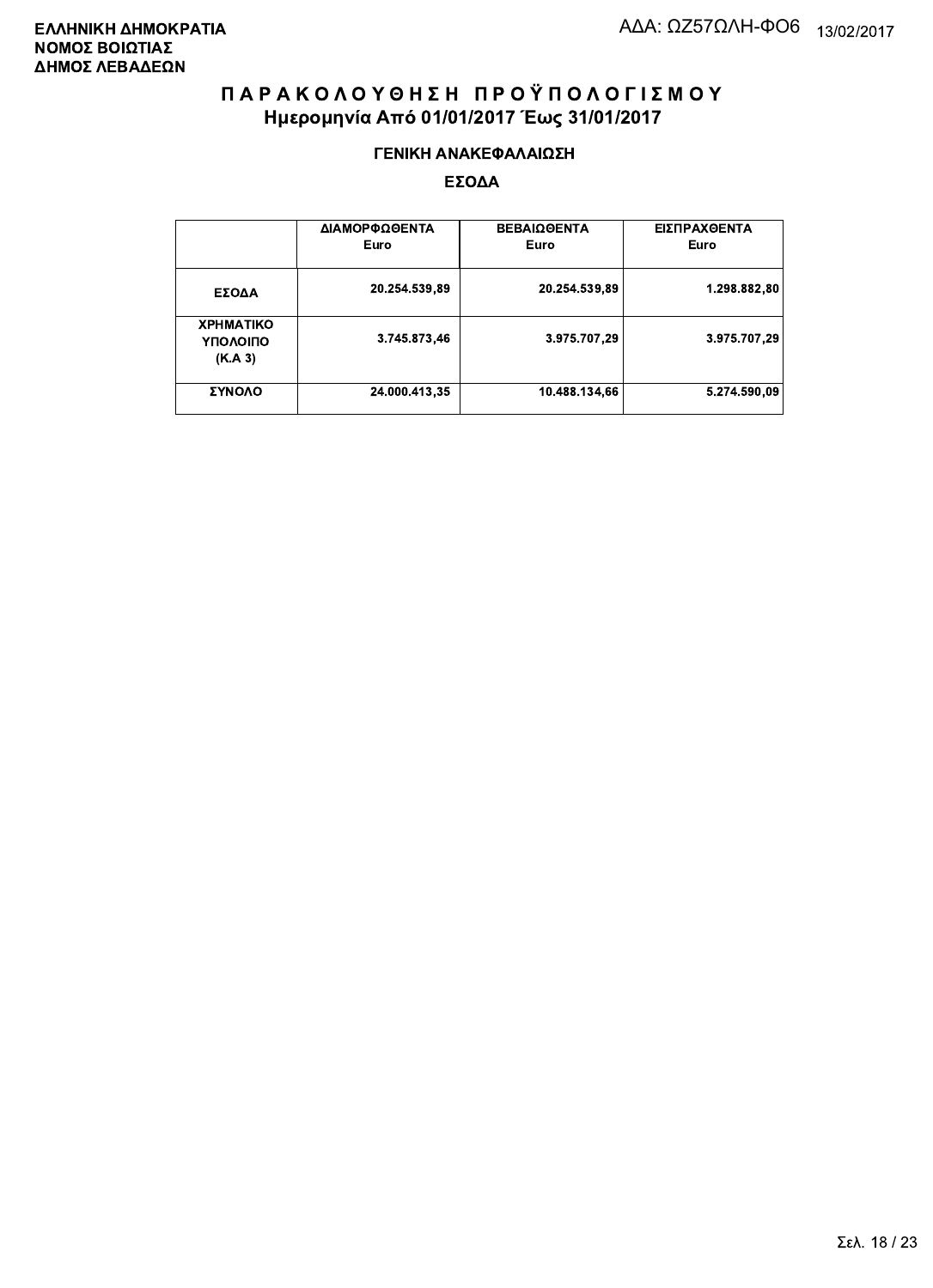#### ΕΞΟΔΑ

|             | ΔΙΑΜΟΡΦΩΘΕΝΤΑ<br>Euro | <b>ENTAAGENTA</b><br>Euro | ΠΛΗΡΩΘΕΝΤΑ<br>Euro |
|-------------|-----------------------|---------------------------|--------------------|
| ΕΞΟΔΑ       | 23.761.448,15         | 1.084.625,84              | 1.055.597.57       |
| ΑΠΟΘΕΜΑΤΙΚΟ | 238.965,20            | 0,00                      | 0.00               |
| ΣΥΝΟΛΟ      | 24.000.413,35         | 1.084.625.84              | 1.055.597.57       |
|             |                       |                           |                    |

#### ΑΝΑΚΕΦΑΛΑΙΩΣΗ 1ου ΕΠΙΠΕΔΟΥ

|  | λΔΙΚΟΣ | ΔΙΑΜΟΡΦΩΘΕΝΤΑ | <b>OENTA</b><br>FΝ | ΠΛΗΡΩΘΕΝΤΑ |
|--|--------|---------------|--------------------|------------|
|--|--------|---------------|--------------------|------------|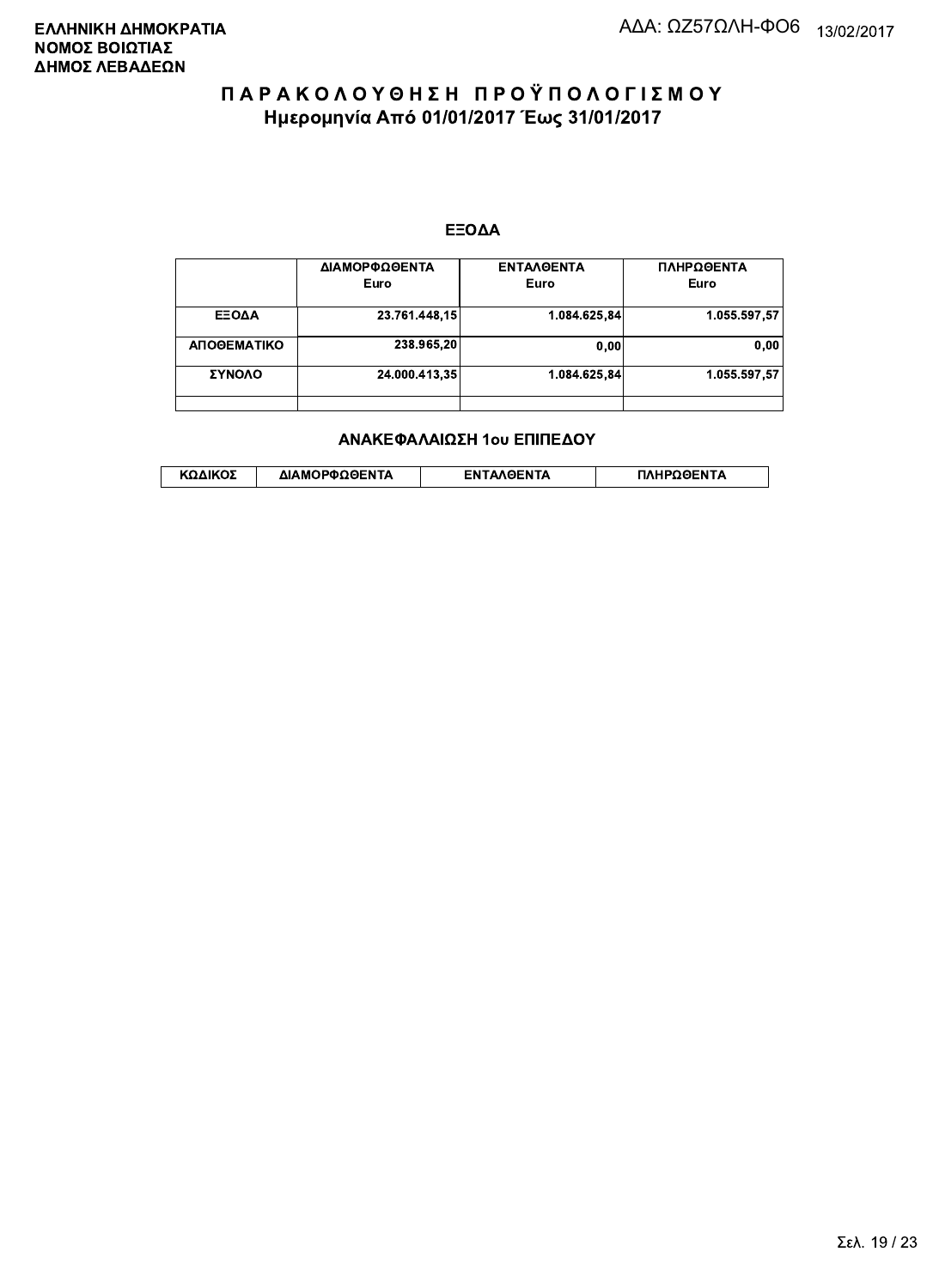ΑΝΑΚΕΦΑΛΑΙΩΣΗ ΕΣΟΔΩΝ ΑΠΟ 01/01/2017 ΕΩΣ 31/01/2017

|                | TAKTIKA EZOAA                                                               |                       |              |
|----------------|-----------------------------------------------------------------------------|-----------------------|--------------|
|                |                                                                             | <i>EYNOAO:</i>        | 886.217,32   |
|                | EKTAKTA EZOAA                                                               |                       |              |
|                |                                                                             | ΣΥΝΟΛΟ:               | 5.293, 43    |
| $\mathcal{L}$  | EΣΟΔΑ ΠΑΡΕΛΘΟΝΤΩΝ ΟΙΚΟΝΟΜΙΚΩΝ ΕΤΩΝ (Π.Ο.Ε.) ΠΟΥ ΒΕΒΑΙΩΝΟΝΤΑΙ ΓΙΑ ΠΡΩΤΗ ΦΟΡΑ |                       |              |
|                |                                                                             | ΣΥΝΟΛΟ:               | 24.979,29    |
| 3              | EIZNPASEIZ ANO AANEIA KAI ANAITHZEIZ ANO N.O.E.                             |                       |              |
|                |                                                                             | ΣΥΝΟΛΟ:               | 268.741,81   |
| $\overline{A}$ | ΕΙΣΠΡΑΞΕΙΣ ΥΠΕΡ ΤΟΥ ΔΗΜΟΣΙΟΥ ΚΑΙ ΤΡΙΤΩΝ ΚΑΙ ΕΠΙΣΤΡΟΦΕΣ ΧΡΗΜΑΤΩΝ             |                       |              |
|                |                                                                             | ΣΥΝΟΛΟ:               | 113.650,95   |
| 5              | ΧΡΗΜΑΤΙΚΟ ΥΠΟΛΟΙΠΟ                                                          |                       |              |
|                |                                                                             | <i>EYNOAO:</i>        | 3.975.707,29 |
|                |                                                                             | ΓΕΝΙΚΟ ΣΥΝΟΛΟ ΕΣΟΔΩΝ: | 5.274.590.09 |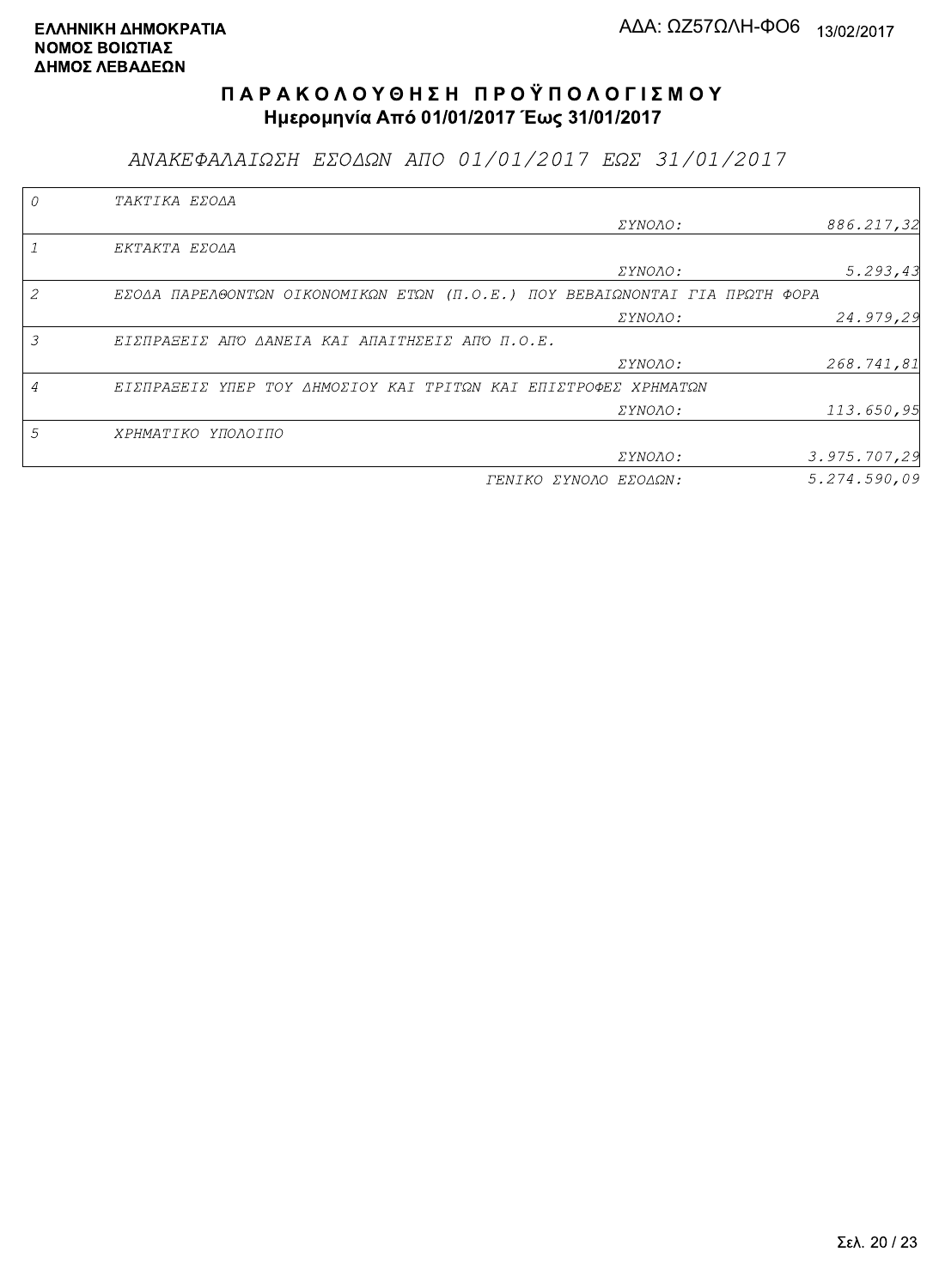## ΑΝΑΚΕΦΑΛΑΙΩΣΗ ΕΞΟΔΩΝ ΑΠΟ 01/01/2017 ΕΩΣ 31/01/2017

| 6              | Έξοδα χρήσης                                                                                                        |                       |
|----------------|---------------------------------------------------------------------------------------------------------------------|-----------------------|
| 61             | Αμοιβές αιρετών και τρίτων                                                                                          | $\overline{5.193,42}$ |
| 66             | Δαπάνες προμήθειας αναλωσίμων                                                                                       | 0,00                  |
| 67             | Πληρωμές για μεταβιβάσεις εισοδημάτων σε τρίτους Παραχωρήσεις<br>- Παροχές - Επιχορηγήσεις - Επιδοτήσεις - Δωρεές   | 526.780,94            |
| 63             | $\Phi$ όροι - Τέλη                                                                                                  | 0,00                  |
| 60             | Αμοιβές και έξοδα προσωπικού                                                                                        | 368.815,15            |
| 64             | Λοιπά γενικά έξοδα                                                                                                  | 0,00                  |
| 65             | Πληρωμές για την εξυπηρέτηση της δημόσιας πίστης                                                                    | 59.418,12             |
| 62             | Παροχές τρίτων                                                                                                      | 74.744,54             |
| 68             | Λοιπά έξοδα                                                                                                         | 0,00                  |
|                | <i>EYNOAO:</i>                                                                                                      | 1.034.952,17          |
| $\overline{7}$ | Επενδύσεις                                                                                                          |                       |
| 73             | Έργα                                                                                                                | 0,00                  |
| 71             | Αγορές κτιρίων τεχνικών έργων και προμήθειες παγίων                                                                 | 0,00                  |
| 75             | Τίτλοι πάγιας επένδυσης (συμμετοχές σε επιχειρήσεις)                                                                | 0,00                  |
| 74             | Μελέτες, έρευνες, πειραματικές εργασίες και ειδικές δαπάνες                                                         | 0,00                  |
|                | <i>EYNOAO:</i>                                                                                                      | 0,00                  |
| $\mathcal S$   | Πληρωμές υποχρεώσεων (Π.Ο.Ε.)                                                                                       |                       |
| $\mathcal{S}1$ | Πληρωμές υποχρεώσεων (Π.Ο.Ε.)                                                                                       | 20.645, 40            |
| 82             | Λοιπές αποδόσεις                                                                                                    | 0,00                  |
| 83             | Επιχορηγούμενες Πληρωμές Υποχρεώσεων Π.Ο.Ε.                                                                         | 0,00                  |
| 85             | Προβλέψεις μη είσπραξης εισπρακτέων υπολοίπων βεβαιωμένων<br>κατά τα ΠΟΕ εντός του οικονομικού έτους                | 0,00                  |
|                | ΣΥΝΟΛΟ:                                                                                                             | 20.645,40             |
| $\mathcal S$   | ΠΛΗΡΩΜΕΣ Π.Ο.Ε & ΛΟΙΠΕΣ ΑΠΟΔΟΣΕΙΣ ΚΑΙ ΠΡΟΒΛΕΨΕΙΣ                                                                    |                       |
| $\mathcal{S}1$ | Πληρωμές υποχρεώσεων (Π.Ο.Ε.)                                                                                       | 20.645,40             |
| 82             | Λοιπές αποδόσεις                                                                                                    | 0,00                  |
| 83             | Επιχορηγούμενες Πληρωμές Υποχρεώσεων Π.Ο.Ε.                                                                         | 0,00                  |
| 85             | Προβλέψεις μη είσπραξης εισπρακτέων υπολοίπων βεβαιωμένων<br>κατά τα ΠΟΕ εντός του οικονομικού έτους                | 0,00                  |
|                | <i>EYNOAO:</i>                                                                                                      | 20.645,40             |
| $\mathcal G$   | Αποθεματικό                                                                                                         |                       |
| 91             | Ποσό διαθέσιμο για αναπλήρωση των ανεπαρκών πιστώσεων για τη<br>δημιουργία νέων μη προβλεπόμενων στον προϋπολογισμό | 0,00                  |
|                | ΣΥΝΟΛΟ:                                                                                                             | 0,00                  |
|                | ΓΕΝΙΚΟ ΣΥΝΟΛΟ ΕΞΟΔΩΝ:                                                                                               | 1.076.242,97          |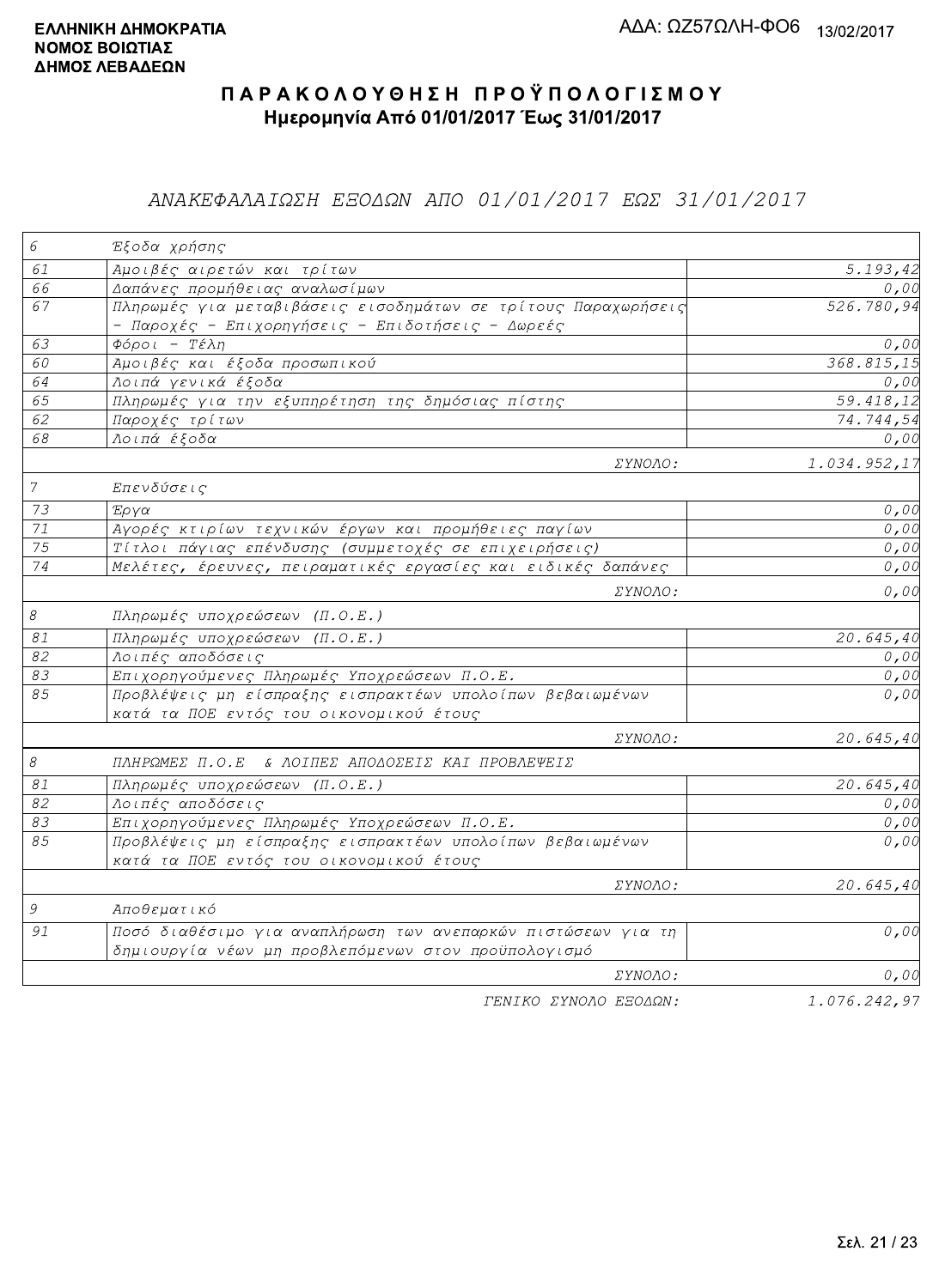ΣΥΝΟΛΑ ΑΝΑ ΥΠΗΡΕΣΙΑ ΑΠΟ 01/01/2017 ΕΩΣ 31/01/2017

| 00              | Γενικές υπηρεσίες                                             | 68.526,33    |
|-----------------|---------------------------------------------------------------|--------------|
| $10$            | Οικονομικές και Διοικητικές υπηρεσίες                         | 131.597,17   |
| 15              | Υπηρεσίες Πολιτισμού, Αθλητισμού και κοινωνικής πολιτικής     | 580.815,39   |
| 20              | Υπηρεσία καθαριότητας και ηλεκτροφωτισμού                     | 143.897,11   |
| 25              | Υπηρεσίες 'Υδρευσης-άδρευσης-αποχέτευσης                      | 287,00       |
| 30              | Υπηρεσία Τεχνικών έργων                                       | 66.060,18    |
| 35              | Υπηρεσίες πρασίνου                                            | 17.392,96    |
| 40 <sub>o</sub> | Υπηρεσία Πολεοδομίας                                          | 27.652,71    |
| 45              | Υπηρεσία Νεκροταφείων                                         | 5.173,14     |
| 50              | Δημοτική Αστυνομία                                            | 0,00         |
| 60              | ΥΠΗΡΕΣΙΕΣ ΚΟΙΝΩΝΙΚΗΣ ΠΟΛΙΤΙΚΗΣ (Έργα και δράσεις              | 0,00         |
|                 | χρηματοδοτούμενες απο ΠΔΕ)                                    |              |
| 61              | ΥΠΗΡΕΣΙΕΣ ΠΟΛΙΤΙΣΜΟΥ ΚΑΙ ΑΘΛΗΤΙΣΜΟΥ (Έργα και δράσεις         | 0,00         |
|                 | χρηματοδοτούμενες απο ΠΔΕ)                                    |              |
| 62              | ΥΠΗΡΕΣΙΕΣ ΚΑΘΑΡΙΟΤΗΤΑΣ ΚΑΙ ΗΛΕΚΤΡΟΦΩΤΙΣΜΟΥ (Έργα και δράσεις) | 0,00         |
|                 | χρηματοδοτούμενες απο ΠΔΕ)                                    |              |
| 63              | ΥΠΗΡΕΣΙΕΣ ΥΔΡΕΥΣΗΣ ΑΡΔΕΥΣΗΣ ΑΠΟΧΕΤΕΥΣΗΣ (Έργα και δράσεις     | 0,00         |
|                 | χρηματοδοτούμενες απο ΠΔΕ)                                    |              |
| 64              | ΥΠΗΡΕΣΙΑ ΤΕΧΝΙΚΩΝ ΕΡΓΩΝ, ΠΡΑΣΙΝΟΥ ΚΑΙ ΠΟΛΕΟΔΟΜΙΑΣ (Έργα και   | 0,00         |
|                 | δράσεις χρηματοδοτούμενες απο ΠΔΕ)                            |              |
| 69              | ΛΟΙΠΕΣ ΥΠΗΡΕΣΙΕΣ (Έργα και δράσεις χρηματοδοτούμενες απο      | 0,00         |
|                 | $\Pi \Delta E$ )                                              |              |
| 70              | Λοιπές υπηρεσίες                                              | 14.195,58    |
| 99              |                                                               | 0,00         |
|                 | $\Box$                                                        | 1 AFF FAT FT |

ΣΥΝΟΛΟ:

1.055.597,57